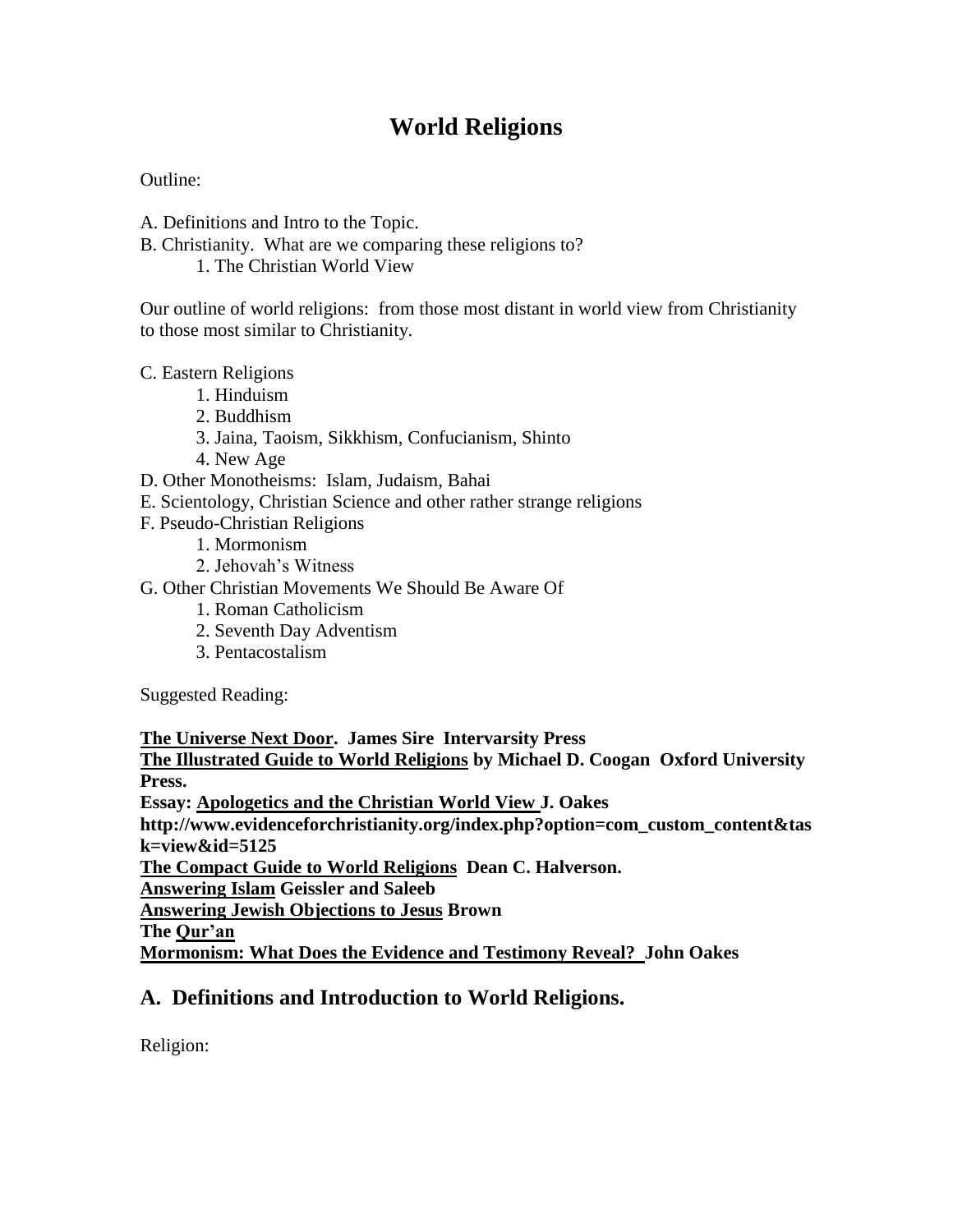Latin Comes from the word ligate which means to bind or tie. Meaning: to tie to the gods/ to connect with a higher power.

Webster: Any system of faith or worship: the outward manifestation of belief in a supreme or superior being.

From my SCI 110 lecture:

Religion is a belief in something The belief is not necessarily substantiated by physical or material evidence Religious knowledge is obtained through holy writings, authority, revelations and religious experiences Religious believers have faith in such knowledge

Practical definition: I don't know what it is, but I can sure tell if it is one.

We will work without a set definition. For example, philosophy is not religion.

Are Buddhism, and Confucianism religions in that case?

We will NOT cover Postmodernism, Secular Humanism, Scientism/naturalism, Existentialism, Marxism Stoicism, Epicureanism, Neo-Platonism, etc. because these are philosophical or social movements.

There are so many other religions. Iglesia de Cristo (Philippines) Falun Gong (China) Unification Church (Sun Myung Moon) Paganism/Wicca We cannot consider them all. Zoroastianism, Manichaeism,

What about "cults?"

Webster: 1. A cult is a particular ritual or system of worship. 2. Involves devoted or extravagant homage or adoration of some figure.

In American parlance the word cult has a very strong negative connotation.

The problem is that it is not well-defined and can be used as a weapon. Are the moonies a cult? Falun Gong? (denounced as an "evil cult" by Chinese government in 1999) Mormons?

We will avoid using the word cult in this class.

Other useful definitions: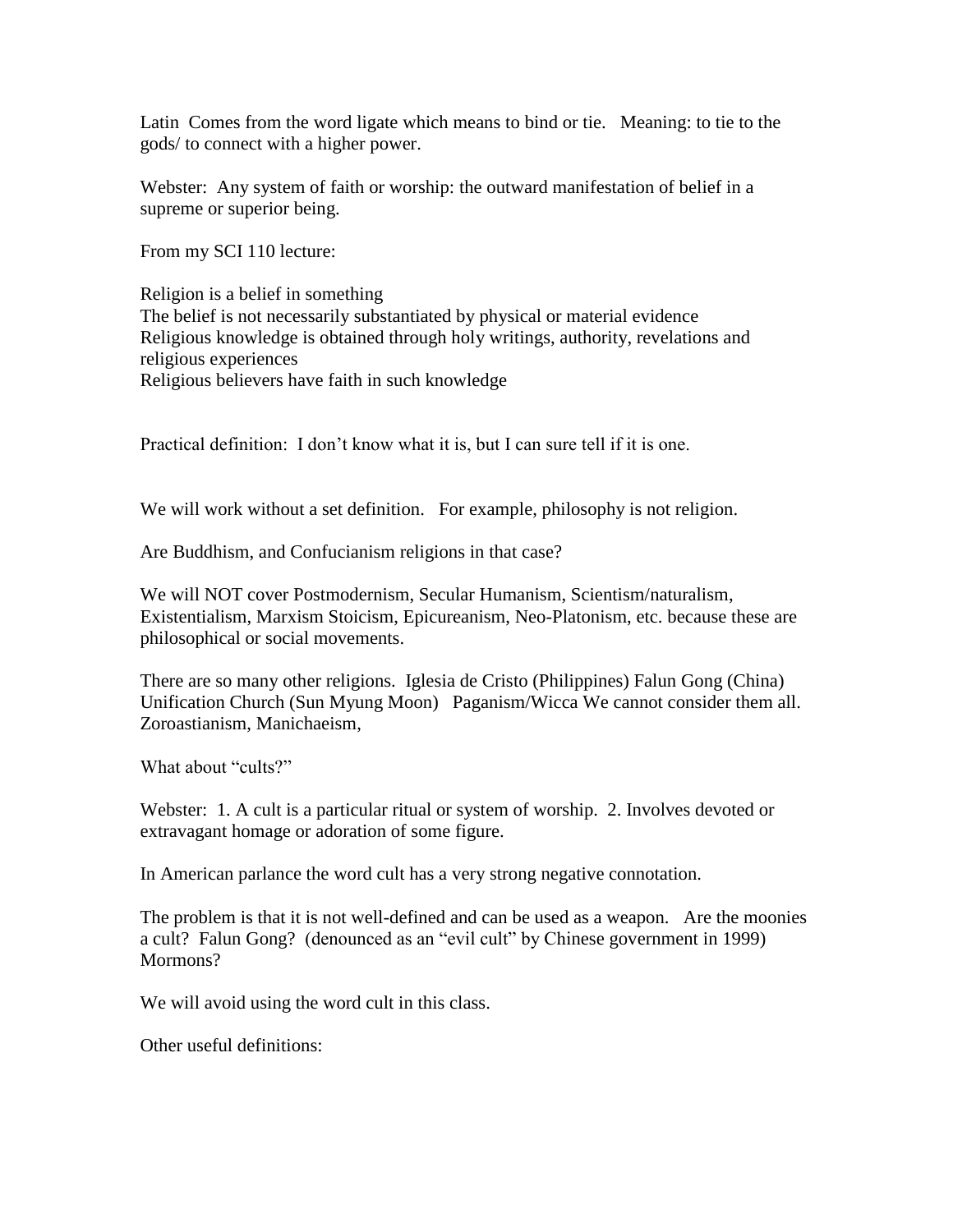Animism: Anima = spirit. A religious system which includes the belief that spirits inhabit inanimate objects and phenomena.

Polytheism: Poly = many. A belief that the universe is governed by a variety of gods.

Pantheism: Pan = all. A belief that a spirit fills the universe. In a sense, God is the universe and the universe is God.

Deism: A belief in a distant, uninvolved God who is creator, but does not interact with his creation. (Epicureanism)

Monotheism: A belief that the universe is created/governed by a single omnipotent/omniscient/omnipresent spiritual being.

Dualism: A belielf that the universe is governed by nearly equally matched forces of good and evil. (Zoroastrianism, Manichaeism, Confucianism?)

Asceticism: a belief or practice that enlightenment or a close relationship with deity is obtained by an extreme denial of normal worldly pleasures and possessions. Associated with monasteries, monks, nuns and the like.

Mysticism: a belief or practice (which has been incorporated into all major world religions) which sees enlightenment and spiritual power coming through contemplation/meditation/direct personal experience of God. In some cases, such enlightenment is even gained through use of drugs, drumming, dance, etc. A highly individualized form of religion.

One important philosophy in our postmodern world:

All religions are more or less the same thing. They all are a different road to the same thing: finding and expressing the god-likeness in ourselves.

First, there is a grain of truth there. Why?

All man-made religion contains truth.

Similar ethical/moral stance? Some parallels for sure

Even some parallel thinking about God.

The Greeks discovered monotheism and even Hinduism has moved in that direction. New Age, and other religions "hijack" Christian ideas.

But, we will see that theologically, when we look at world view, this view makes no sense at all. If Hinduism is true, then Jesus is a liar, and a dangerous man. If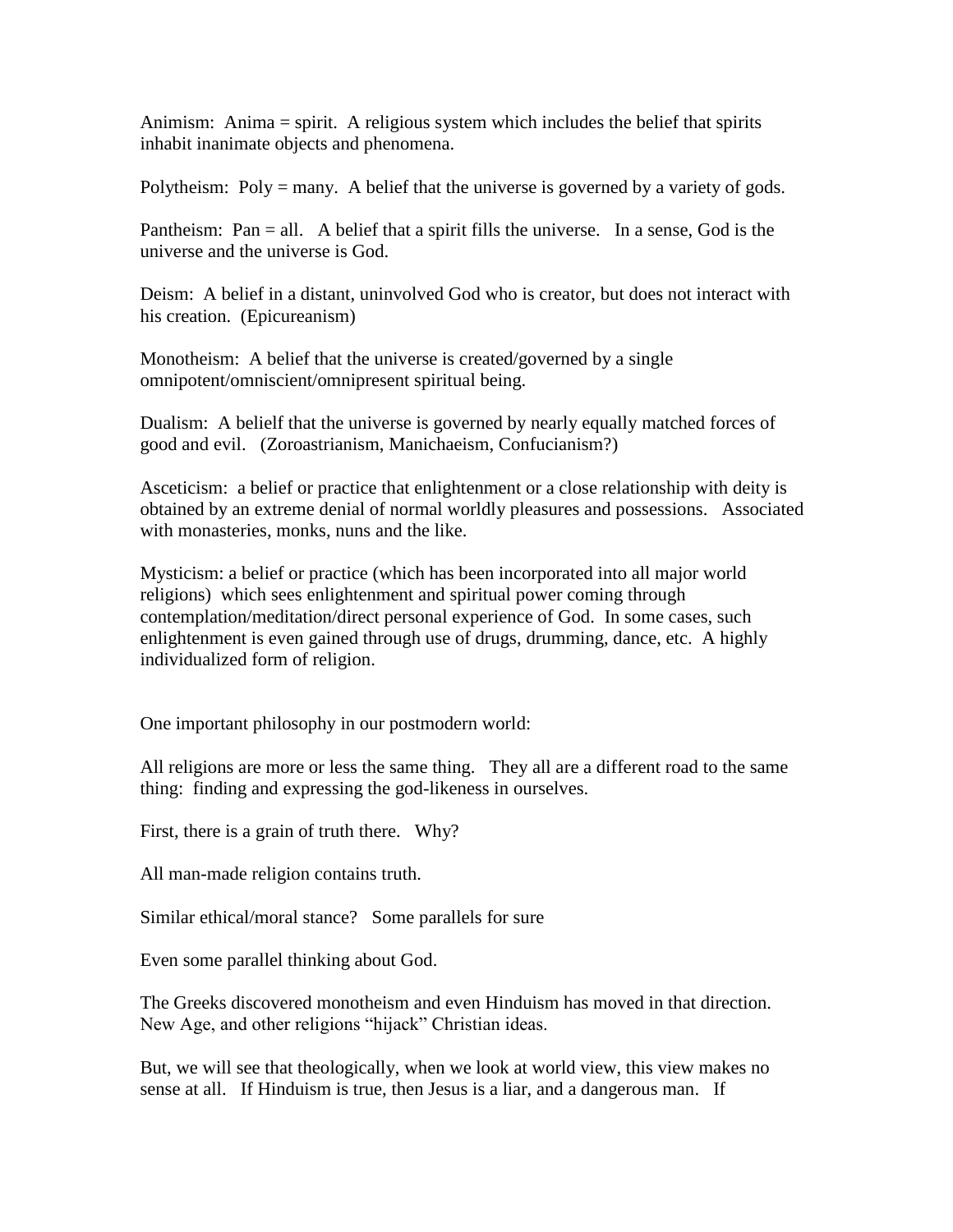Christianity is true, then Muhammad was a liar and a deceiver. If Buddhism is true, then Christianity and Christian history makes no sense.

- **If Genesis 1:1 is true, then animism, polytheism, pantheism, dualism, naturalism, deism, postmodernism and every other ism is false.**
- **Conflicting world views cannot be accommodated with one another. Biblical theism is incompatible with all these other world views.**

How to treat other religions in general?

Find common ground.

Give respect where respect is due.

Acknowledge the good. Do not attack—especially do not attack those they honor greatly.

Introduce them to the Christian world view and begin to help them see where the fundamental differences lie.

Note: this is an outline of what Paul did in Acts 17.

- **Acts 17:16-34 Paul shares the gospel by arguing for the Christian World View.**
	- **v. 22-23 Paul finds common ground.**
	- **v. 24-28 Paul argues for the superiority and the truth of the Christian world view as opposed to Epicureanism/panentheism and Stoicism/deism**
	- **v. 28 Paul quotes from Aretas a Stoic philosopher. " For we are his offspring."**
	- **v. 29-31 Having laid the groundwork, Paul points them to Jesus.**
	- **v. 32-34 Some, but not all were converted.**
- **God is Creator. He exists outside creation.**
	- **Disproves pantheism/Stoicism.**
- ◆ God is close to us.
	- **Disproves deism/Epicureanism.**
- **God is personal and has given us an individual purpose.**
- **God will bring all of us to judgment. Evil will be defeated**
	- **Disproves dualism/Gnosticism.**

**B. Christianity. What are we comparing these religions to? The Christian World View**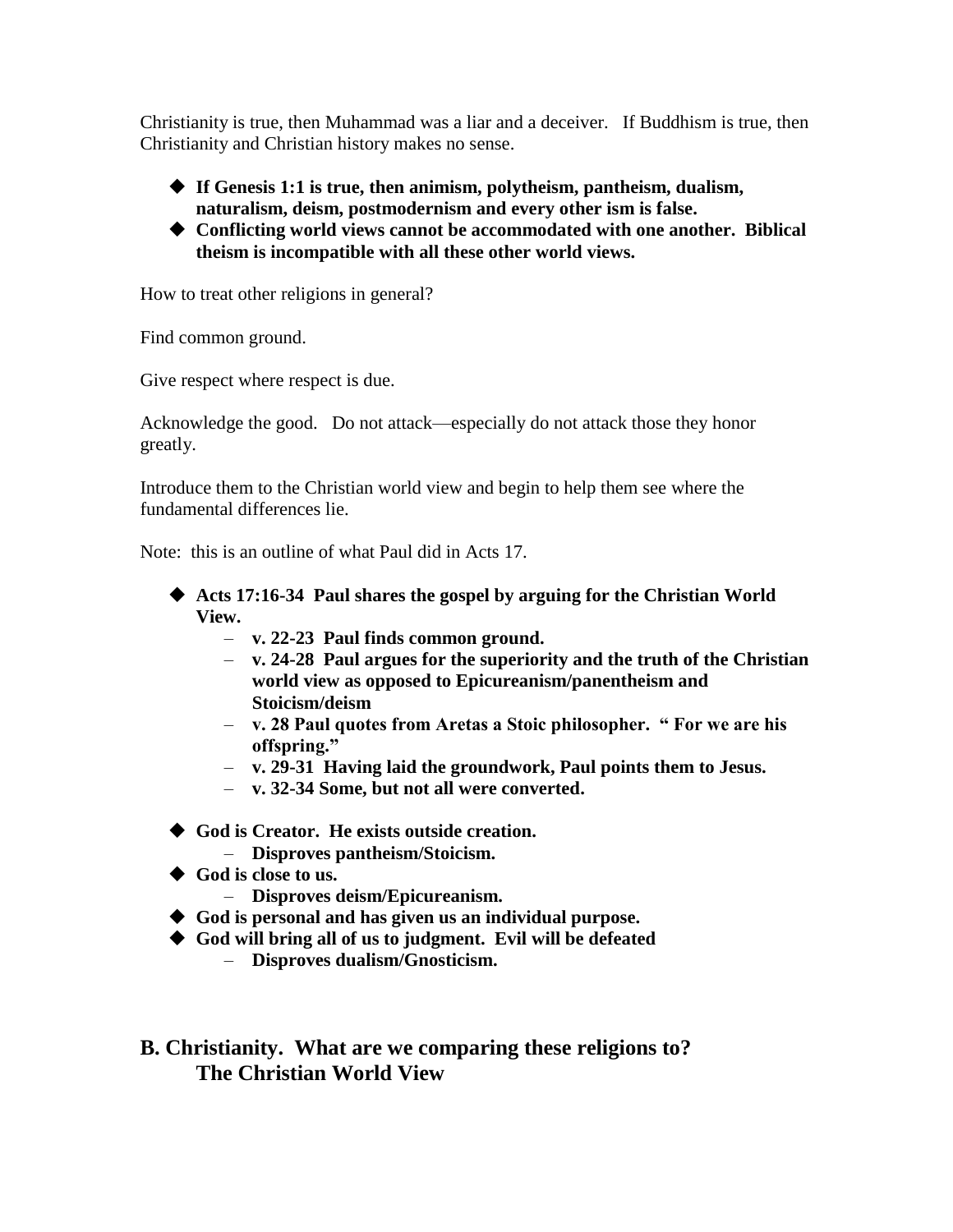Next: What is Christianity? The Christian world view.

## **What is a "Worldview"?**

Quite simply, one's world view is the perspective one uses to process and interpret information received about the world. James W. Sire<sup>1</sup> put it this way, "A world view is a set of presuppositions (ie. assumptions) which we hold about the basic makeup of our world."

A. *Worldview definition*: "A worldview is a commitment, a fundamental orientation of the heart, that can be expressed as a story or a set of presuppositions (assumptions which may be true, partially true or entirely false) which we hold (consciously or subconsciously, consistently or inconsistently) about the basic constitution of reality, and that provides the foundation on which we live and move and have our being." (James Sire, *The Universe Next Door*, 4<sup>th</sup> ed., 2004)

## Resources:

 $\overline{a}$ 

Sire, James W. *The Universe Next Door: A Basic Worldview Catalog.* 4<sup>th</sup> ed. Downers Grove, Ill.: Inter Varsity Press, 2004. Copan, Paul. *True for You, But Not for Me*. Minneapolis: Bethany House, 1998. N. T. Wright. *Simply Christian.* HarperOne 2006. Alister McGrath. *Theology: The Basics,* Wiley-Blackwell, 2004.

1. Up to a point, we can understand Christian Theology by using Comparative Theology. From other religions, we can learn what God is **not**.

2. Until the 1960's or so, one could assume that nearly anyone we shared with had a Christian/theisitic perspective, including the idea that there is a source of ultimate authority.

3. All this has changed. Today, when you share with people, you may come across a naturalist, a Buddhist pantheist, a Postmodern relativist or a New Age pantheist/dualist/mysticist/animist.

4. Yet, ironically, the American version of these things inevitably have hijacked much of Christian theology into their own personal theology.

-the idea that God is personal The idea that God, if he exists, ought to be loving -the idea that life really has purpose -the idea that God is essentially good -the idea that there is moral "good" and an ethical mandate to do good. The idea that individual rights are "natural."

<sup>&</sup>lt;sup>1</sup> James W. Sire, *The Universe Next Door* (InterVarsity Press, 1997)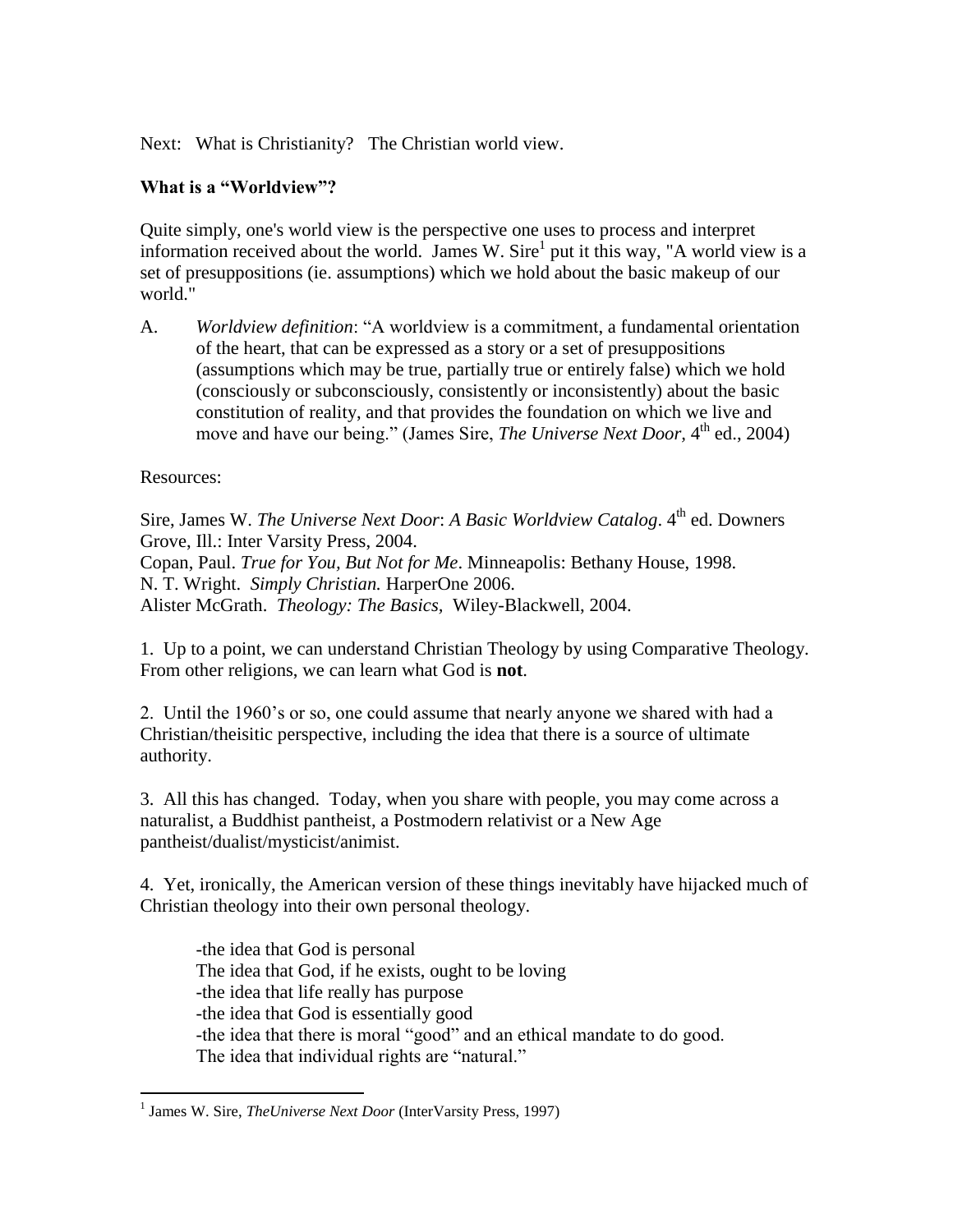-the idea that justice will prevail.

Much or all of which is not supported by the world view that they may think they believe in. These are self-contradictory beliefs which we ought to confront!

It is all pretty confusing!!!

My criteria for a "good" world view.

A. It is true. In other words, this world view is consistent with reality. It is consistent with what we know to be true based on our own experience. (It matches what we know about human beings, what we know from science, it works)

B. It answers satisfactorily the questions people really want answered.

from *The Universe Next Door*, slightly reworded:

1. What is prime reality? (or What is the ultimate cause? or What is the nature of God?)

2. What is the nature of external reality-the world around us?

3. What is a human being?

4. What happens to a person at death?

5. Why is it possible for us to know anything at all?

6. How do we know what is right and wrong?

7. What is the meaning of human history?

To these let me add:

8. What is my purpose?

9. What is our value?

10. What is the nature of my relationship, with the "prime reality?"

C. It causes those who hold to it to be better people than they would otherwise have been if they held to competing alternative world views.

How do we define better? We can probably use those criteria that most world religions have in common, at least in theory.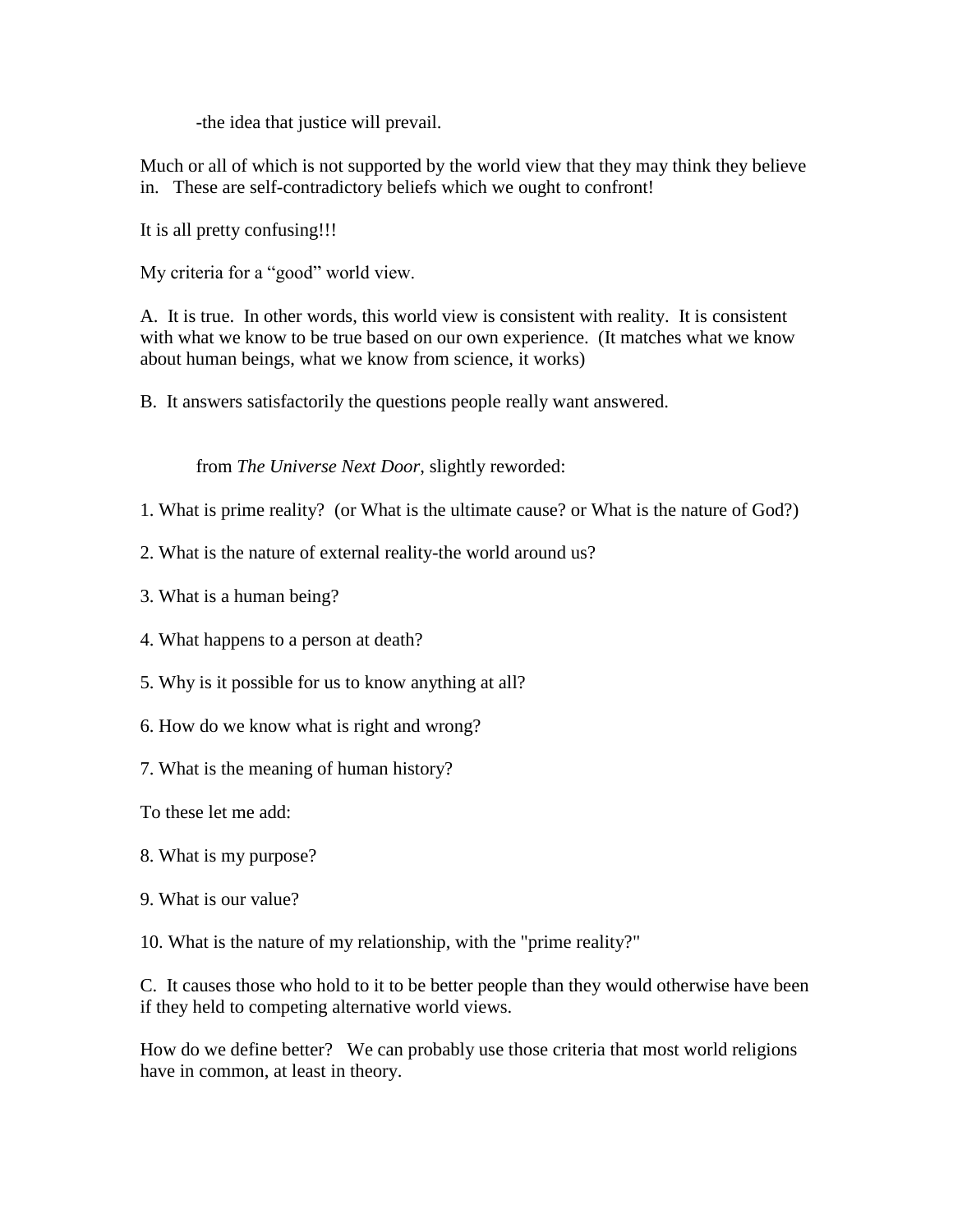So, what is the Christian world view? I will attempt to describe it by a series of propositions, each of which will be expanded somewhat, using biblical passages by way of support.

#### **1. The physical world is: a. real b. created out of nothing (ex nihilo) and c. essentially good.**

Genesis chapters 1-3 is in my opinion the most brilliant little piece of philosophy I have ever read. "In the beginning God created the heavens and the earth." (Genesis 1:1). As the Hebrew writer put it(Hebrews 1:3), "By faith we understand that the universe was formed at God's command, so that what is seen was not made out of what was visible." If this statement is true, then animism, polytheism, pantheism, dualism, naturalism, nihilism, and postmodernism are all proved untrue. Just as significant to the Christian world view is this: not only did God create the physical universe, but this creation was essentially good. The way God puts it in **Genesis 1:31, "God saw all that he had made, and it was very good**." Eastern philosophy has the physical world to be an ephemeral illusion. Greek philosophy agrees, adding that the physical world is decaying and essentially evil. Naturalism agrees that it is real, but denies that there is a supernatural reality which created it. It certainly is not "good," as such a description in meaningless in a random accidental universe. When God says his creation was good in its entirety, this does not deny the existence of evil. The question of evil will be addressed below.

#### **2. There exists a parallel unseen spiritual reality which is not limited to or defined by the physical reality. Human beings have a spiritual aspect to their nature.**

The fact that God, one who is "invisible," created the universe establishes that there is a non-physical reality which is at least in some sense greater than the physical. The physical universe is real, but it is not all there is. Jesus confirmed this idea. **"God is spirit, and his worshipers must worship in spirit and in truth." (John 4:24)** Acknowledging that there is a spiritual reality is not the same as dualism. **Dualism** has the world being governed by more or less evenly matched forces of good and evil. It is also not naturalistic monism, which denies the existence of spiritual reality entirely. We have a soul and a spirit. That we are created "**in the image of God" (Genesis 1:27)** is a spiritual rather than a physical claim. It is not a statement of our equality with God, but rather a description of our spiritual nature. **I have a body, but I am not a body. "I" exist, and "I" am not defined by the chemicals which compose my body**. Consciousness is not a mere epiphenomenon as naturalism requires. Our God-likeness has to do with our spiritual nature, our possession of a soul, our inherent understanding of good and evil, our ability to create and to love.

#### **3. The creator of both the physical and spiritual realm is the God who is revealed and who reveals himself in the Bible.**

Not only did God create the physical universe (Genesis 1), he also created the spiritual—the heavenly realms. In Colossians **1:15-16 Paul says of Jesus, "He is the image of the invisible God, the firstborn over all creation. For by him all things**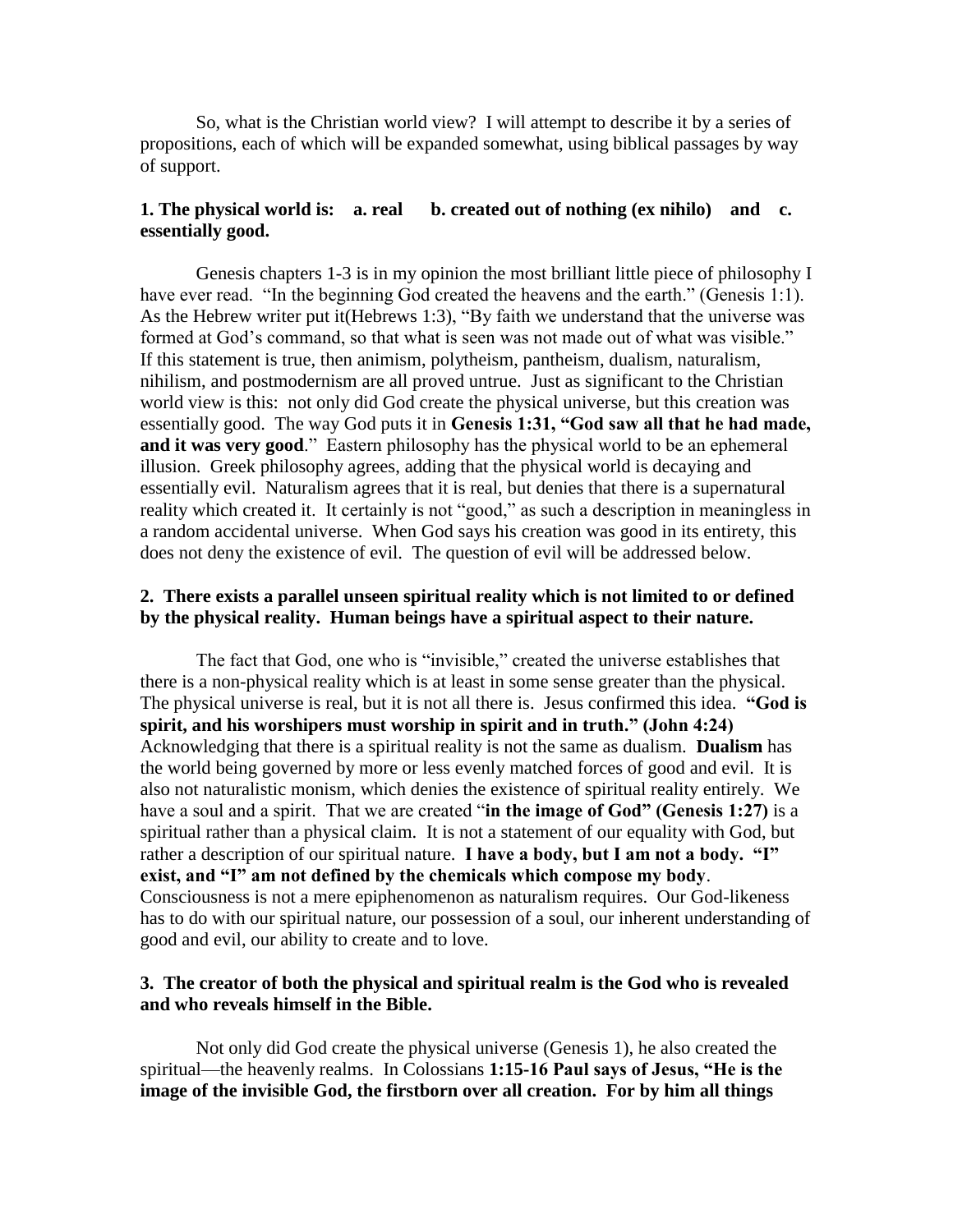**were created: things in heaven and on earth, visible and invisible, whether thrones or powers of rulers or authorities; all things were created by him and for him**. God has made himself known to his people "from what has been made." (Romans 1:20), but he has also revealed himself and his will in the Hebrew and Greek scripture. Most particularly, he has revealed himself through his Son, Jesus Christ; the image of God. "In the past God spoke to our forefathers through the prophets at many times and in various ways, but in these last days he has spoken to us by his Son." (Hebrews 1:1-2). No one has ever seen God, but God the only Son who is at the Father's side, has made him know." (John 1:18) God has revealed himself to us through creation, through the Old and New Testaments and through the person Jesus Christ.

## **4. Human beings have both a physical and a spiritual nature, but the spiritual nature is more essential as it is eternal.**

Our physical nature is obviously more apparent to us than our spiritual nature, but this fact is deceptive when compared to our ultimate reality. **Like Jesus said, "Do not be afraid of those who kill the body and after that can do no more. But I will show you whom you should fear: Fear him who, after the killing of the body, has power to throw you into hell." (Luke 12:4-5)** As Paul put it, "We fix our eyes not on what is seen, but on what is unseen. **For what is seen is temporary, but what is unseen is eternal." (2 Corinthians 4:18)**

#### **5. God cannot be easily defined but he can be characterized by certain qualities. God is love, God is just, God is holy, God is omniscient, omnipotent and omnipresent.**

What God is he is fully and infinitely. God is not merely loving: he is love. Love defines and determines all his actions toward us. From a human perspective, this seems to conflict with his justice and his holiness. God is not merely just: he is justice. He is incapable of an unjust act, even if we feel his love and his justice are in apparent conflict. God is holy, in him there is no darkness at all (1 John 1:5). These are facts about God. How does this affect our world view? In every way. Every act in our life and in the lives of our neighbors is subject to the justice of God. This has a profound effect of how we view our own lives and how we should respond to injustice. "Do not take revenge,… 'It is mine to avenge; I will repay,' says the Lord." If God really is love, then this has an unfathomable effect on how we understand the events which surround our lives. All of them are either caused or permitted by an omniscient, omnipotent, omnipresent God who acts toward all out of love.

#### **6. Although all God's creation, including the physical world is good, evil does exist. Such evil is the result of freedom of will given to created beings and their subsequent decision to use that freedom to "sin" (defined as transgressing the will of God).**

This brings us back to Genesis. The story of Adam and Eve is the story of us. God gave us everything for our pleasure and enjoyment. Why? Because he loves us and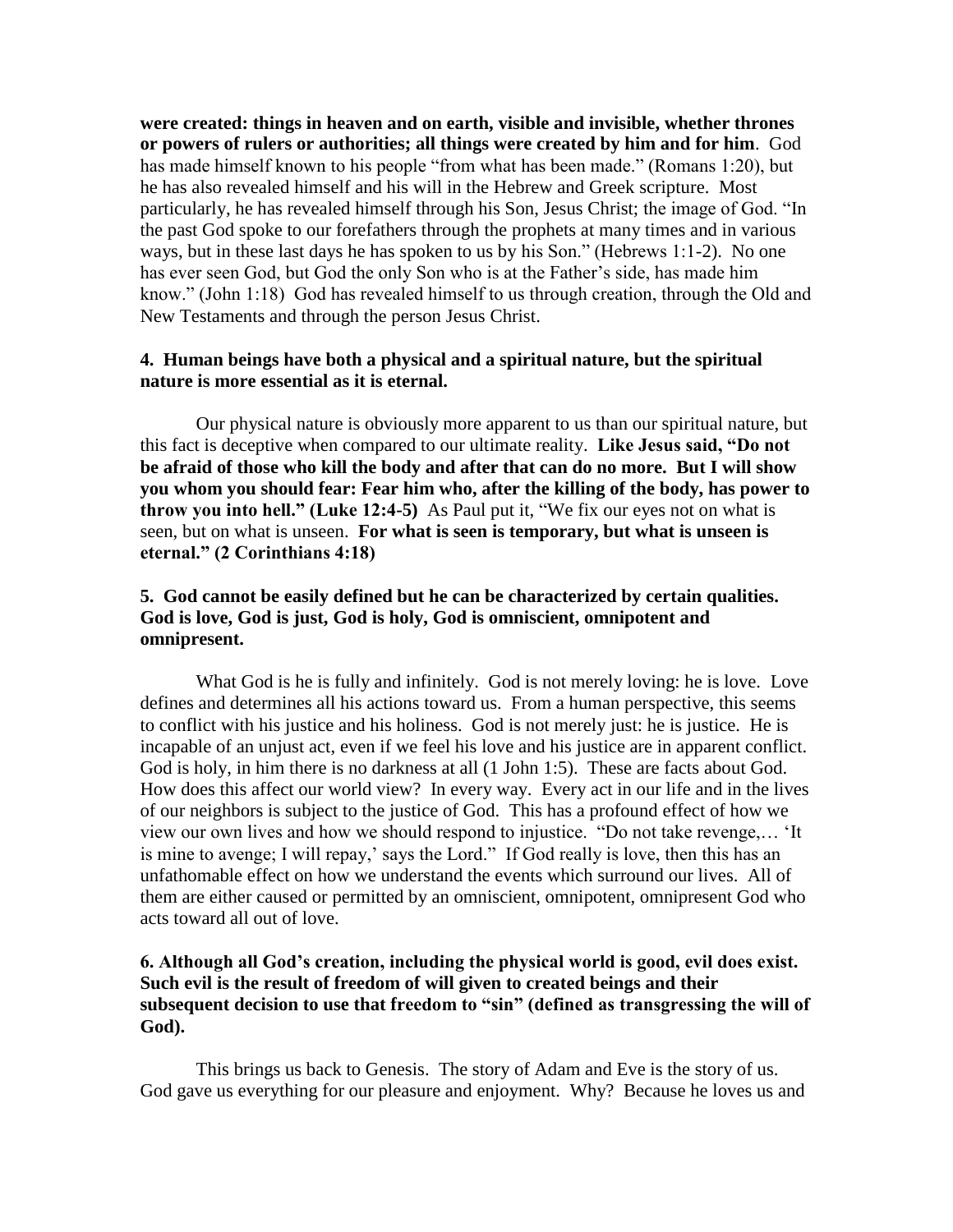because he wants us to love him. But what did we all do? We rebelled and chose to do things which are unholy. **As Augustine put it, evil is not a thing in and of itself. If it were, that would be dualism. Rather evil is good which has been corrupted by free moral agents. Something which was created for good purposes is turned for evil.**  Nothing God created is evil, but some of what God created is capable of doing evil. God gave us a choice. He asks us to **"choose life" (Deuteronomy 30:19)**, but many of us choose rebellion. The physical laws which are discoverable by science are not the only "natural laws." There are moral laws as well, and they are as inescapable as the law of gravity. Rebellion against God's holiness produces suffering in this world (Exodus 20:5- 6), both on those who sin and on those around them. This is the answer to the "problem" of pain, suffering and evil.

#### **7. Because of God's justice and his holiness, those who choose to rebel against him will ultimately be judged and separated from God for eternity.**

Not only does our choice to rebel and to sin bring on temporary physical and emotional suffering in this life, it also brings judgment in the world to come. "For we will all stand before God's judgment seat." (Romans 14:10) "The Lord will judge his people.'" It is a dreadful thing to fall into the hands of the living God." (Hebrews 10:30- 31). God cannot be mocked. He is patient and kind, and he wants all men to be saved and to come to a knowledge of the truth (1 Timothy 2:4), but "the wages of sin is death." Again, as with all the qualities of God, this fact is unavoidable. God does not change or compromise his holiness. **It has been said that God does not send people to hell, but he accepts their choice to rebel and be eternally separated from him.**

#### **8. The solution to evil and its eternal consequences is provided by God through the atoning substitutionary sacrifice of Jesus Christ.**

This is the essence of the gospel. As was prophesied, "the Lord laid on him the iniquity of us all." (Isaiah 53:6) "By his wounds we are healed." (Isaiah 53:5). "But God demonstrates his own love for us in this: While we were still sinners, Christ died for us." (Romans 5:8). God's holiness and justice were not superseded or violated in this substitutionary death. "He did it to demonstrate his justice at the present time, so as to be just and the one who justifies the man who has faith in Jesus." (Romans 3:26). Biblically, this is a theological fact. How does this affect one's world view? If this is true, then everything is different. Suffering makes sense. The existence of evil makes sense. Our innate and universal sense of justice makes sense as well. Yet, we can live as free men and women, not using our freedom as an excuse to do evil, but using this gift of freedom to love and serve others (paraphrasing Galatians 5:13-15) without living in constant fear of judgment when we fall short, as we inevitably will do.

Is it true?

Does it answer the questions people really care about?

Does accepting and adhering to this world view make us better than we otherwise would have been if we accepted a competing world view?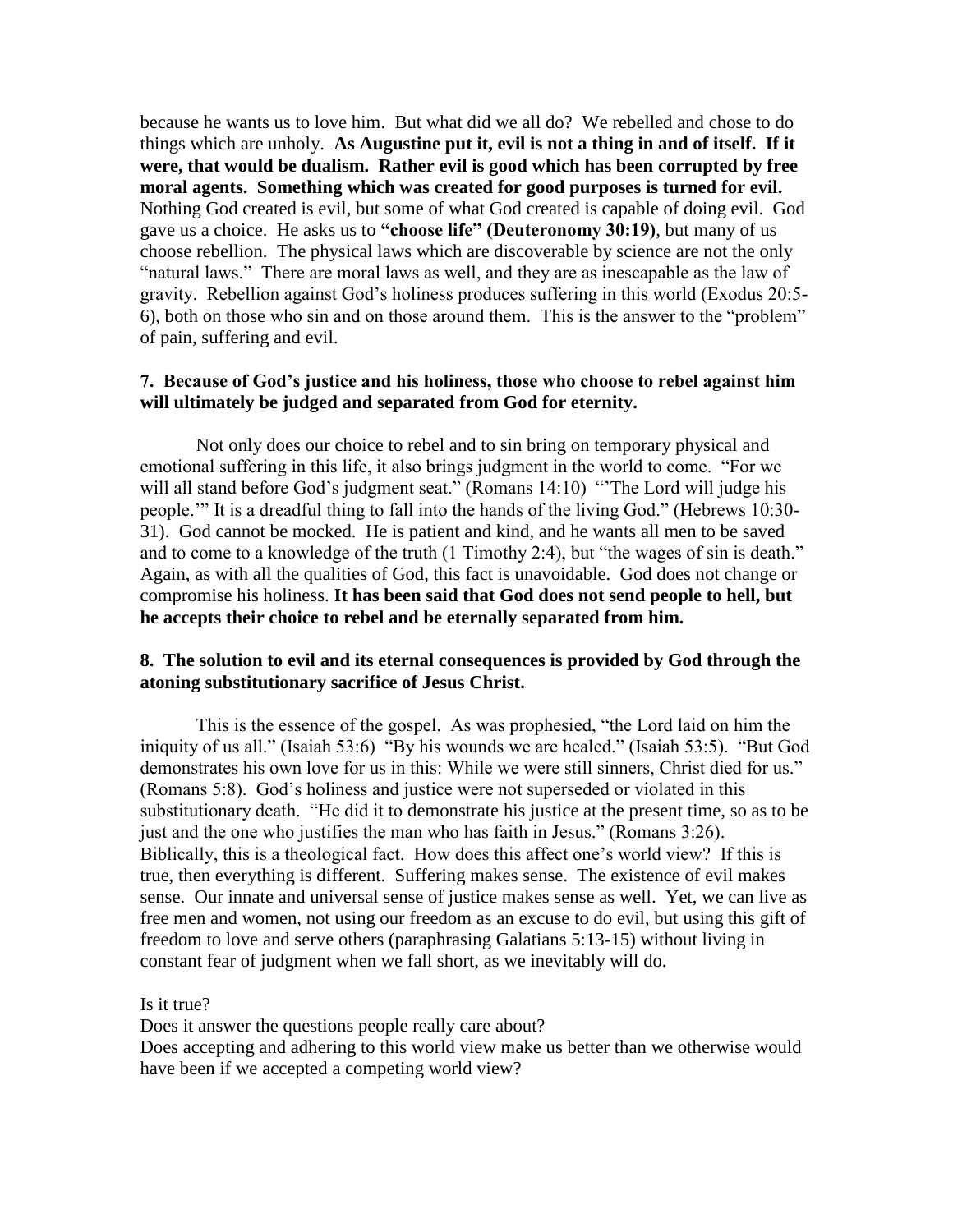We will answer this, not by analyzing Christianity now, but by comparing it to other world religions.

# **C. Eastern Religions**

**1. Hinduism 2. Buddhism 3. Jaina, Taoism, Sikkhism, Confucianism, Shinto 4. New Age**

Eastern Religions: Pantheism. (except for Confucianism (dualist?), Shinto (animist?))

Pantheism. The universe is God, God is the universe. Therefore you are God and God is you. Pan all Theism God.

This is also called monism. (as opposed to dualism or theism)

One thing for sure, if this is true, then the Bible is not!!!

Genesis 1:1 Hebrews 11:3

God created the universe—both heaven and earth (Col 1:16)

The universe definitely is not God! You definitely are not God!

# **1. Hinduism.**

Founder: no one individual is responsible for founding this religion.

Hinduism is the national religion of India. Certain parts of the world which have come under strong political influence by the Indian culture contain elements of Hinduism in their religion. Early on, Hinduism was quite animistic. Later, it evolved into more of a pantheistic religion It has always been polytheistic. It is very difficult to separate the caste system in India from the religious system of Hinduism because of its relationship to the reincarnation doctrine. Nevertheless, many "gurus" have attempted to transplant a westernized form of Hinduism in the western world (Transcendental Meditation, Hare Krishnas, guru Maharaj Ji, Maharishi Mahesh Yogi (Transcendental Meditation) Hatha Yoga, etc….) As have Westerners (transcendentalism, Theosophy (Madame Blavatsky), Urantia, New Age, etc…) There is a strong tendency toward mysticism in most sects of Hinduism.

**The principle religion of India. Approximately 1,000,000,000 adherents. Began as animism/polytheism Evolved into polytheism/pantheism**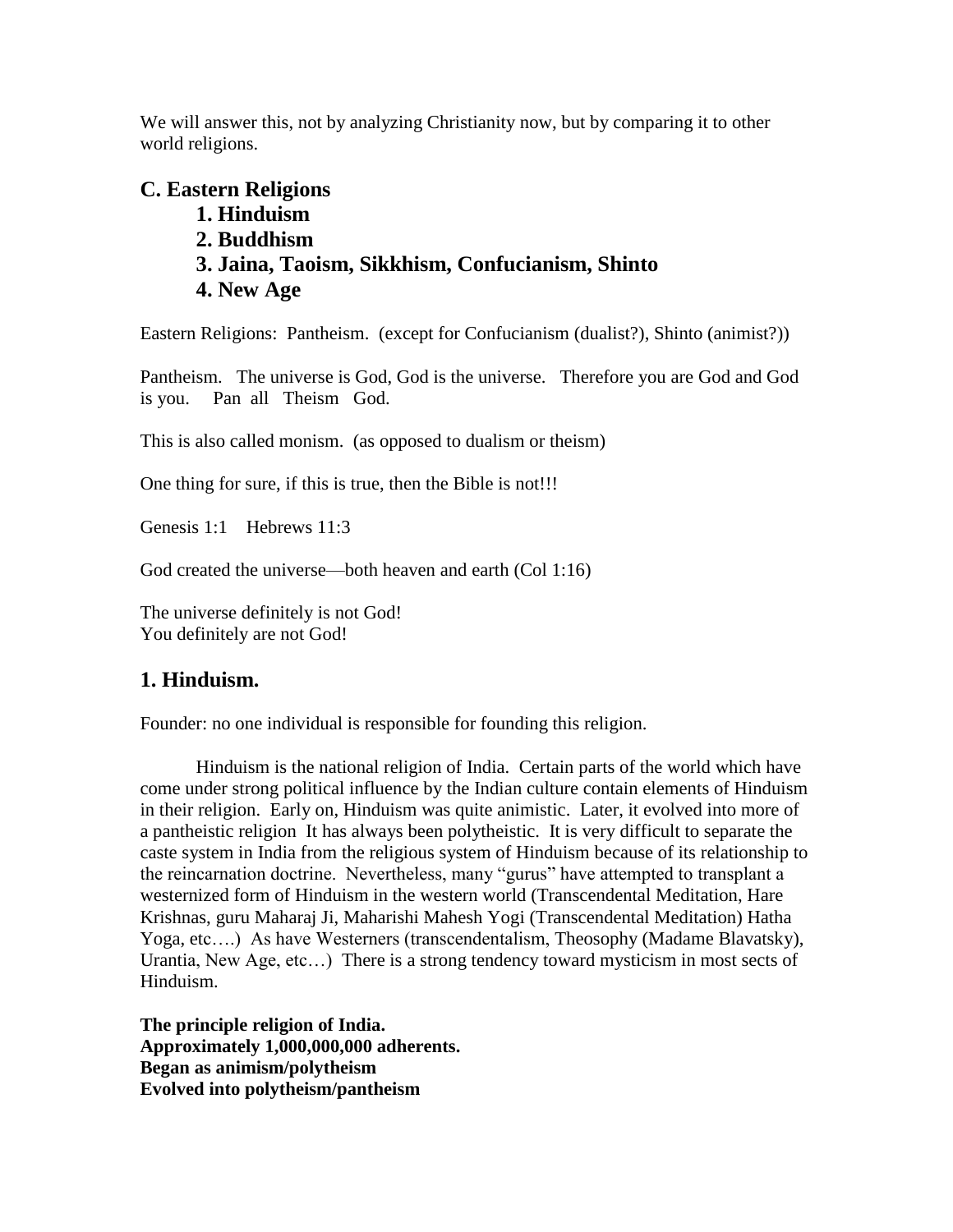**Syncretistic. Hinduism is not really a single religion.**

**Principle gods in Hinduism. All are eminations of Brahman**

**Brahma Chief god of the pantheon. Shiva God of destruction. Worshipped as a male phalus. Vishnu Preserver and protector. Krishna The eighth emanation of Vishnu. Rama Seventh incarnation of Vishnu. Hero of the Ramayana. Devi Chief female deity. The power (shakti) that animates the cosmos. Lakshmi Female consort of Vishnu. Godess of prosperity. Ganesh Elephant god. God of wisdom and intellect. Shakti The divine mother Kali Avatar of Shakti**

Scriptures:

- 1. Four **Vedas**. Poems from around 1500-1200 BC. Originally transmitted orally. Written down around 500 BC. Oldest surviving manuscript 1300 AD. Very strong element of animism and polytheism. Thirty-three main gods. Gods of places and things. Nature worship. Rig Veda (1028 hymns in 10 books) Sama Veda (songs sung during sacrifices) Yajur Veda (priestly system), Atharva Veda.
- 2. **Brahmanas**. 1000-500 BC. These introduced the priestly system and the caste system. Explanations and instructions for sacrificial rituals.
- 3. **Upanishads**. 800-500 BC. 108 instructional religious poems. Philosophical treatises. More emphasis on meditation. Brahman has evolved into a pantheistic "god." rather than an individual. Brahman the spiritual reality behind the unreal physical world. The world we observe is *maya*—an illusion. The soul is *Atman,*  and Atman is part of Brahman. Therefore, we are in a sense deity. The concept of *karma* is developed, related to the concept of sin. Karma is a works salvation concept. Reincarnation became part of Hinduism. Note: none of this was in the Vedas.
- 4. **Baghavad Gita, Ramayana,** etc., Epic poems from 200BC 200 AD. At this point, two main gods, in addition to Brahman emerge in Hinduism. These are Vishnu and Shiva. A strong sensual element emerges. Vishnu and Shiva have undergone various incarnations. This is what the epics are about. Vishnu was incarnated as Rama and as Krishna. The stories are strongly mythological in tone, containing such things as monkey-people, gods intervening in wars (as in Greek mythology) and the like.
- 5. **Sutras.** Rules, doctrines, rituals, commentaries on the Vedas. Attempting to bring together the various aspects of Hinduism.
- 6. **Puranas**. The Bible of the common people of India. Various myths, fables and legends concerning local gods and the like. Totally unbelievable. You will not find Hindus in the Western world using these.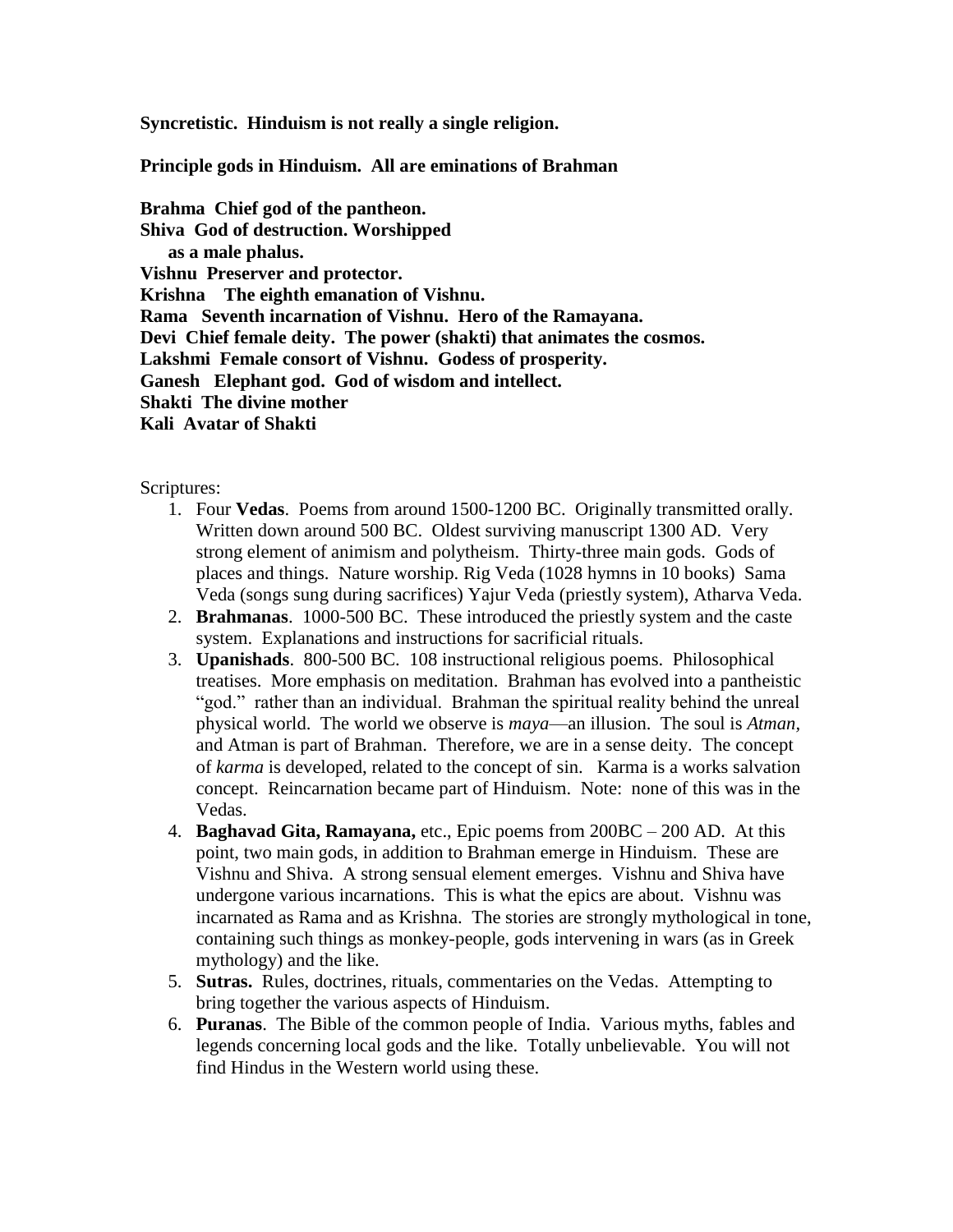Important words/concepts for understanding Hinduism:

**Brahman universal soul Atman soul, essence atman is part of a brahman. Maya illusion Reincarnation a disincarnated soul enters a new body, starting a new existence (samsara) Shakti power Karma a principle of cause and effect Nirvana oneness with brahman Dharma righteousness, teaching**

Clearly, Hinduism can be a confusing religion. The chief aspects to be aware of in Western world are reincarnation, pantheism, meditation and mysticism.

The Hindu World View:

**Maya. The physical world is an illusion. The physical world is evil. Suffering is an illusion.**

**Brahman. Universal soul. Pantheism.**

**Atman (soul). When we die, atman is swallowed up in Brahman**

**The goal: Escape cycle of karma and reincarnation**

**Nirvana; oneness with the universal soul which is within yourself.**

**The Hindu world view has man looking inward, not outward.**

The Caste System:

**A historical remnant of the Vedic system and the interaction between the Aryans and the natives of the subcontinent**

**Brahmins the priestly (Aryan) class**

**Kshatriyas The ruling class. Kings, landlords, warriors.**

**Vaishayas merchants**

**Shudras servant/trade classes**

**Untouchables** literally out castes. No caste Dhalit the most common name in India.

Question: Did the caste system create Hinduism or did Hinduism create the caste system?

Question? Can Hinduism exist without the caste system? Can real Hinduism exist outside India?

Summary:

- 1. Hindu scriptures are not defendable as "inspired" in the same sense as the Bible. They contain much of what is clearly myth, fable etc.
- 2. One will find a significant amount of self-contradiction in Hindu faith as the religion has evolved extremely over time.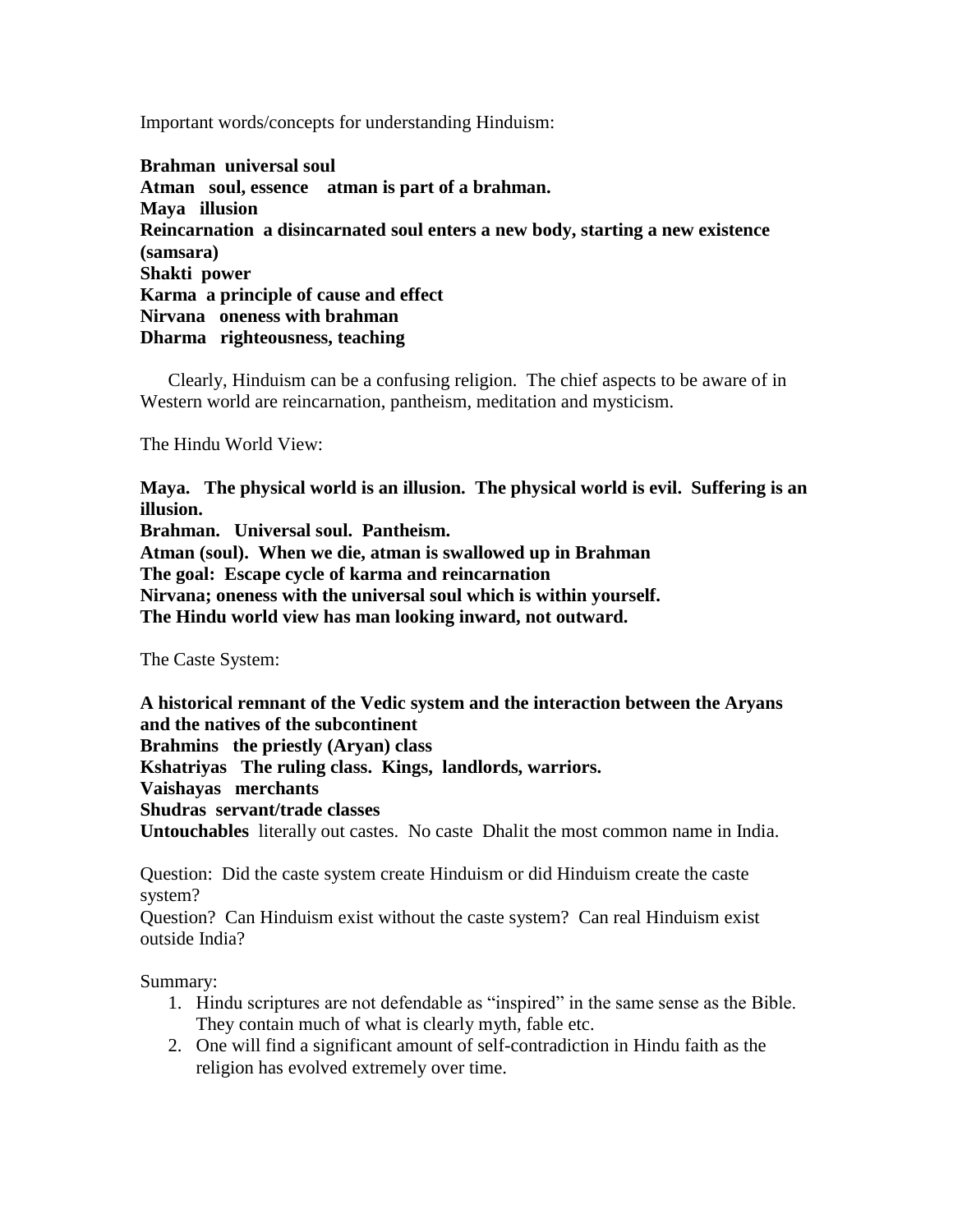- 3. Although they may sound very pious, the essence of Hinduism is self-centered, as Hindus believe they are deity. There is a strong emphasis on self-realization.
- 4. The New Age movement is essentially an offshoot of Hindu religion.

Hinduism in the West:

Yogic practices Hatha Yoga Gurus (teacher), yogi (practitioners), sadhu (holy men) Maharishi Mahesh Yogi Transcendental Meditation Hare Krishna

Hinduism and Time/ Hindu Cosmology

Time is cyclic. There is a "wheel of time." World is cyclically created by Brahma, sustained by Vishnu and destroyed by Shiva. Creative/destructive cycles called Yugas

One cylcle of time is a maha yuga  $= 4,320,000$  years

- Satya yuga (Krita yuga):- 1,728,000 Human years (already past)
- Treta yuga:- 1,296,000 Human years (already past)
- Dwapar yuga:- 864,000 Human years (already past)
- Kali yuga:- 432,000 Human years (5,110 years have passed; 426,890 years remain). *Kaliyuga* started in 3,102 B.C.; CE 2008 corresponds to *Kaliyuga* year 5,110

1000 maha yuga = 1 brahma "day" = 1 kalpa  $2$  kalpa = 1 full brahma day 365 brahma days = 1 brahma year = 1 full cycle =  $311$  trillion years

One full cycle  $= 100$  "Brahma years" 311 trillion years. Then Brahma himself dies and is reborn

Many different levels of heavens/worlds/hells These levels are horizontal (flat) The physical world is illusory and it is evil Lower levels are even more evil than ours

#### Popular Hindu Cosmology: **The earth is on the back of four elephants standing on top of a turtle, encircled by a serpent, swimming in a sea of milk…** The Sutras

Is the Hindu World View a good one?

Is it true?

Hindu cosmology (cyclic time, earth on the back of four elephants on a turtle swimming in a bowl of milk) is patently false. The physical world is real and it is good. Evil is NOT an illusion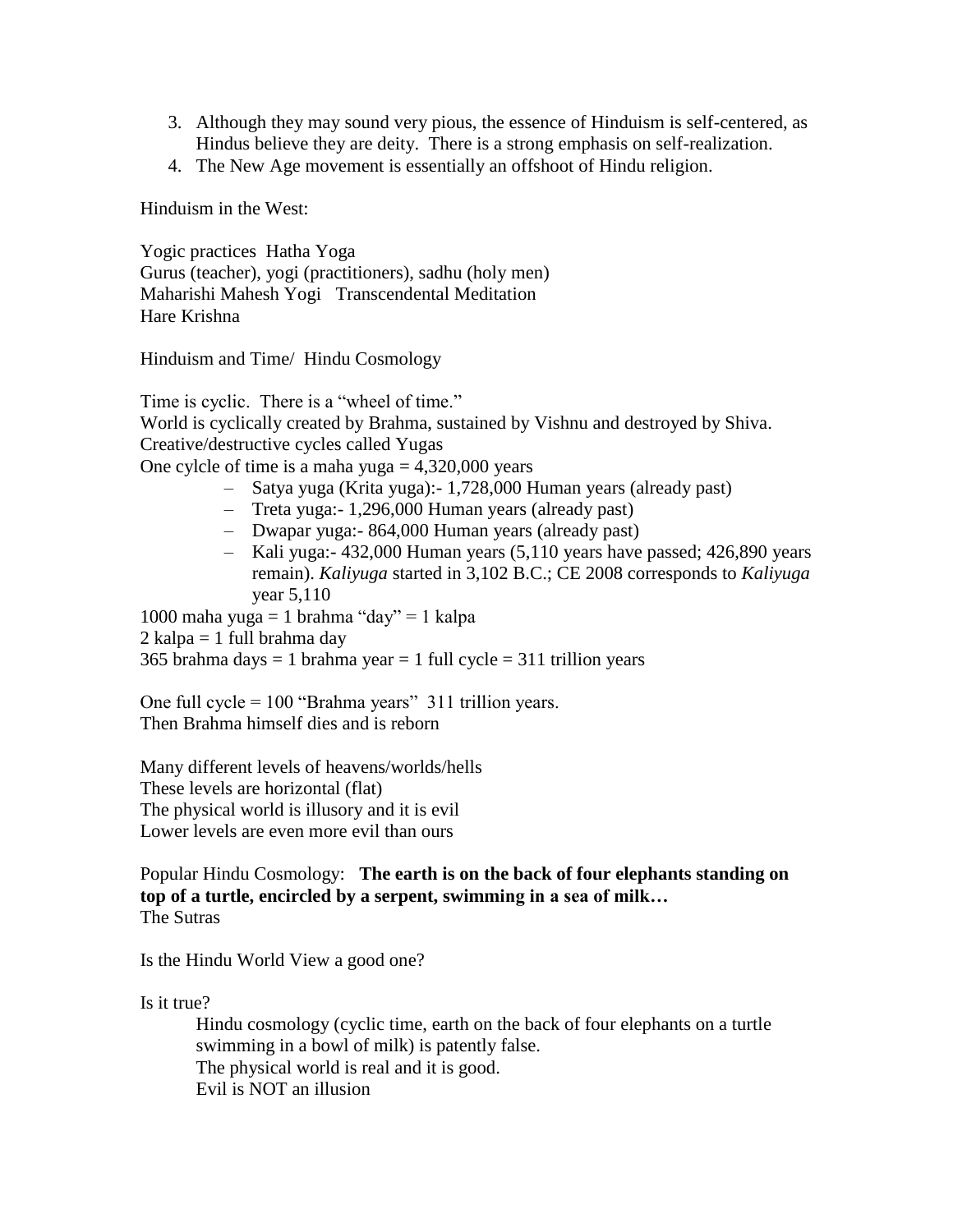Does it answer the important questions?

It does better than postmodernism or naturalism! But what is our purpose?

To disappear? What is our value, as individuals? None?

Does accepting this world view make one a better person?

- Debatable. Better than naturalism. Karma. Self-focus and dispassion are not helpful.
- Suffering is not real.
- Evil is not real.

Note: Christian groups do the lion's share of benevolent work in India. Why? Because we have a better world view! The Christian response to suffering is compassion.

# **New Age Religion**

Is it:

Palm reading? Channeling? Seances? Meditation? Reincarnation? Occultism? Gurus? Paganism? Gnosticism? Mother Goddess worship? Yes… all the above, and more!

So, what is it, in essence? It is a syncretistic conjoining of many popular religious beliefs, but its essence is pantheism, inspired by Hinduism.

- You are God, I am God, the trees are God, we all are God!
- New Age is Western pantheism
- New Age is a syncretistic blend of Gnosticism, Hinduism, Spiritualism, Mysticism, Buddhism and Paganism.
- New Age is Monism! God is everything I am God!!!

 "Once we begin to see that we are all God, then I think the whole purpose of life is to re-own the God-likeness within us."

- Start with a shaker of the occult Transcendentalism Ralph Waldo Emerson Truth through human intuition. Theosophy (divine wisdom) Madame Blavatzky. I AM mysticism Guy Ballard Ascended Masters "channeled" through Ballard. Stir in some Hinduism All of these relied heavily on Hindu theology and practice. Reincarnation Pantheism Meditation (but New Age does not seek to escape the world...no asceticism) Combine with Greek Philosophy/Gnosticism/Mystery Religion
	- $\blacksquare$  Man has a spark of the divine
	- Need a guru to initiate you into "deeper truths"

Interpret the Bible allegorically-let it tell a story

Add just a touch of paganism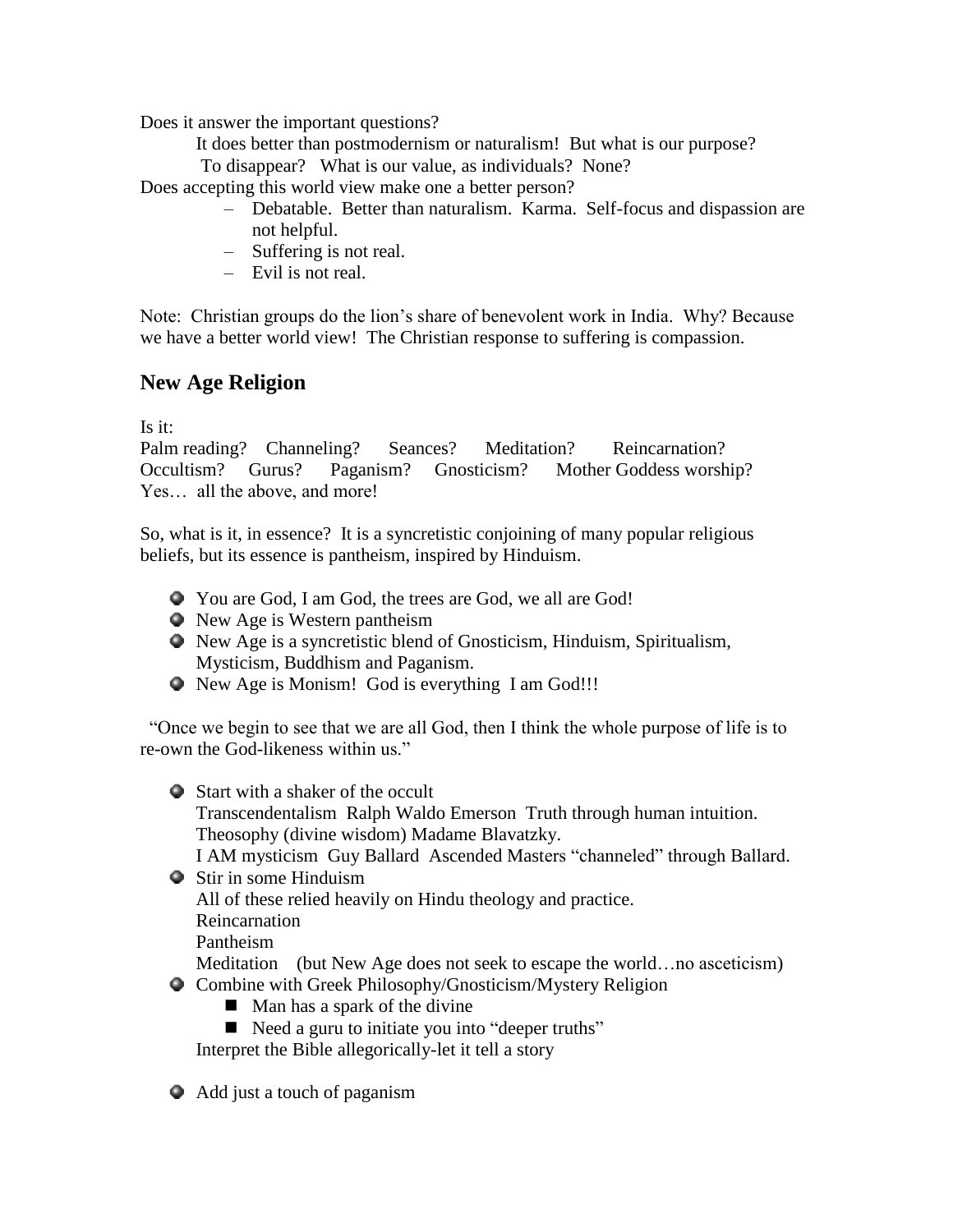Mother Goddess/the divine female/priestesses/feminism

Combine it all together with a Post-modern reaction to scientific materialism/rationalism

- Experiential religion
- $\blacksquare$  No sin (because we are god)

You get the ultimate man-made (Western) religion. All religion is truth.

This is very appealing. I wish it was true!

Enlightenment is realizing the truth that you are God. There is no sin. Sin (if it exists) is ignorance. The goal is self-realization.

Quotes from Deepak Chopra:

"Holding on to anything is like holding on to your breath. You will suffocate. The only way to get anything in the physical universe is by letting go of it. Let go  $\&$  it will be yours forever."

― [Deepak Chopra](http://www.goodreads.com/author/show/138207.Deepak_Chopra)

"Walk with those seeking truth... RUN FROM THOSE WHO THINK THEY'VE FOUND IT."

― [Deepak Chopra](http://www.goodreads.com/author/show/138207.Deepak_Chopra)

"There is no holy life. There is no war between good and evil. There is no sin and no redemption. None of these things matter to the real you. But they all matter hugely to the false you, the one who believes in the separate self. You have tried to take your separate self, with all its loneliness and anxiety and pride, to the door of enlightenment. But it will never go through, because it is a ghost."

―Deepak Chopra

Response to New Age Religion

New Agers claim their religion is reasonable, but it is not.

Their revelation through channeling is self-contradictory. No two new age teachers will agree on even the most basic theology or practice. All religions are not the same Christianity: One triune God. A personal God. Islam: One impersonal God. Predestination. God cannot have a son. Hinduism: Many gods, pantheism Buddhism: No god—God is irrelevant Zoroastrianism: Dualism—good vs evil Confucianism: Polytheism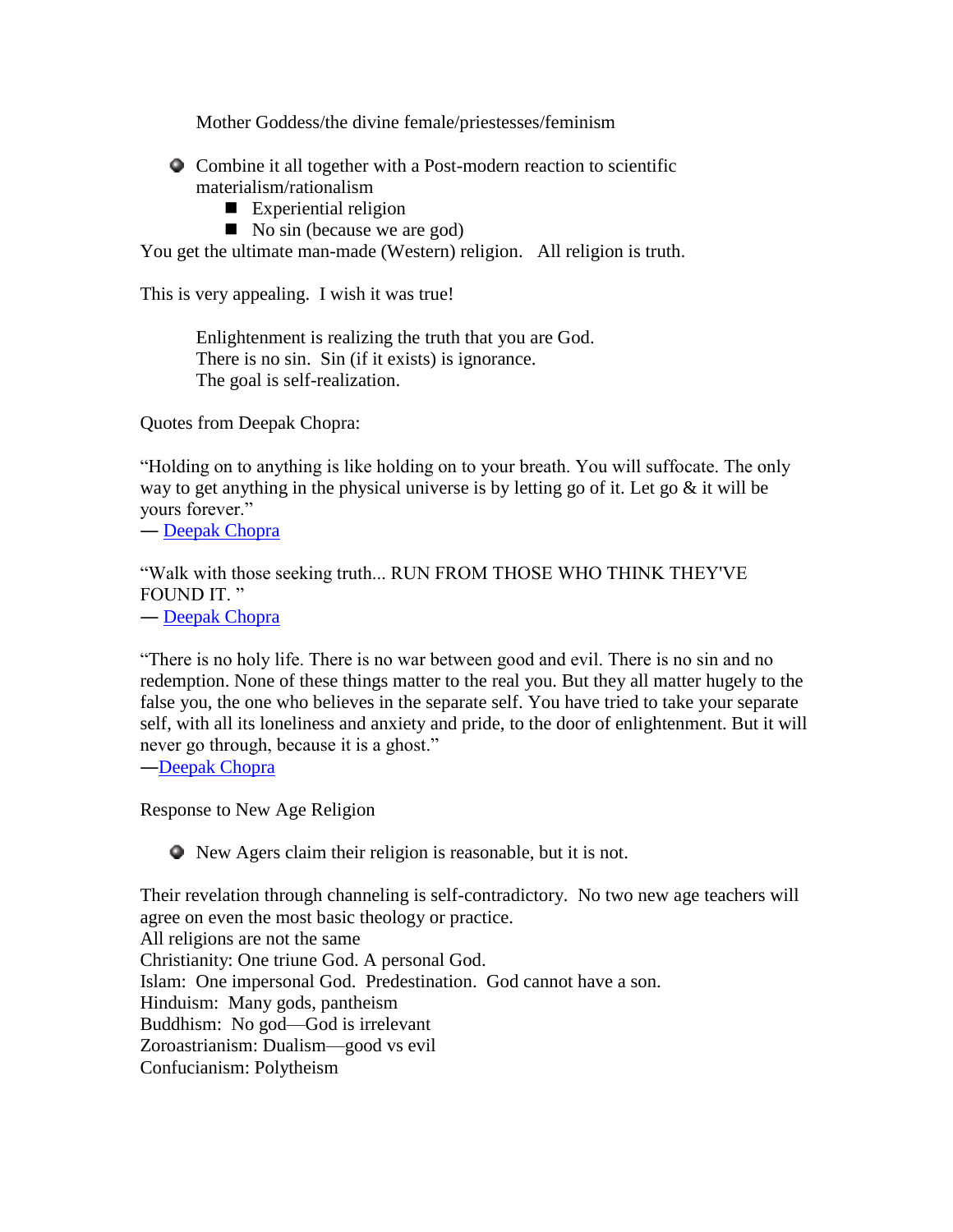Jesus: We are not God. We definitely do have a sin problem. Reincarnation is false hope. "Just as man is destined to die once, and after that to face judgment." Hebrews 9:27

## **BUDDHISM**

Founder: Gautama Siddhartha (Buddha). Northern India, 567-487 BC.

Location: Sri Lanka, Nepal, China, Tibet, Japan, Korea, Viet Nam, Cambodia, Thailand, Myanmar/Burma. Very few in India!

Approximately 400,000,000 worldwide

Life of Siddhartha Gautama (Buddha): Born of a wealthy family. He left home and his inheritance to pursue an ascetic life. He later claimed to have a vision, because of which he rejected asceticism. His movement was a negative response, both to asceticism (Jaina) and to priestism/ritualism (Hinduism). He proposed a middle path of righteous living, including the four noble truths and the eight fold path to enlightenment, much of which we might find ourselves agreeing with. He did not claim to be God or to work miracles, but to have a wise path to living a spiritual life.

For 300 years, Buddhism existed only in India. Then King Ashoka (274-232 BC) who conquered almost all of the Indian subcontinent, became a devout Buddhist. Buddhism became the dominant form on Hinduism in India. Ashoka sent missionaries to Sri Lanka, Cambodia, Burma, Thailand.

Mahayana Buddhism (see below) entered China in 1st century AD.

Subsequently, Buddhism faded and disappeared in India, after about 1100-1200 AD.!

Doctrines:

The Four Noble Truths of Siddhartha:

**Suffering is not getting what one wants. The cause of suffering is desire which leads to rebirth. The way to end suffering is to end desire. The way to the end of desire and of suffering is the eight-fold path.**

**Note: Buddhism encourages dispassion, not compassion.**

**The eight-fold path to bodhi/nirvana/dharma/lack of suffering:**

- **Right viewpoint (the four noble truths…the universe is illusory).**
- **Right thought.**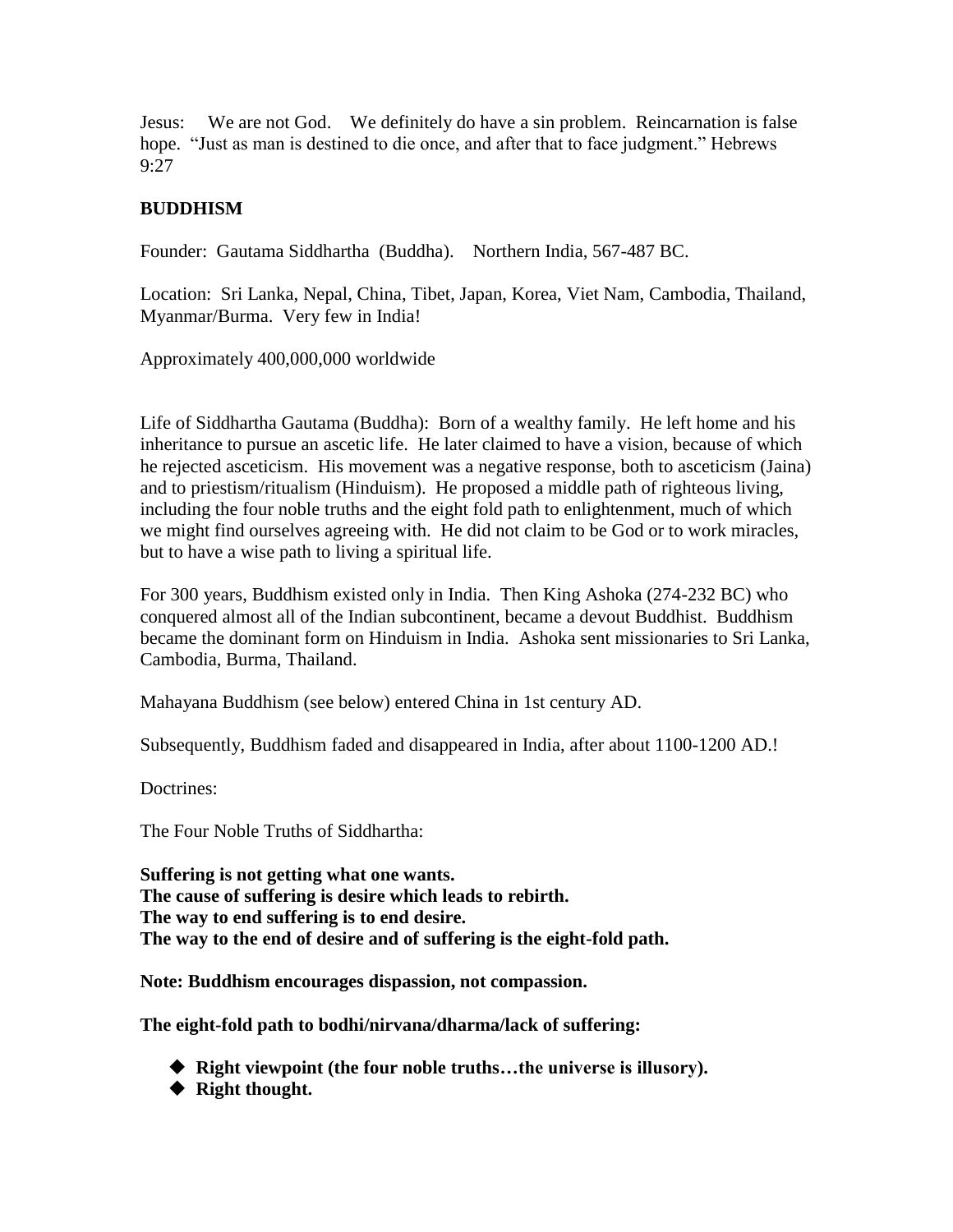- ◆ Right speech.
- **Right actions.**
- **Right livelihood**
- **Right effort**
- **Right mindfulness**
- **Right meditation**

Through this path we achieve nirvana/enlightenment and freedom from karma

Important word for understanding Buddhist thinking:

- **Nirvana awakened state, lack of suffering.**
- **Bodhi awakenment, enlightenment.**
- **Bodhisattva an awakened being.**
- **Dharma the Buddha's teachings.**
- **Sangha the Buddhist community of monks and nuns.**
- **Maitreya the second coming of Buddha prophesied.**

The goal of Buddhism:

**The goal of Buddhism is nirvana: as state of non-beingness—to lose one's individuality, which was an illusion in the first place.**

Buddhist Theology

The nature of God was not important to Gautama. Buddha was formally agnostic.

Probably he was pantheistic in his thinking, but one can be a pantheist, a deist or even an atheist and be a Buddhist.

Buddhism is divided into many main sects with widely varying teachings. The two chief divisions are:

Mahayana—greater vehicle. Mysticism stressed. Many Boddhisatvas (incarnations of Buddha). Many gods/Buddhas. Idolatry common. China, Korea and Japan. This form bears little resemblance to the teachings of Buddha. Enlightenment is available for all people.

Mahayana Buddhists may see Jesus as a great Boddhisatva.

Theravada (Hinayana)—lesser vehicle. Asceticism more common. The most pious saints reach nirvana. Closer to the original teachings of Buddha. Sri Lanka, Burma/Myanmar, Thailand, Cambodia. Less polytheistic, closer to original Buddhism? Enlightenment only available to the very committed few. The ideal is an arahat—an individual seeking his own enlightenment.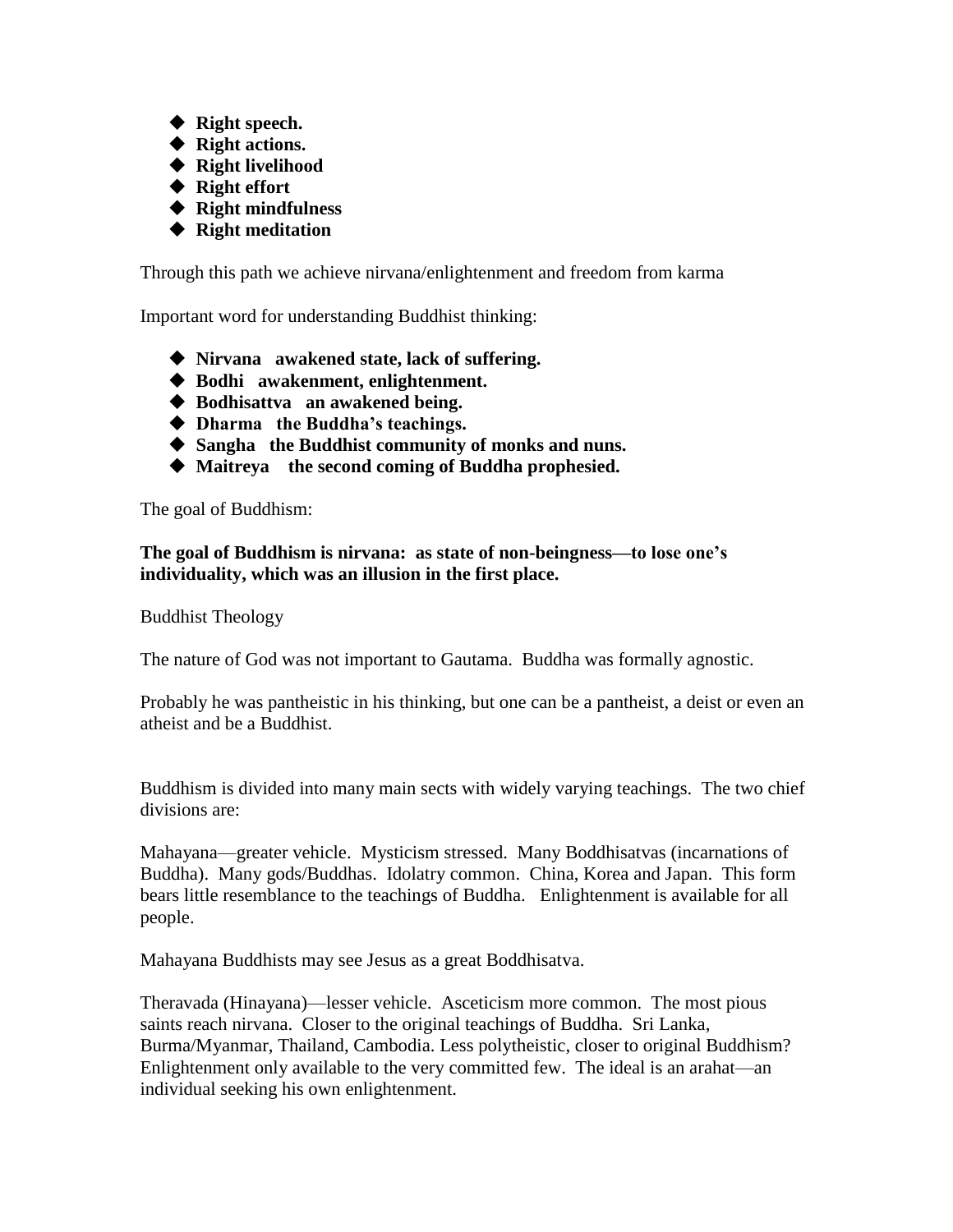Vajrayana (diamond vehicle)/Tantric Buddhism Tibet. Strong emphasis on asceticism, ritual, chanting, meditation, occultic power. Dalai Lama.

Others: Zen (Japan), Pure Land/Jodo (one enters the Pure Land by repeating "Namu-Amida-Butsu"),

There are many "folk" Buddhists. They cling to animistic practices and have Buddhism as a part of their belief/religion.

#### **Buddhist Scriptures**

For Theravada/Hinayana Buddhism (South Asia) the principle scripture is the

Tipitaka (three baskets) The tradition is that Buddha's sayings were written on palm leaves and put in three baskets.

Vanaya Pitaka Discipline basket regulations for monks Sutta Pitaka Discourse basket Sayings of Buddha. Perhaps closest to original teachings we have. Abbidhamma Pitaka Special teaching basket Advanced, more philosophical.

Mahayana (Chinese) Buddhist scriptures

Jatakas lives past lives of 'Buddha Agama limbs Prajna-Paramita perfect wisdom Sutra Pitaka Tantra Vinaya Etc. Many more.

Tibetan/Tantric Buddhism has still another canon

Buddhist Cosmology

**Like Jaina, Hinduism, a vertical cosmology, with multiple levels/earths/heavens/lokahs 31 planes of existence, each with 3 realms. Higher ones more blissful, lower ones more like hell. Endless cycle of time Cosmic wheel.**

Modern Buddhism—as opposed to Buddha's teaching—has many gods, myths, animism, etc.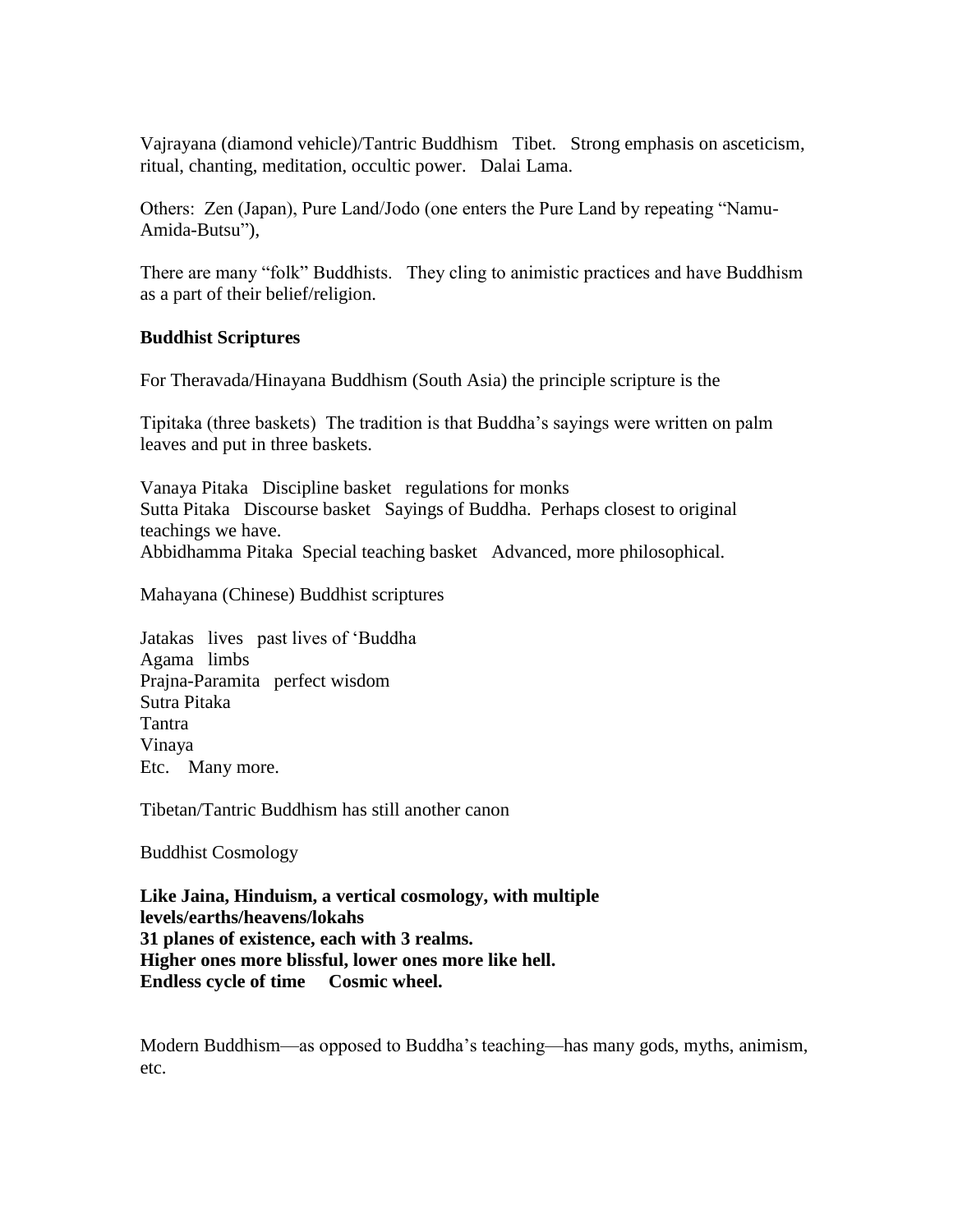Is Buddhism a good world view?

Is it true that the world is an illusion? Is it true that time is like a cycle—that the universe is eternal? Is it good to practice dispassion rather than compassion?

Reaching out to Buddhists:

We have much common ground! Start there.

Confront them with the life, the sayings, the claims and the prophecies about Jesus.

## **JAIN/JAINISM**

Founders: **Parshva**, about 750 BC, and **Mahavira**, 599-527 BC. Mahavira was a contemporary of Gautama Buddha in India (Buddha 567-487 BC). He was the last of a line of gurus, including Parshva.

Location: Several million followers, mostly in India.

#### **Very strong emphasis on asceticism**

**Siddhartha may have been a follower before finding a middle way. We are souls trapped in a body. The goal: escape the body to reach nirvana through ascetic practices. Reincarnation Karma Pantheistic**

#### **Most important concept: Ahimsa non-injury**

Scriptures:

Their "Bible" is the Agama, which consists of many parts

- **1. Purvas.** Fourteen texts. Teachings of the 24 gurus. All lost
- **2. Angas.** Twelve sets of teachings. Teachings of Mahavira All originals lost. Reconstitute around 600-900 AD from oral tradition.
- **3.** Many other scriptures. The content of Jaina scripture varies widely.

**4.**

Much of the content of these are obviously mythical.

#### **Jaina Sects**

**Digambaras: Monks are nude, only males can reach enlightenment. Shvetambaras: Wear white robes. Women can be ordained as nuns.**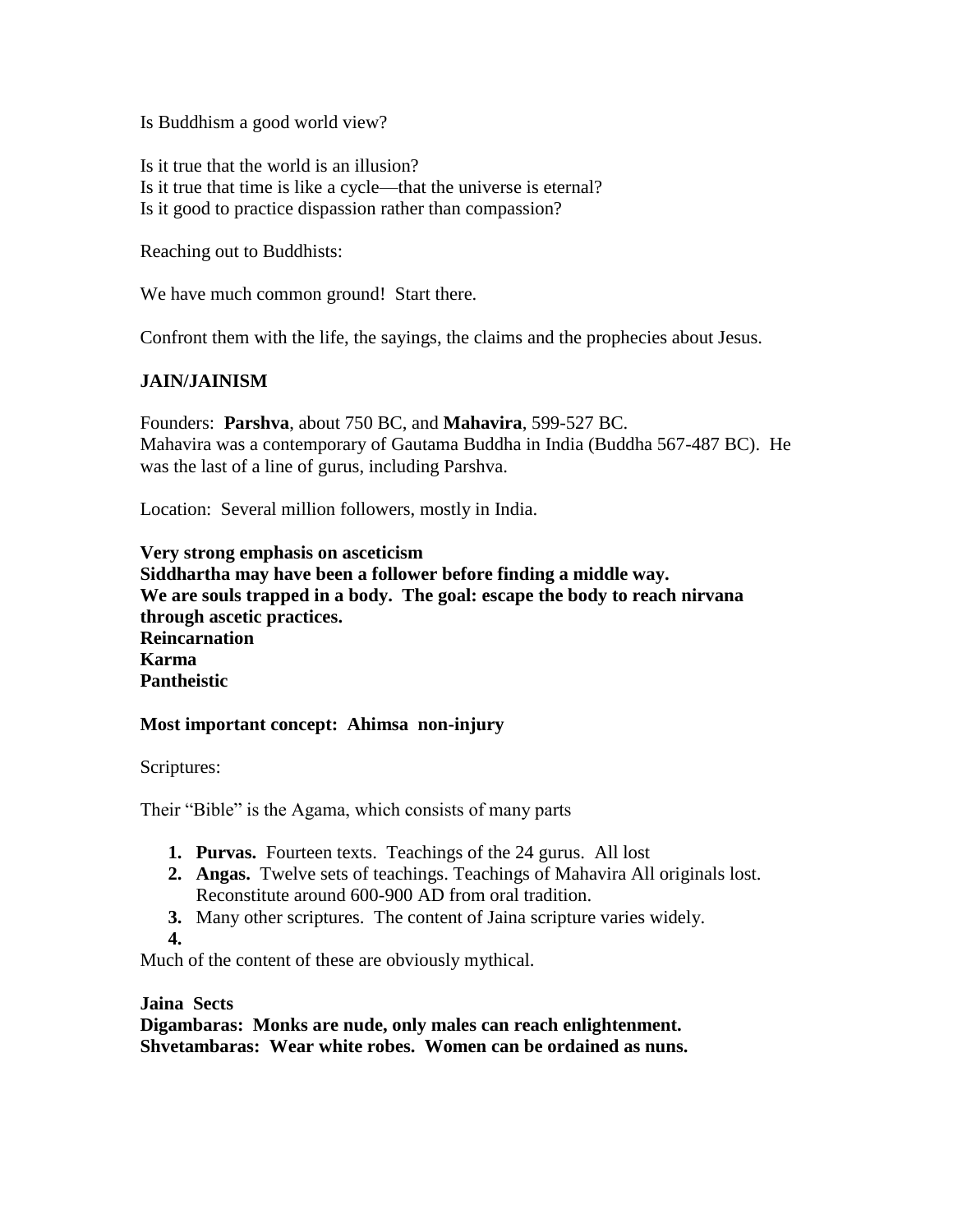A five-fold path to righteousness. Nonviolence Truthfulness Non-stealing Chastity Nonpossession/Non-attachment

Jainism clearly has roots in Hinduism, but it rejected the priestly class in lieu of a personal righteousness.

The heart of Jainism is asceticism—achieving enlightenment through denying the physical self. The ultimate good is to starve yourself to death. Karma/works salvation. Reincarnation, Devoted Jains breathe through a cloth to avoid killing bugs.

New monks are given a broom to sweep the street in front of them for the same reason.

Cosmology:

These scriptures teach:

- 1. The earth is the center of the universe. Two suns and two moons.
- 2. The earth has existed forever.
- 3. Pantheistic. Everything has soul—even water has soul.
- 4. Many gods.

A very strongly philosophical tendency.

**A very strange cosmology. The universe is an infinitely repeating pattern of cycles of time.**

**One of the gurus lived 70 trillion years and was 3000 ft. tall. The earth is the center of the universe The universe has existed forever.**

A cyclic wheel of time.

Utsarpini: A period of progressive happiness and purity. Time spans ages and sizes of people get much larger.

Avsarpini: A period of progressive sorrow and immorality. Time spans, ages and sizes of people get much smaller.

Great teachers in the past lived for millions or billions of years and were thousands of meters tall.

In the future, people will be even less religious, smaller and live shorter time. An extremely complicated cosmology with multiple levels of worlds/heavens.

Question: Is the earth the center of the universe? Is the universe eternal? Does extreme asceticism create better people?

# **Sikkhism**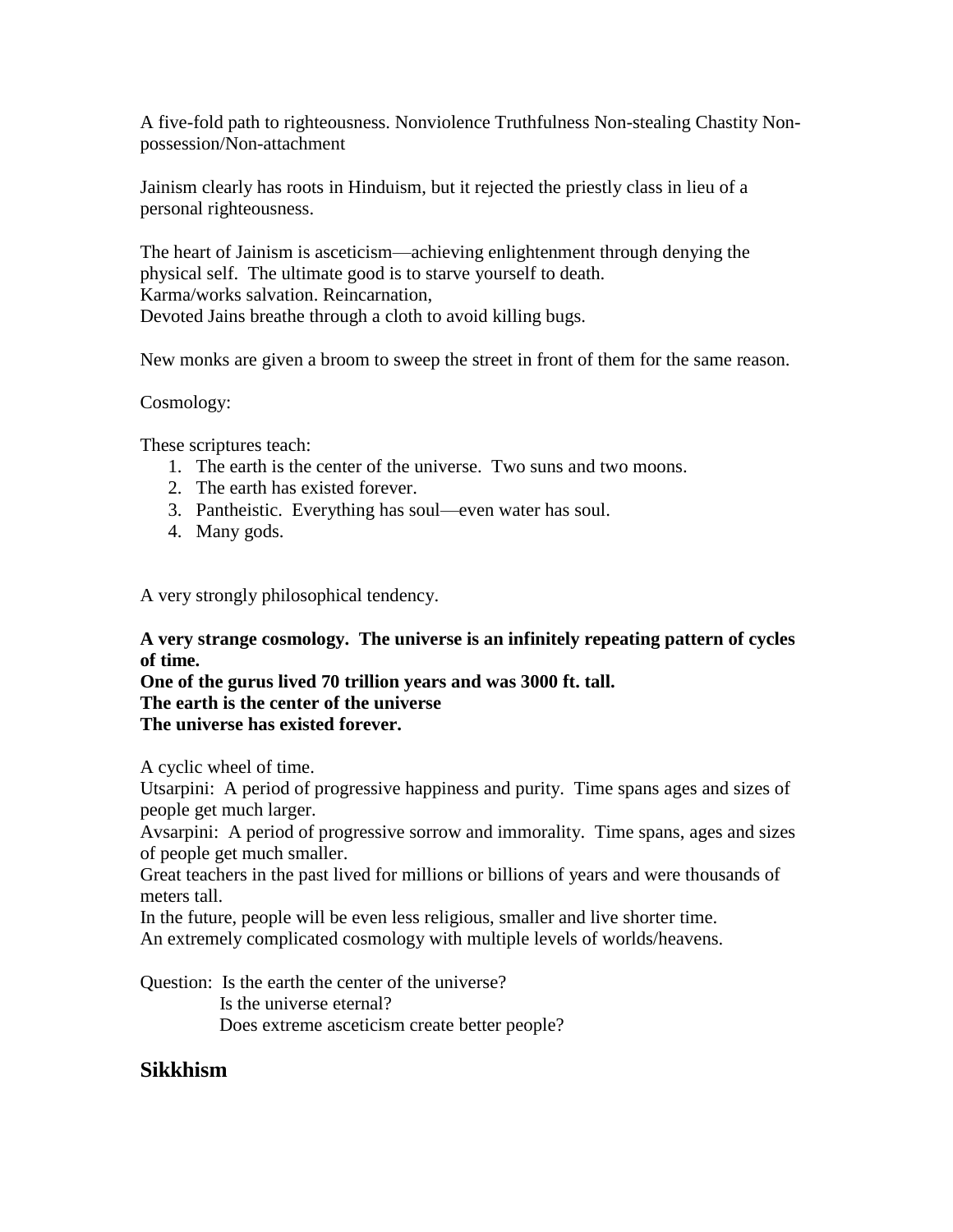Founder: Nanak 1469-1538 AD, in Punjab province in India.

The religion Nanak founded has every appearance of being an attempt to forge a philosophical/religious bridge between Islam and Hinduism. Nanak claims to have had a vision, after which he declared "There is no Hindu and no Muslim." Nanak worked no miracles. He did not claim deity, but to have a better way to God.

Location: Tens of millions, mostly in Northwest India, centered around Gujarat and Punjab province and its capital in Amristar where the Golden Temple is located.

Scriptures:

- 1. The Adi Ganth, or the Ganth. Written down in 1604 AD by Arjun, the fifth of the great gurus of the Sikh religion. The writings of Nanak, Arjun and other early Sikh gurus, and even some by non-Sikhs. Hymns, doctrines and a prayer book.
- 2. The Ganth of the Tenth King. Writings of the last of the "great gurus," Guru Gobind Singh.
- 3. The Janamsakhis Legends. These are obviously mythical stories of supposed miracles which Nanak worked. In fact, Nanak did not claim to be able to work miracles.

## **From the Ganth of the Tenth King: "The temple and the mosque are one, so too, are puja (Hindu worship) and [Muslim] prostration."**

Doctrines:

- 1. Monotheistic.
- 2. Opposed to religious formalism, priests, religious divisions.
- 3. The word Sikh literally means learner or disciple.
- 4. Strong opposition to idolatry.
- 5. Strong opposition to asceticism.
- 6. Baptism in sugar water holding a two-edged dagger.
- 7. Works salvation. "Sin and sorrow are destroyed by hearkening."

Several of the original gurus were martyred by the Hindus. Sikkhs have traditionally been very militaristic. They can be thought of as the exact opposite of the Jains. Sikh militants killed Mohatma Gandhi and Indhira Gandhi.

Question: What is the basis for believing the Adi Ganth is inspired? Question: Are we saved by works?

#### **CONFUCIANISM**

Founder: Confucius Kung Fu Tze (master Kung) 551-478 BC in China.

Location: primarily in China, although strong Confucian influence can be found in Korea and Viet Nam.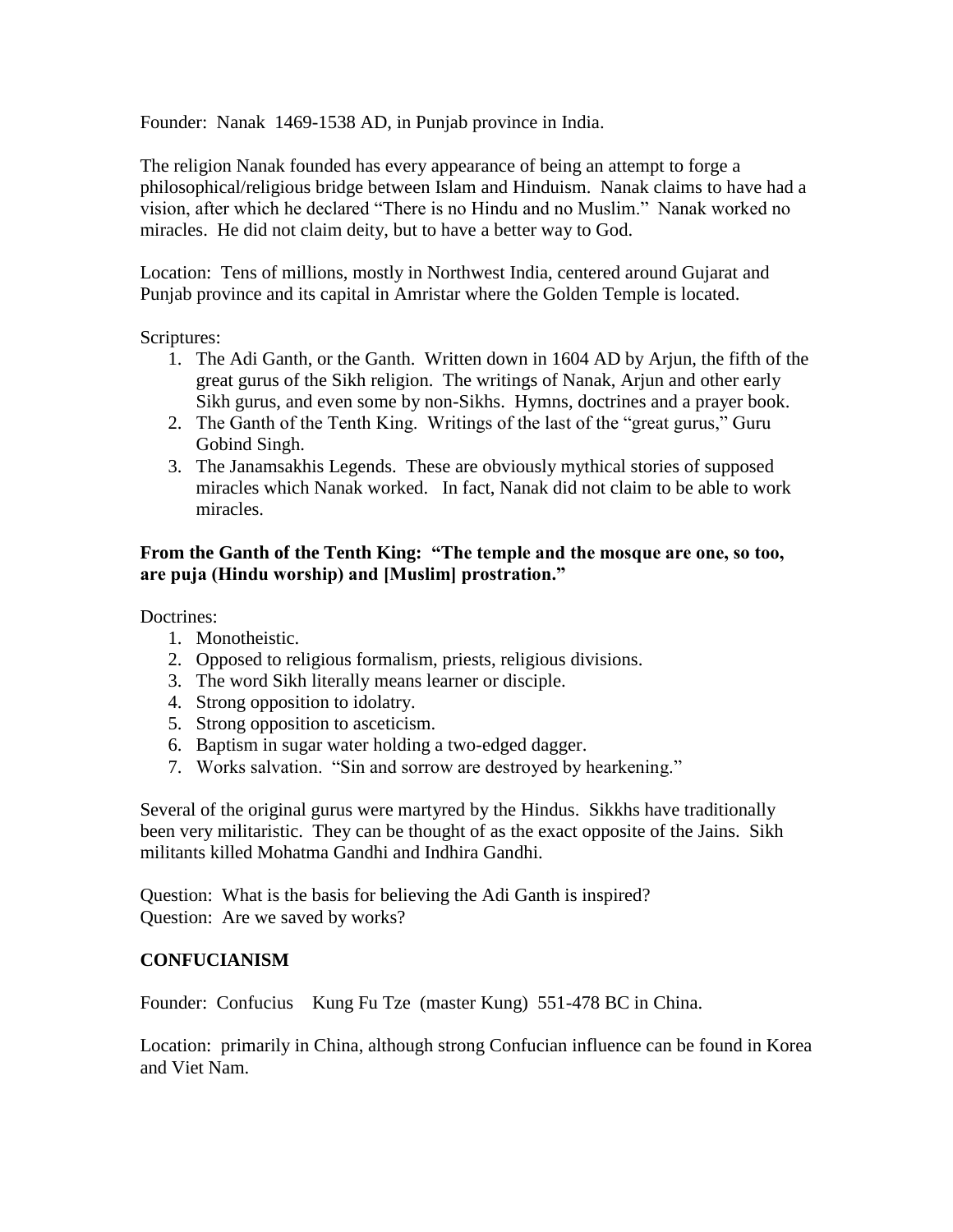Confucius: A government bureaucrat who became known in his own time as a great teacher. Confucius never made claims of deity or to work miracles. He was just a "good teacher."

- 1. Not a religious leader—he accepted the religious superstition of his day as sufficient.
- 2. Agnostic—"Keep aloof from spiritual matters, but perform the ceremony correctly."
- 3. Utilitarian, conservative philosophy. Each person should accept his position in society for righteousness and stability. Strong emphasis on proper government, training for holding government office.
- 4. Ancestor worship stressed.
- 5. Later Confucian philosophy involved emphasis on *ying* and *yang*—the competing balance between good vs. evil, physical vs. spiritual, hate vs. love.

The most important concept, to understand Confucius is  $\text{ Jen } I\text{en} = \text{ideal humanity.}$ He taught that we should discover our inner goodness—moral perfection. This is a Chinese humanism.

Scriptures:

- A. The five great books. Ching  $=$  classic.
	- 1. I-Ching 1000 BC. Book of divination, magic. Ying/Yang cosmology Literally: Book of Changes
	- 2. Shu-Ching. History, ancient documents, speeches.
	- 3. Shih-Ching 800-600 BC. Poetry used extensively by Confucius. Customs concerning courtship, marriage, war, agriculture, feasts, sacrifices, etc..
	- 4. Li Chi. Book of ceremonial rites and etiquite. 200 BC 200 AD.
	- 5. Ch'un Chiu. History of one Chinese province. Collected by Confucius?
- B. The four great books.
	- 1. Lun Yu. "The Analects of Confucius." Written down 400 BC. The sayings of Confucius, especially on ethics and government.
	- 2. Meng Tzu. Written by Mencius, 371-289 BC. Mencius helped to make Confucius' teachings a national philosophy in China. Treatises on good government and the essential goodness of humans.
	- 3. Ta Hsueh. (Great learning) Unknown author around 350 BC. Philosophy of the self-made man and the ideal leader.
	- 4. Chung-Yung Written by Tfu Su, grandson of Confucius. Harmonious development of human nature, decorum, sincerity, other virtues.

Note: historically, there were three major competing philosophical systems in China: Taoism, Moism and Confucianism. Confucianism won out eventually as more practical.

Theology:  $God = Heaven = \text{impersonal moral power/principle.}$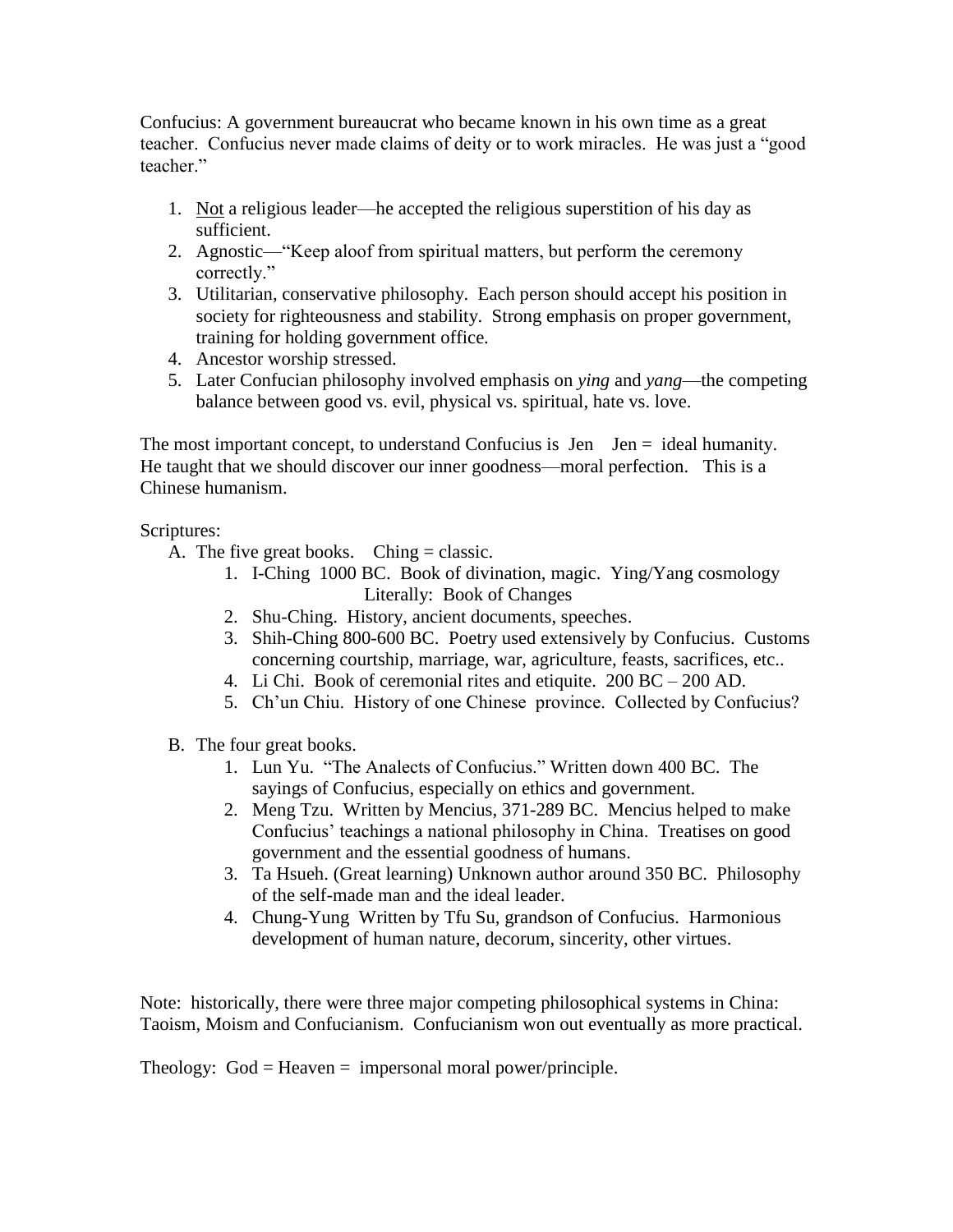In reality, because of the influence of I Ching, China is in many ways dualist.

For 2000 years the reading and memorizing of the works of Confucius was the basis for rising in the government bureaucracy in China.

## **TAOISM**

Founder: Lao Tzu—a contemporary of Confucius. Lao Tzu has a somewhat obscure background.

Location: Principally in China. The second most influential religion/philosophy in China, behind Confucianism.

Scripture:

The scripture of Taoism is massive The Tao Tsang. With 1200 volumes. By far the most important is the

Tao Te Ching.  $Tao = way$  Te = power Ching = teaching

Basic doctrine: Through non-involvement and withdrawal, we come to know god/deity. Emphasis on self-interest, asceticism.

Commonly said of Taoists: "He would not pluck so much as a hair out of his head for the benefit of his fellow man."

The ethical ideal of Taoism is wu-wei  $=$  effortless action or active non-striving.

Pantheistic: God found through contemplating nature. "Sitting in forgetfulness." A strong emphasis on mysticism and magic.

Modern Taoism: gods, genii, immortals. Lao Tzu declared a god in 666AD. Deities of the kitchen, city, fire, disease, etc. Taoism has evolved into a kind of animism in China.

There are two flavors of Taoism: philosophical (meditation, religious speculation) and religious/occult (exorcism, astrology, gaining long life, etc.)

A quote from the Tao Te Ching:

Tao called Tao is not Tao Names can name no lasting name. Nameless: the origin of heaven and earth. Naming: the mother of ten thousand things. Empty of desire, perceive mystery. Filled with desire, perceive manifestations….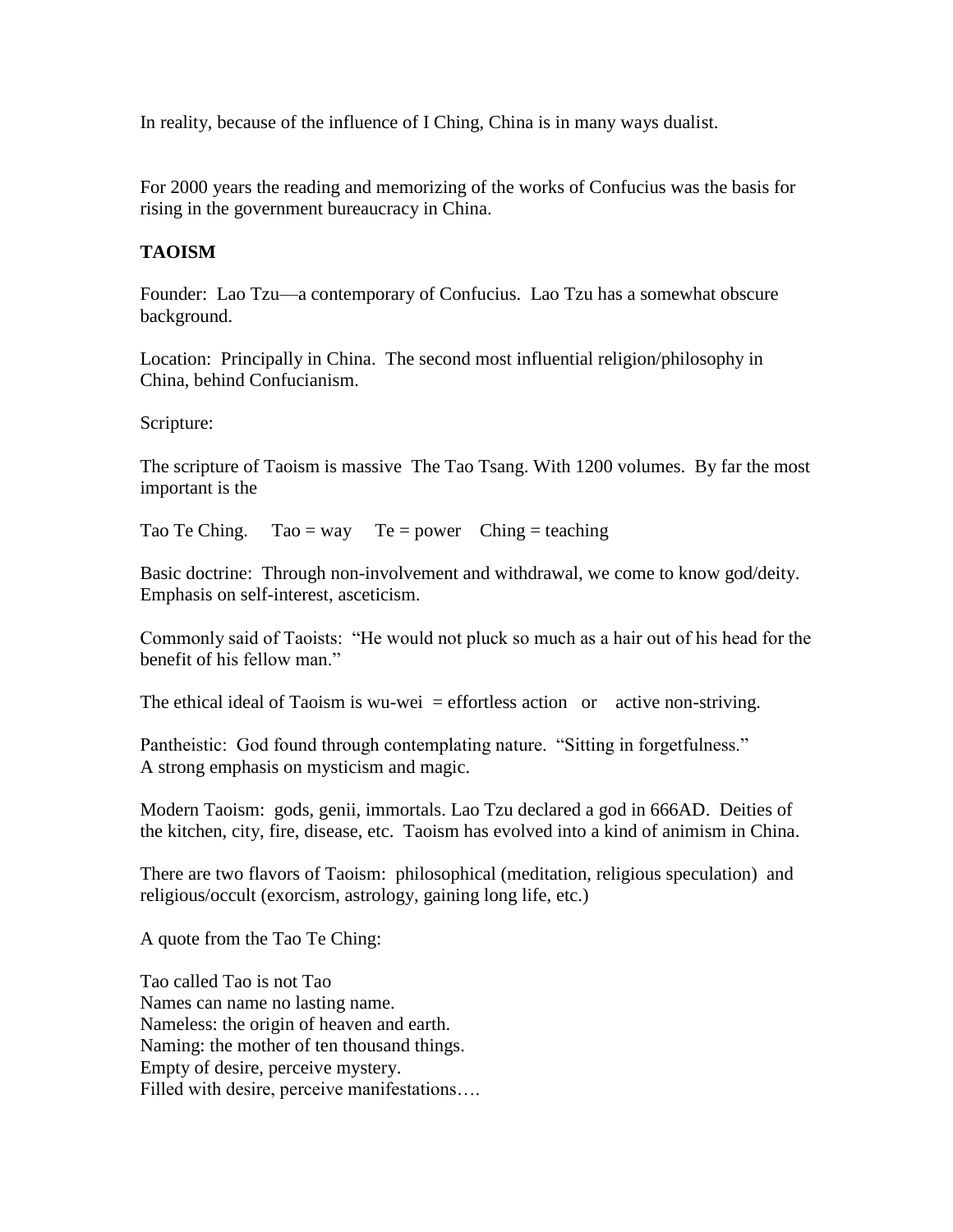The entrance of the Mysterious Female Is called the root of Heaven and Earth Endless flow of inexhaustible energy….

Great Tao overflows to the left, to the right. All beings owe their life to it, and do not depart from it. It acts without a name. It clothes and nourishes all beings…

The ideas of Feng shui (from burial practices) Qi (chi) and ying/yang are all found in religious Taoism.

Therefore it is best to bury the dead deep in dry land, and shallow in smooth plains. The Book says once the depth is properly achieved, feng shui will complete itself. The qi of yin and yang flows out and thus becomes wind…

# **SHINTO**

The national religion of Japan.

Origin: obscure. Like Hinduism, Shinto was not founded, but evolved from animistic beginnings. Shinto is the naturalistic/animistic religion of ancient Japan. Its teachings are based on mythology. Many Japanese are at the same time Buddhist and Shinto without seeing any real contradiction. Many worship at the temple (Buddhism) at certain religious festivals, but maintain shrines (Shinto) in their homes. Shinto is a religion of ritual and tradition.

Scripture? Possibly the Warongo. Written 1669 by Sawada Gennai. Oracles of the gods. The "God of Heaven" is a nebulous super-god. Pantheistic.

An excerpt from a Shinto "scripture.":

Some time later the brother of Ameratsu, named his Brave-Swift-Impetuous-Male-Augustness did a number of things which caused grave offense and fright to the sun goddess. For example, he caused damage to be done to the rice fields, and he also flayed backward a "heavenly piebald horse" and flung it through the roof of the hall where Aneratsu was weaving garments for the gods….

Japanese emperors are literally descended from the gods. Worship at simple shrines with priests and idols.

## **BAHAI**

Founder: Baha-ullah "The Glory of God" (Mirza Husain Ali) (1817-1892) and The Bab "The Gate" (Sayyid Ali Muhammad Shirazi) (1819-1850)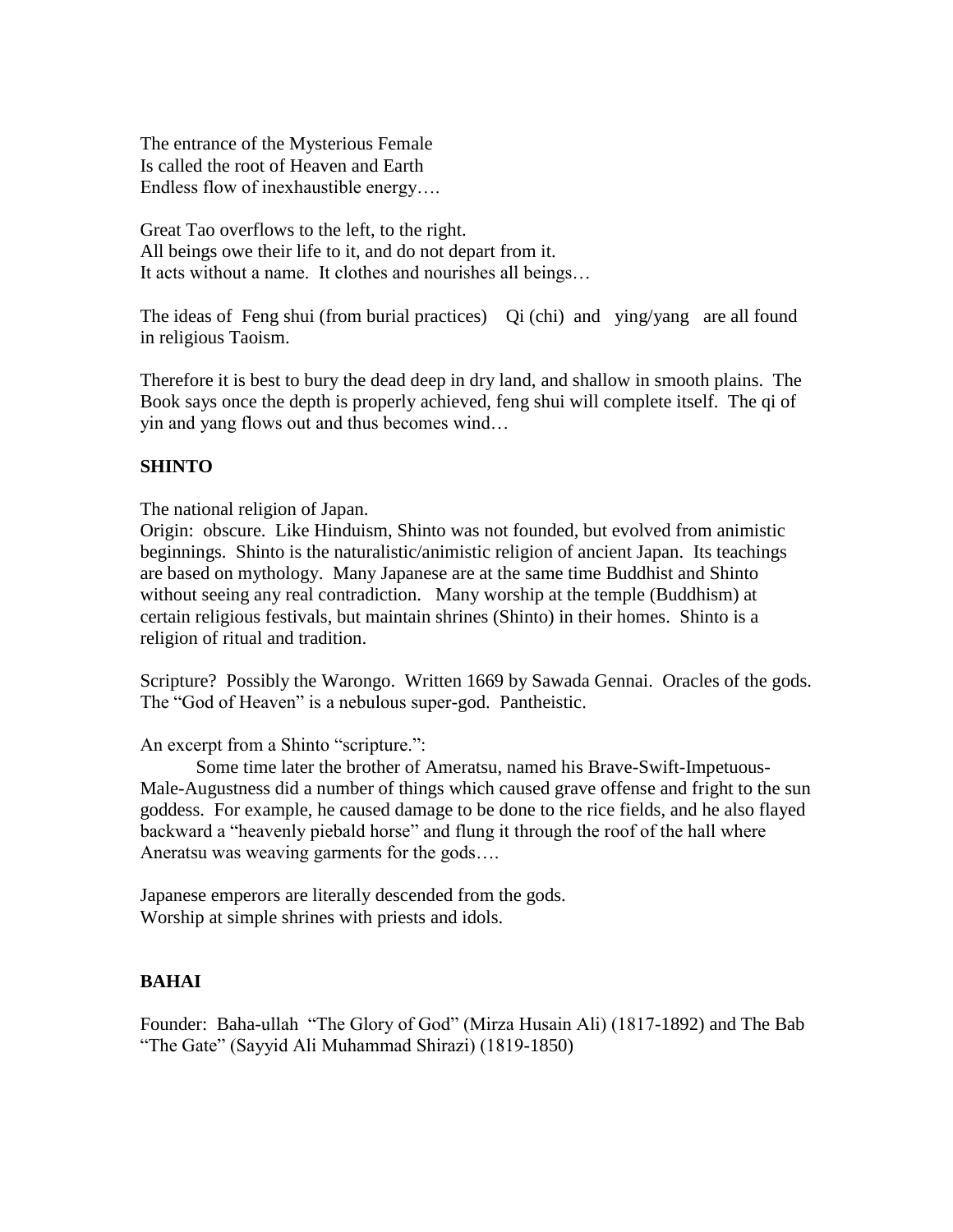Location: About 6 million in Iran, Iraq, small communities across the Middle East, Europe, India, the US etc.

The Bab is more or less the John the Baptist of Bahai. He claimed to be the forerunner of "One greater than himself" who was to come after him. He started a religious movement in 1844 which spread rapidly in Iran, but which was extremely persecuted. His religious movement could be thought of as a reform movement within Islam. He was martyred in 1850.

Baha-ullah was a Babi—a wealthy follower of the Bab. He was imprisoned, and in 1852 he claims to have received a vision, while in prison, of a divine woman who declared him to be "The Beauty of God amongst you." Narrowly escaping execution, he was exiled to Bagdadh, where, in 1863 he officially pronounced himself to be the fulfillment of the Bab's prophecy of one who would come after him. Baha-ullah spent most of the rest of his life in prisons or in house arrest in Adrianople, Istanbul and Acre.

Scriptures:

- 1. The Kitab-I-Aqdas (the Most Holy Book). Written by Baha-ullah. A collection of teachings, laws and principles to be obeyed by his followers, as well as instructions for organizing the Bahai religion.
- 2. The Kitab-I-Iqan (Book of Certitude). The nature of religion and how the Bahai faith is the fulfillment in present day of prophecies of other religions.
- 3. The Seven Valleys and The Four Valleys. Mystical treatises written while Bahaullah was influenced by Sufi mystics.
- 4. The Hidden Words. Aphorisms on spiritual and ethical themes.
- 5. etc… Baha-ullah wrote extensively.

## Teachings:

- 1. Baha-ullah is the last in a line of prophets from Moses to Buddha, Jesus Christ and Muhammad. (sound familiar?) The vision of Baha-ullah in prison is analogous to Moses at the buring bush, Buddha under the Bodhi tree, Christ when the dove fell on him or Mohammad when Gabriel appeared to him in the cave.
- 2. Baha-ullah did no miracles. He did not claim to be deity, but to be a prophet, spoken of by other scriptures, including the New Testament.
- 3. Baha-ullah is the ultimate and the last prophet—the one toward whom all others pointed.
- 4. The Bahai faith is the one which will unify all world religions, as it is the culmination of all these faiths.
- 5. Strong emphasis on good works, taking care of the poor, education, the rights of women, political justice.
- 6. A rejection of a priestly class, religious trappings in general.
- 7. Worship in shrines. Many are 9-sided as the symbol of the Bahai is the 9-sided star.
- 8. Monotheistic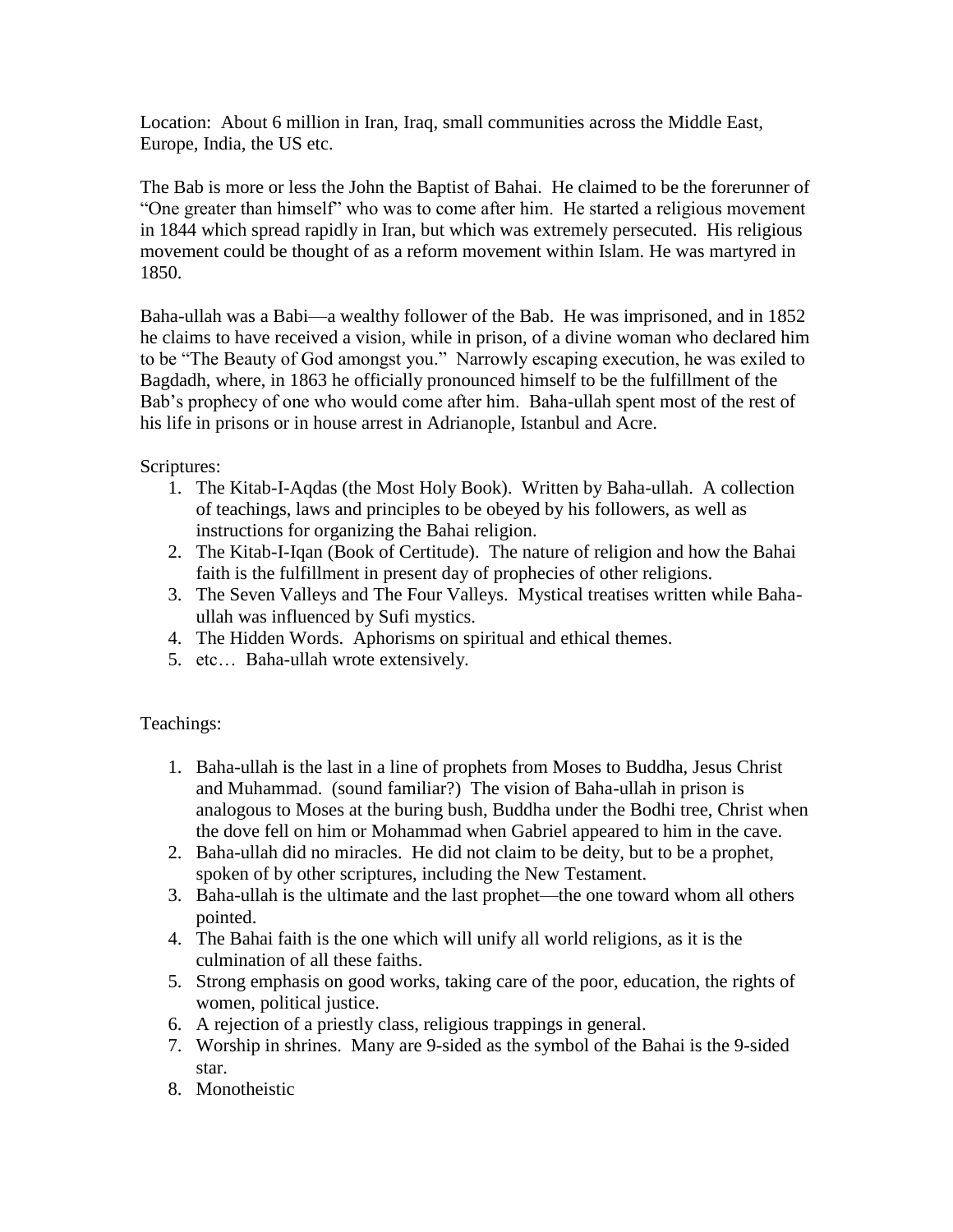9. The three core teachings are the unity of God, the unity of religions and the unity of humankind.

Unfortunately, the unity of religions is difficult to maintain, given the facts about different religions.

#### Attempts to "prove" that Bahaullah is the fulfillment of biblical prophecy:

1. Daniel 8:13-14 says "Then I heard a holy one speaking, and another holy one said to him, 'How long will it take for the vision to be fulfilled–the vision concerning the daily sacrifice, the rebellion that causes desolation, and the surrender of the sanctuary and of the host that will be trampled underfoot?' He said to me, 'It will take 2300 evenings and mornings; then the sanctuary will be reconsecrated.'" Baha'is claim that this prophecy was fulfilled with the ministry of the Bab.

To quote: *That is to say, how long will this misfortune, this ruin, this abasement and degradation*  last? meaning, when will be the dawn of the Manifestation? Then he answered, "Two thousand *and three hundred days; then shall the sanctuary be cleansed." Briefly, the purport of this passage is that he appoints two thousand three hundred years, for in the text of the Bible each day is a year. Then from the date of the issuing of the edict of Artaxerxes to rebuild Jerusalem until the day of the birth of Christ there are 456 years, and from the birth of Christ until the day of the manifestation of the Bab there are 1844 years. When you add 456 years to this number it makes 2300 years.*

There is a problem with this interpretation. First of all, there is the fact that the beginning point of these 2300 years makes no sense. The prophecy points to a beginning of the desecration of the temple. The date this person uses is one on which it was decreed that Jerusalem should be rebuilt. This makes no sense at all. The attempted interpretation of Daniel 8 amounts to counting back from 1844 (a year that the person known as the Bab began his ministry) by 2300 years and looking around for the closest significant date and arbitrarily making this a fulfillment of this prophecy.

Another reason this interpretation does not make sense, is that prophecy is about the desolation of the temple which happened at the time of Antiochus Epiphanes. In fact, the desecration of the temple happened in Nov. 167 BC and the rededication of the temple happened Dec. 25, 164 BC, 1150 days (2300 evenings and days) after the desecration by Antiochus Epiphanes. I can say a lot more about the actual meaning of Daniel 8. You can find this in my book Daniel, Prophet to the Nations (www.ipibooks.com) Claiming that Daniel 8:13-14 is a prophecy of the ministry of the Bab is a completely spurious claim. Nothing the Bab did even remotely matches the context of Daniel 8, which is about the Greek persecutions of the Jews.

2. Revelation 11:3 says, "And I will give power to my two witnesses, and they will prophesy for 1260 days, clothed in sackcloth. These are the two olive trees and the two lampstands that stand before the Lord of the earth." Baha'is claim that this is a prophecy of the ministry of Baha-ullah. As in Daniel 8, they claim that the days are years. They claim that Rev 11:3 is a prophecy that the time between the Hejira of Muhammad (his journey from Mecca to Medina) to the time of the ministry of Baha-ullah would be 1260 years. Where did they get this? Again, it is a matter of starting with the ministry of Baha-ulla, counting back 1260 years, and seeing if anything significant happened at that time, then claiming it is a prophecy of this. The Hejira of Muhammad happened in the year AD 622. If we add 1260 years, this will be the year 1882. This is the year that one of the printed texts of the writings of Baha-ullah was published. OK, so we have this coincidence, but if we look at the text of Revelation, is there even the slightest indication that it is talking about the length of time between the Muslim Hejira and the writings of Baha-ullah? The very idea that the Christian scripture would be a prophecy about a person who denied that Jesus is the Son of God and that he was crucified for our sins is really quite ludicrous. In what sense was the Holy City of Jerusalem trampled for that particular stretch of time (AD 622-1882)? This makes absolutely no sense. It is a clear case of reading a random scripture and doing math until a possible coincidence is found, with no consideration at all for the biblical context.

The Baha'i interpreter tells us that the two witnesses are the two laws of Muhammad and of Baha-ullah, without any justification at all for that interpretation within the passage. There is not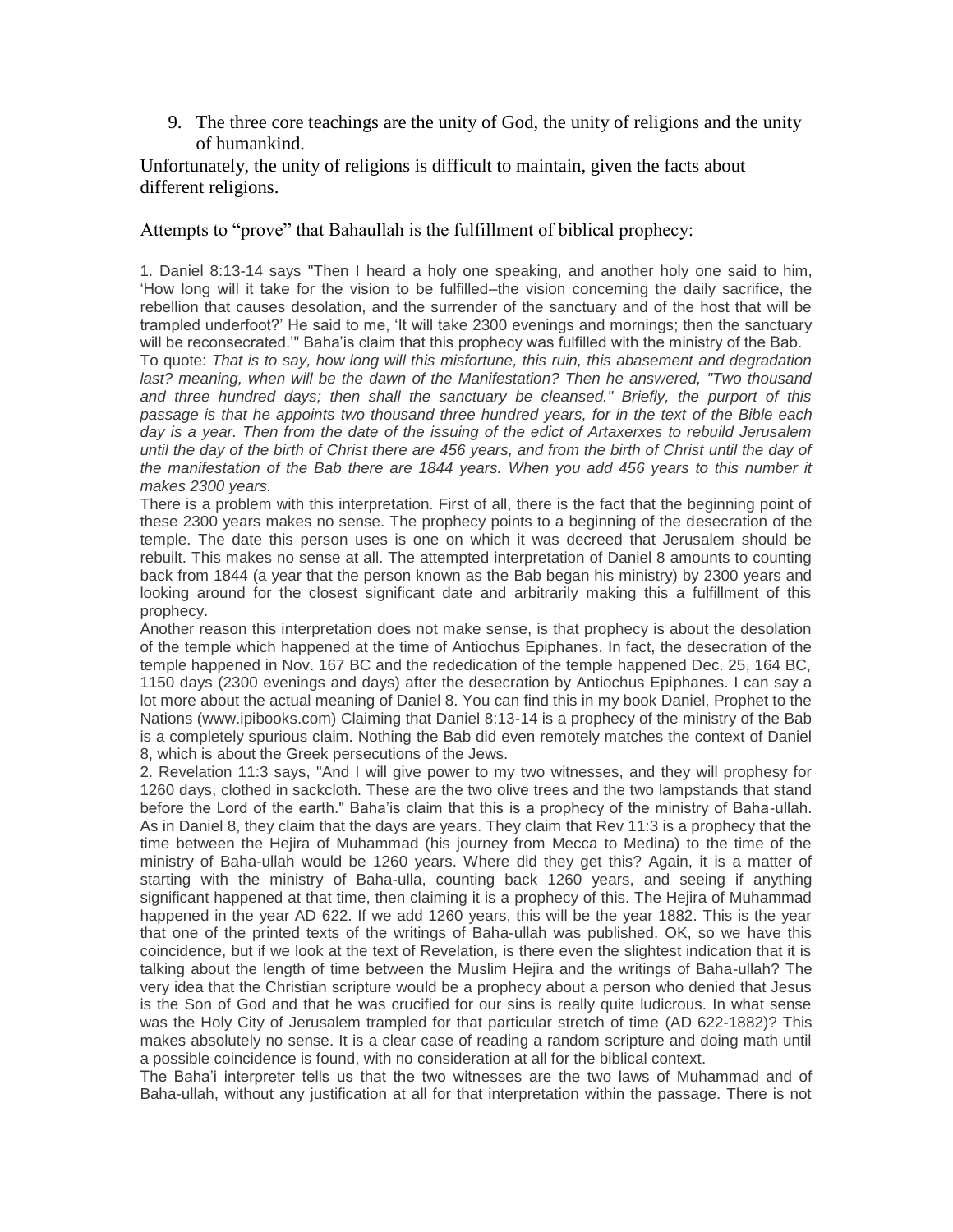the slightest indication in the passage that it is discussing two Laws. Even if it were (which it is not!), then implying that the Christian scripture has a prophecy of the anti-Christian Qur'an, which denies the deity of Jesus is truly outrageous.

## **ZOROASTRIANISM**

Founder: Zoroaster (Zarathustra)

Although his character has been highly mythologized, Zoroaster is almost certainly an historical figure who lived somewhere around 600 BC in Persia.

Region of the world: Zoroastrianism was formerly the dominant religion in Persia. Since the conquest of the Muslims, it has become a minor religion, mainly in Iran and India.

Scriptures:

- 1. The Avesta and the Zand. Sayings of Zoroaster. Most are now lost.
- 2. The Gathas. Sayings of Zoroaster which were not lost.
- 3. Later writings: The Bindahish—mythology and history. The Dinkard commentary, doctrines, history, traditions. Written hundreds of years after Zarathustra.

Beliefs:

Zoroaster did not claim deity or to work miracles. Semi-monotheistic worship of Ahura Mazda in fire temples. Ahura Mazda is in a sense a fire god. Other gods: Mithra, Anahita Strong emphasis on the battle between good and evil. The now defunct Manichean religion, which was important during the time of the early church, was similar to Zoroastrianism.

# **JUDAISM**

15 million Jews throughout the world (Mostly in the U.S., Israel & former USSR)

**Orthodox -2 million Conservative – 4.5 million Reformed 3.75 million Unaffiliated & Secular – 4.5 million** 

Jews makes up 83% of Israel's population More **Jews live in the U.S.** than in Israel! A higher proportion of American Jews are religious (i.e., practice Judaism or profess some form of belief in Judaism) than in Israel!

**Cultural Division: Sephardic (Spain, Palestine, Mediterranean) vs Ashkenazi (Eastern European, may still speak Yiddish)**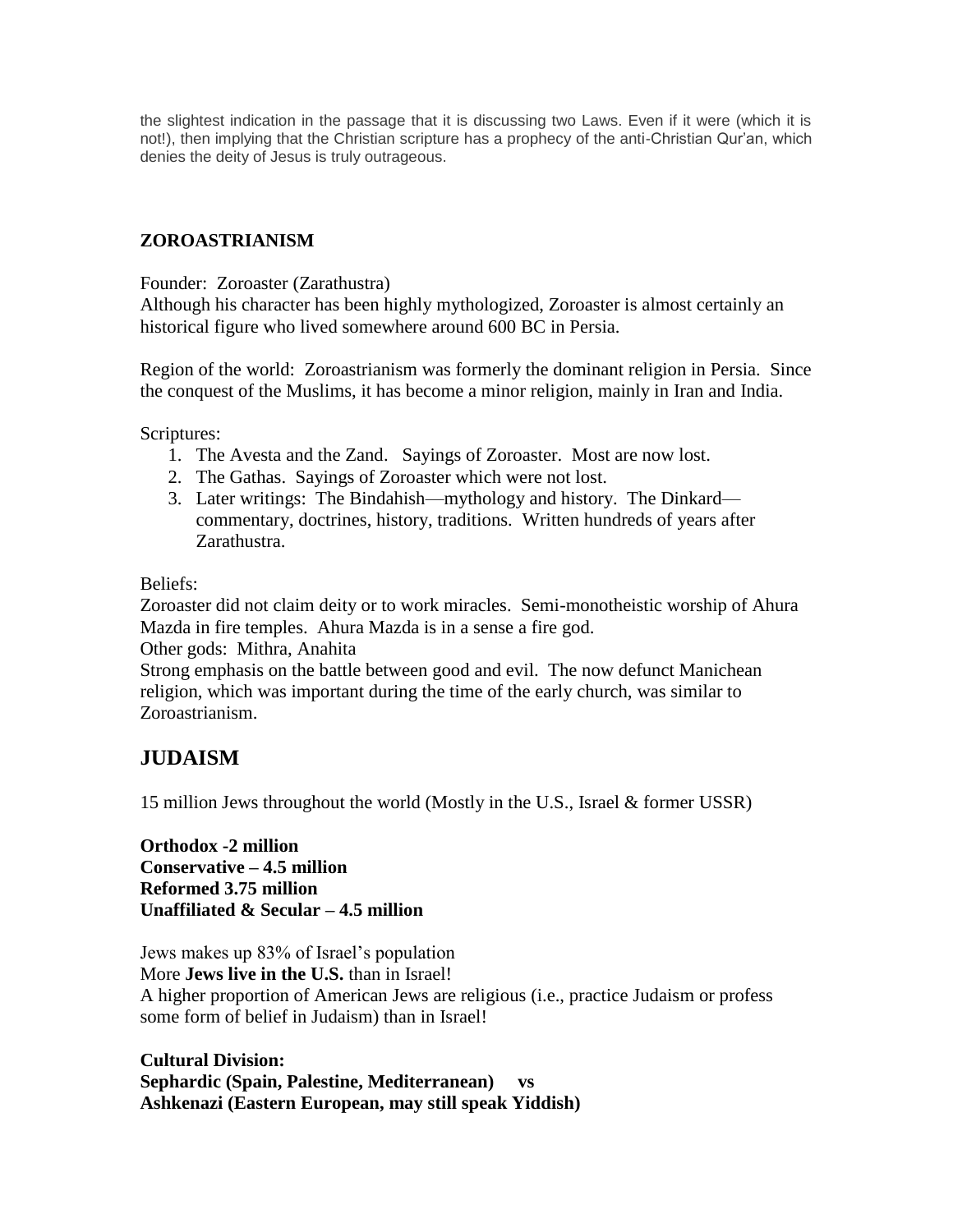History of Judaism post-Old Testament

**333-164BC – Greek Period – Hellenization of Holy Land;** 

**164-63 BC Maccabean Period Brief period of Jewish independence. Rise of the Hasidim rise of Synagogue & religious parties (Sadducees, Essenes, Pharisees) 63BC-630AD – Roman period**

**70AD – Jewish War results in the destruction of Herod's Temple, Sanhedrin & sacrificial system. Pharisees become dominant force in Judaism. Council of Jamnia AD 91 solidifies this position. Synagogue system replaces Temple Judaism. 132AD – Judean revolt under Bar Kochba sparked by Roman Emperor Hadrian's building city Aelia Capitolina on top of ruins of Jerusalem. Jews banned from Jerusalem; circumcision of converts forbidden**

**200-640AD – Period of intense persecution mainly from the Christians, especially after Christianity became the religion of the Roman Empire**

**634-1096AD – Age of the Gaons – Muslim conquests bring many Jews under Islamic domain, improving quality of life considerably**

**1096AD – Crusades specifically target Jews; they are looted & murdered en masse 1290- Jews expelled from England, not returning until 1650** 

**12th and 13th centuries Rise of Kabbalism Jewish Mysticism.**

**1348 – Jews accused of poisoning wells and causing the Black Death. (This resulted in many gruesome massacres across Europe.)**

**1348-1517 – Jewish Influence – After the massacres, Jews allowed to return to their cities, many becoming moneylenders.**

**1492 – Jews in Spain offered choice of converting to Christianity or leaving the country.** 

**1517-1700 – Europe in Ferment – Period started with a era of tolerance as authorities viewed Jews as useful. Massacres in 1648 & 1649 devastated the Jews in Poland & the Ukraine.**

1700's-Present – Large numbers migrated to the Americas, fleeing pogroms.

1880's – Strong Aryan, anti-semitic movements began in France

WWII – Extermination of 1/3 of world's Jewish population – 6 million murdered

1948 – Zionists pushed for & received the State of Israel for the Jews to have a country once more. Battle for this territory still rages today

Jewish Sects in 1<sup>st</sup> Century AD

**Pharisees** 

**Descended from the Hasidim Holy Ones in 2nd Century BC Represented more of the common people Stressed holiness of life; created a body of laws to prevent people from breaking laws ('hedging') Not as strict as the Essenes Created the oral law; eventually became the Talmud Unlike the Sadducees, they strongly resisted the Hellenistic culture**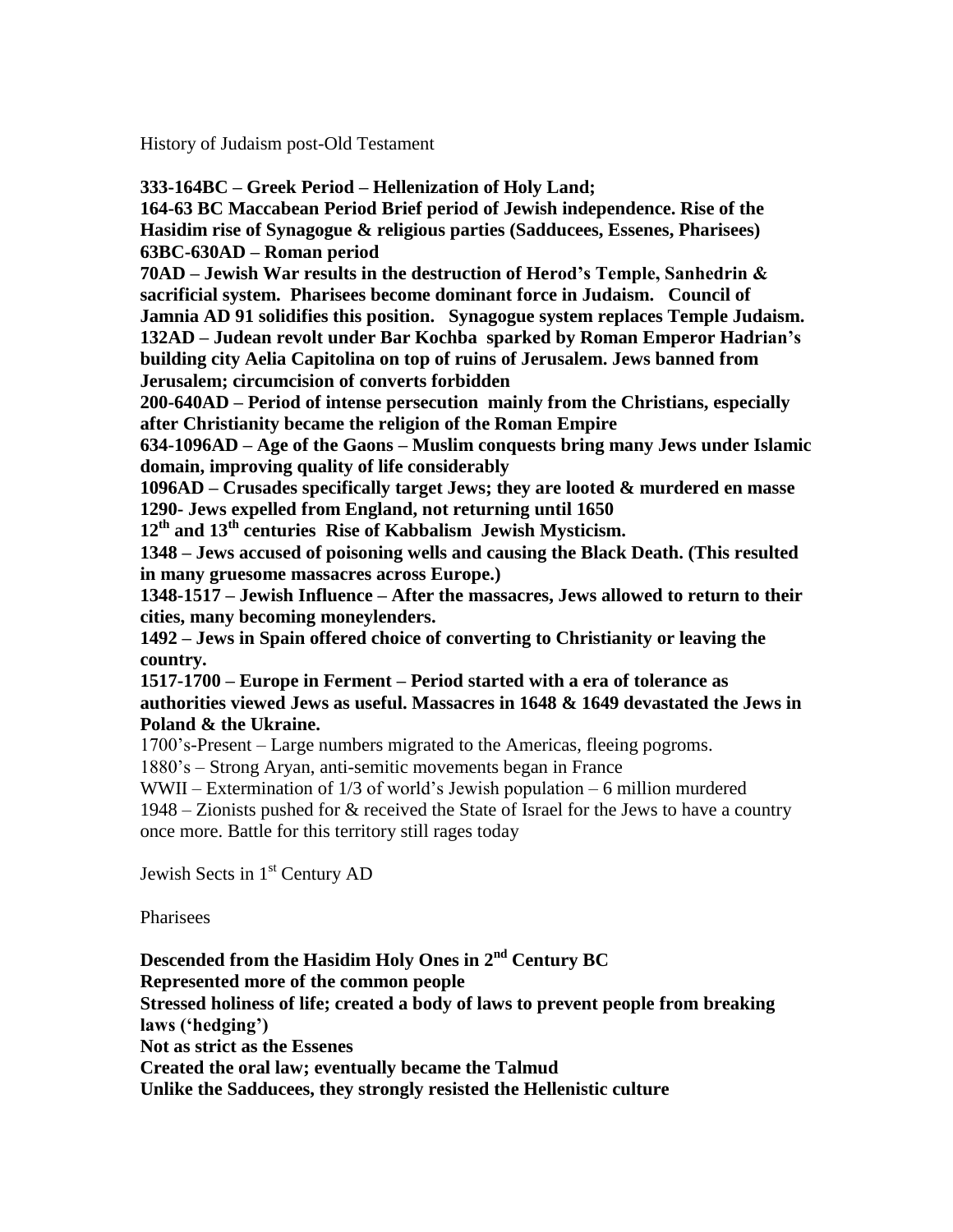## **Emerged as the dominant group after 70AD**

#### **Saducees**

Composed of wealthy aristocrats & priests Relied only on the Torah Genesis-Deuteronomy More willing to compromise with Greeks and Romans Rejected the doctrine of the Resurrection Most members of the Sanhedrin were Sadducees Disappeared with Jerusalem destruction in 70AD

#### Essenes

**Ascetic, monastic sect; removed themselves from daily life to prevent being polluted by the corrupt world Rejected priesthood in Jerusalem as corrupt No personal possessions, very strict observation of community & Sabbath rules Devoted themselves to study, with a focus on moral & ethical learning Qumran sect is best known of this group; the Dead Sea Scrolls were widely believed to be their work Was John the Baptist was an Essene? No!**

#### Zealots

**Jewish anti-Roman groups using both political & military tactics. Many factions. Began in 6AD by Judas Maccabees based on inspiration of Phinehas (Numbers 25:11)**

**"Sicarii" ('Dagger-men') most extreme branch; carried short daggers, stabbing their enemies in broad daylight .**

**Responsoble for the Jewish War, which led to the destruction of the Temple** Simon the Zealot' an apostle. Barabbas a zealot

Acts 21:38 – '4,000 Assassins' – '4,000 Terrorists' Last Zealot Stronghold, Masada, fell in May 74AD

Modern Judaism:

**Most obvious division today is between Orthodox & Progressive (Conservative and Reform) Jews**

**Orthodox Jews adhere to a very strict biblical & oral law (Talmud).**

**Diligently follow Sabbatical laws & Kosher regulations. (In their own eyes no other Jews are really Jews.)**

**Messianic movements have come from within Orthodox. Menachem Mendel Schneerson, for example**

**Reformed Judaism**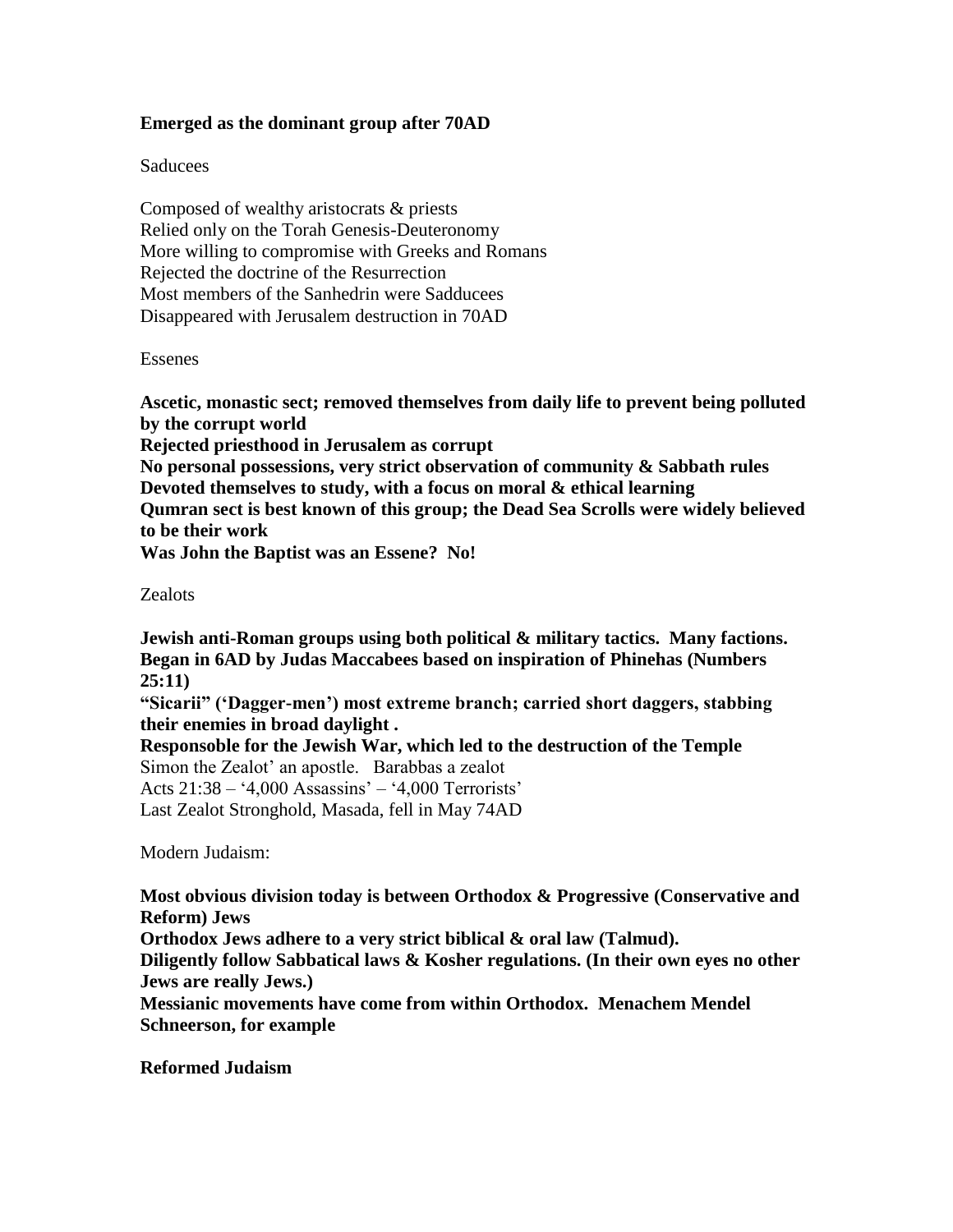**Began in Germany in the 18th Century Influenced by the Enlightenment Adapted to local culture. Willing to compromise traditions Stress scientific inquiry and critical evaluation some reject the Torah as factual & binding Changes in ritual law & worship, dietary laws abandoned more "people friendly"** 

**Kabbalah (Mystical Judaism)**

**Branch of Judaism; meaning 'Received Tradition' Claims to be the oldest religion; with origins dating back to Adam & Abraham Came to prominence in the 12th and 13th centuries in France and Spain. Possesses secret & mystic "truths" Esoteric belief. Claims to hold the long-hidden keys to the secrets of the universe & mysteries of the human heart & soul Many similarities to Gnostic movements Isaac Newton, Madonna, Britney Spears, Paris Hilton, Demi Moore, Ashton Kutcher, Mick Jagger claim to be Kabbalists.**

**Kosher/Dietary Laws**

**Kosher – Fit or clean according to Jewish dietary laws Regulations found in the Torah (Lev 11, Deut 14), but many more added through traditions Meat & dairy products can't be eaten together. (Many households have 2 sets of dishes to prevent any contact Jewish hotels have 2 kitchens to prevent contamination Animals must be slaughtered & prepared by a 'shochet', trained & ordained in the kosher regulations Orthodox Jews follow these regulations meticulously; average Jews do not**

**Synagogue**

**Place of Jewish communal worship, reading of scripture and prayer Most Jews are members of a Synagogue although that does not mean that they regularly attend Since 70AD (Destruction of the Temple), this has been the center of both religious & cultural life**

**ISLAM** (literally, submit the will in Arabic)

Founder: Muhammad. About 570 – 632 AD, in Mecca, in modern Saudi Arabia.

Location: Northern Africa, almost the entire Middle East, Pakistan Afghanistan, Bangladesh, India, Albania, Indonesia and the Philippines, with scatterings elsewhere.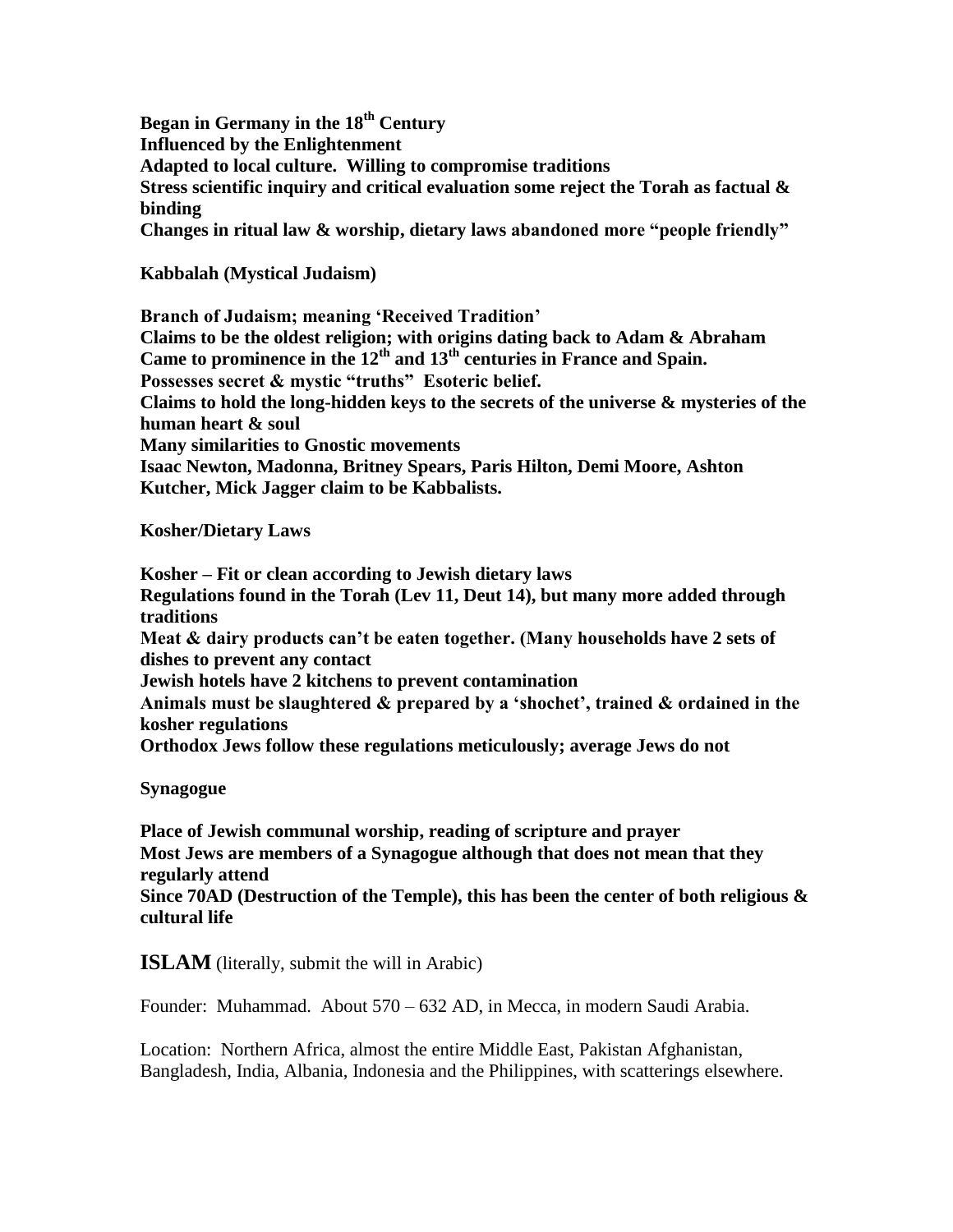Approximately 1.6 billion total adherants.

At the age of 40, Muhammad claims to have received a vision in which he was called by the angel Gabriel to be a prophet. He had very little success for several years, converting only a small group of disciples primarily from his own clan. Expelled from Mecca for his religious beliefs in 622 AD, he went to Medina. This trip, known as the Hegira, is very important to Muslims. After acceptance at Medina, he began to make a number of conversions. He massacred many Jews in Medina. He sponsored piratical raids on caravans from Mecca out of a spirit of revenge, and to finance his government. Eventually he conquered Mecca and established it as his religious capital. Eventually, as his wealth increased, Muhammad had 15 wives. He died in 632 AD, having conquered much of the Arabian peninsula.

## Religious background:

The Arab people were involved in pagan religion, worshiping many idols. In Mecca there were four main pagan gods: Allah, Allat, al Uzza and Manat. Allah was worshiped as an idol at a black meteorite in what is known as the Ka'bah. Mohammad raised Allah to be the chief, and eventually the only god. Muslims still worship at the idol/black rock in the Ka'bah in their famous pilgrimages. Despite public claims to the contrary, Islam has its roots in idolatry.

Scriptures: The Qur'an (Koran) Written all or in part by Muhammad. The original has been edited extensively over the years. Nevertheless, there is a strong link back to the original writings of Muhammad.

Hadith: Memorized sayings of Muhammad and interpretations of the early caliphs such as Ali, Uthman.

¾ the length of the New Testament

Written in 114 "suras" treatises arranged in order from longest to shortest.

No clear order to the suras in terms of chronological order or teaching.

Very repetitious. Apparently, when Muhammad wrote, he did not have in mind to create a single compiled book.

Three apparent periods for the writing of the Koran which are reflected in the content and philosophy of the writings.

- 1. Early Meccan period. Arguments for there being only one god—for Allah being that one god.
- 2. Mecca/Medina period. Muhammad had more exposure to Judaism. Seeks to make Allah equivalent to the God of the Old Testament. Stories about Abraham, Moses, Noah, etc.
- 3. Later Medina period. Muhammad has massacred many Jews. Islam is now a religion to stand on its own. Muhammad wants a book uniquely for the Arabs which would be equivalent to the Bible. Abraham called a Muslim. Hints that eventually Islam would be the enemy, not the friend of "peoples of the book." (Jews or Christians). Ex: Surah 5:63 God turns some Jews into apes and pigs.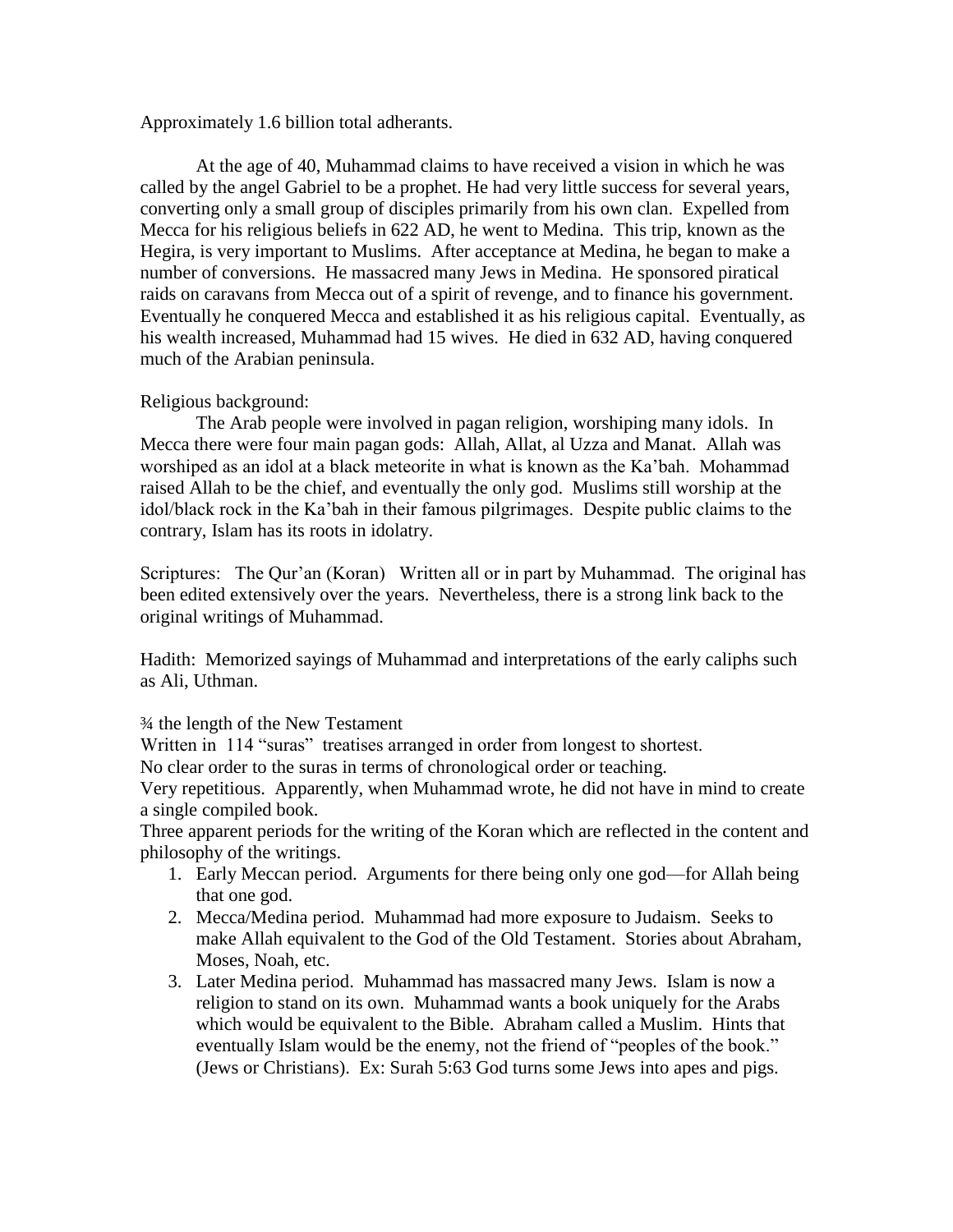Scientific blunders:

- 1. Surah 21:33. The sun orbits the earth.
- 2. Surah 12 mentions 11 planets.
- 3. Surah 34:9, Surah 52:44 A piece of the sky falls and kills someone.
- 4. Surah 34:11 King David makes an iron coat of mail.

## Doctrines:

- 1. Praying toward the Ka'bah five times a day. Originally, Muslims prayed toward Jerusalem, but later Muhammad changed that. All good Muslims must make a pilgrimage to Mecca at some time in their life. Observance of Ramadan, a month of fasting, in which they eat no food from sunrise to sunset.
- 2. Monotheism very strongly emphasized.
- 3. No priests, no idols, no alcohol, pork.
- 4. Predestination. Allah leads astray who he will. No free will.
- 5. Judgement, heaven and hell, somewhat similar to the New Testament, except heaven is a very sensuous place with men waited on by beautiful virgins, eating food like a banquet, etc.
- 6. The prophets never sinned. Muslims refuse to accept that Noah got drunk. (Genesis 9:21).
- 7. Jesus was a prophet, similar to Mohammad, but definitely not a savior. He was *not* killed on a cross.
- 8. Muhammad is the fulfillment of John 14:16,17, the comforter who God was to send. Muhammad the greatest and final prophet.
- 9. Works "salvation." We are saved by our own righteous life. Allah primarily a god of justice, not of love.
- 10. The doctrine of jihad, or holy war for Allah. Death in jihad is a sure means to going to heaven.
- 11. In fairness, some of the worst aspects of modern Islam are not in the Qur'an—for example horrendous treatment of women.

Sects:

- 1. Sunni. The orthodox sect. Most Moslems are Sunni. Followed the caliphs, not the family line of Muhammad.
- 2. Shia. Only Muhammad's direct descendents can lead the true Muslims. They are waiting for a sort of second return of Muhammad's descendents to earth: the Mahdi—sort of like a Messiah concept. Iran, Lebanon, scatterings in other Moslem countries.

These two groups are surprisingly similar in doctrine, and even in practice. Islam is much more united than "Christianity."

3. Sufis. Moslem mystics and ascetics.

# **VARIOUS STRANGE RELIGIONS**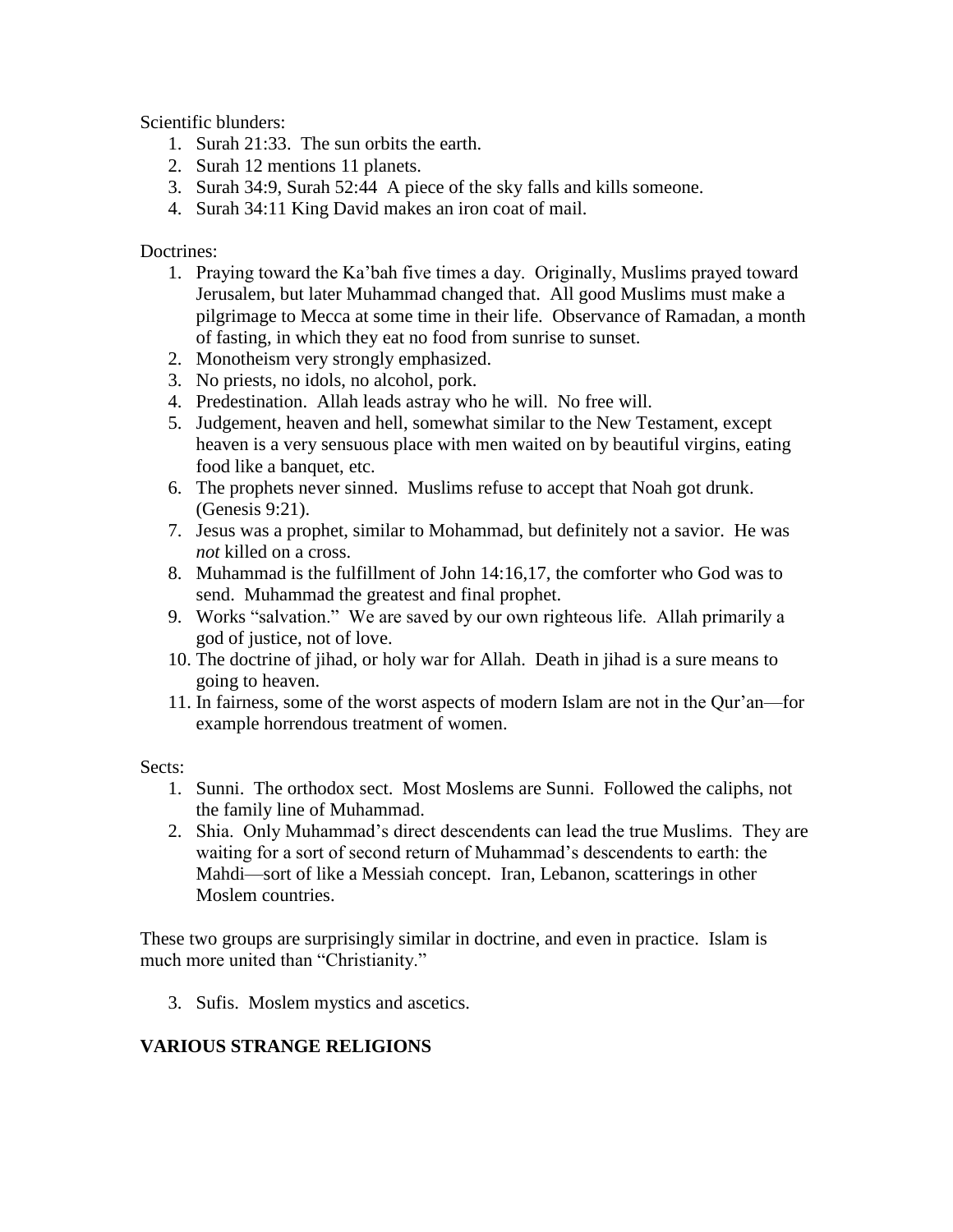Christian Science, Mormonism, Scientology [Unification Church, Iglesia de Cristo (Philippines) and many more we will not cover]

# **Christian Science**

**One of several "Mind Science" religions from 19th and early 20th century. (United Church of Religious Science, Unity School of Christianity) All accept the "Law of Attraction" The idea that our thoughts can attract the things that we want. The power of positive thinking is a modern version of this.**

**Founder and chief prophet: Mary Baker Eddy 1821-1910 Headquarters in Boston. Less that 1,000,000 adherents. (4 million at peak) Influenced by Phineas Quimby and the "New Thought" movement. Quimby: God is "Universal Wisdom and Intelligence." God is "Presence." God is "Loving Principle." Occultist and Spiritualist Essentially pantheistic. Emphasis on disease, spiritualism. Disease is an "error, created not by God, but by man." No false beliefs → no disease.**

Mary Baker Eddy

**"She was subject from infancy to convulsive attacks of a hysterical nature and had many nervous fits." Clairvoyance, spiritualism, occult "Cured" by Quimby (but symptoms soon returned) "The works I have written on Christian Science contain absolute Truth."**

Christian Science is neither Christian nor is it science

Science?

1990's 18 documented cases of children suffering preventable death because parents refused to take them to a doctor. Convictions on child endangerment and even manslaughter charges. Zero scientific verification

**Christian?**

**Jesus was a mere man. He is an embodiment of the "Christ Principle." He is "the highest possible Inner consciousness." He did not die on the cross. He did not resurrect from the dead.**

Theology of Christian Science Jesus is "divine mind." Jesus was a mere human, but an expression of Christhood. Salvation is release from ignorance. Sin, evil, sickness and even death are illusions which are conquered by denying them. Q: Will denying cancer make it go away?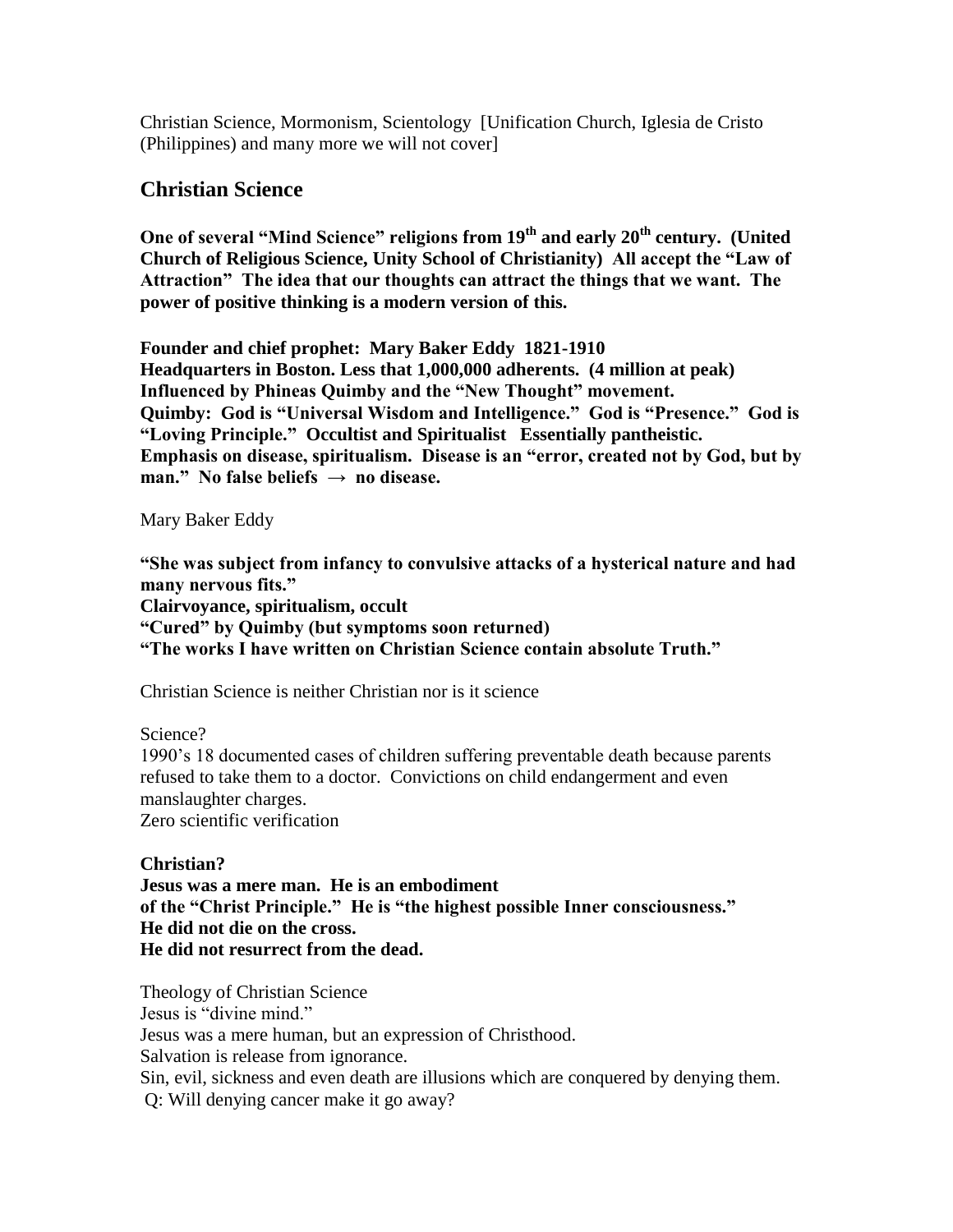The trinity is "Life, Truth and Love." No hell.

Scripture of Christian Science:

Science and Health

One must use "Science and Health with Key to the Scripture" to properly interpret the Bible.

Interpreted the Bible esoterically. Cannot take the miracles, resurrection and so forth literally.

"The cause of all so-called disease is mental, a mortal fear, a mistaken belief of conviction of the necessity and power of ill health.

*New York Sun* Dec 19, 1898, Eddy "challenged the world to disprove" that she had healed a variety of serious illnesses, including cancer

Dr Charles A. Reed (later president of AMA) offered to present similar cases for her to heal, which she politely declined.

"If she by her Christian Science, shall cure any one of them, I shall proclaim her omnipotence from the housetops; and, if she shall cure all or even half of them, I shall cheerfully crawl upon my hands and knees that I may but touch the hem of her walking dress."

# **Scientology**

Founder L. Ron Hubbard A science fiction writer who took his fiction seriously. Wrote *Dianetics The Modern Science of Mental Health,* 1950 Established Church of Scientology, 1954. Tom Cruise, 2006; "Psychology is pseudoscience." John Oakes, 2006: "Scientology is pseudoscience."

Theology of Scientology

Men are "Thetans" (immortal spirits) God is "All Theta," "The eighth dynamic."

Our problem is our "engrams."

Engrams are stored impressions in the reactive (vs analytic) mind of painful experiences carried over from past lives (and during gestation in our mother).

The goal: eliminate your engrams so that you can realize your true nature.

"Man is not the limited and pitiful body and ego he mistakenly imagines himself to be. He is a thetan whose fundamental nature is basically good and divine. He is not morally fallen; rather he is simply ignorant of his own perfection. His only fall was into matter, not sin."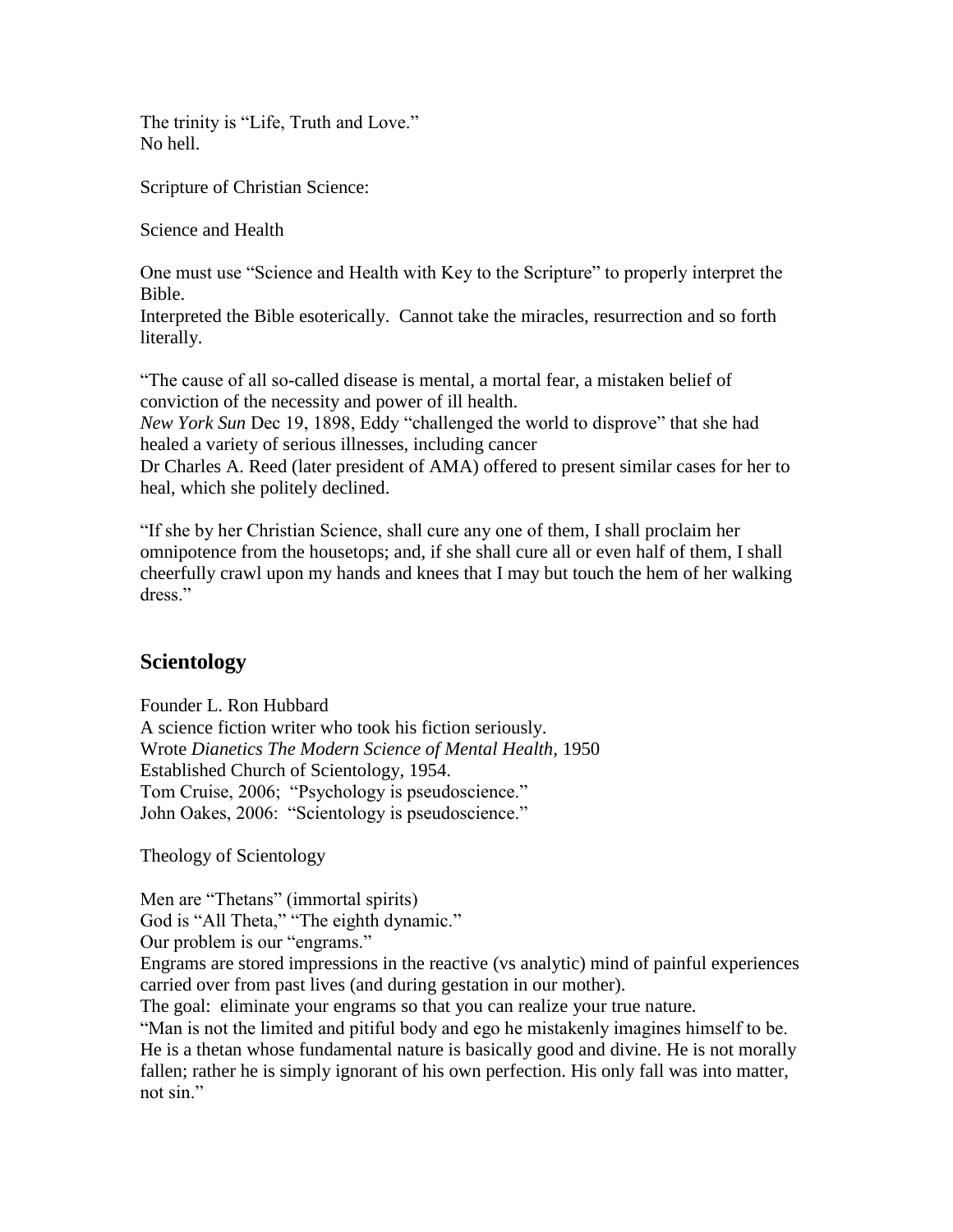Scripture of Scientology:

All L. Ron Hubbard's non-science fiction books. But especially Dianetics.

The "Science" of Scientology:

The solution to engrams is "Auditing"

Involves using an electropsychometer to discover the engrams in the "pre-clear." The electropsychometer is a pair of electrodes which detect changes in conductivity when certain questions are asked by a trained auditor. Auditor guides the pre-clear to discharge the harmful energy from the engram.

All this costs a lot of money. This is a religious scam; plain and simple.

Scientology: Jesus was "a shade above clear." Jesus: John 8:46 "Can any of you prove me guilty of sin?"

# **MORMONISM**

## **or**

# **THE CHURCH OF JESUS CHRIST OF THE LATTER DAY SAINTS**

## **MORMONISM (The Church of Jesus Christ of the Latter Day Saints)**

Founder: Joseph Smith (1805 - 1844)

#### **HISTORY:**

Joseph Smith

Born in Vermont, 1805, raised in rural New York State.

Not known for holding a regular job

Turned to scamming people. Was a religious charlatan.

Divining, dousing treasure hunting

Arrested and convicted of scamming people out of money for finding treasure

Used "magic stones" to find buried treasure.

Dreamed about a large ancient buried treasure near Palmyra New York and got a number of people to pay to support his treasure hunt.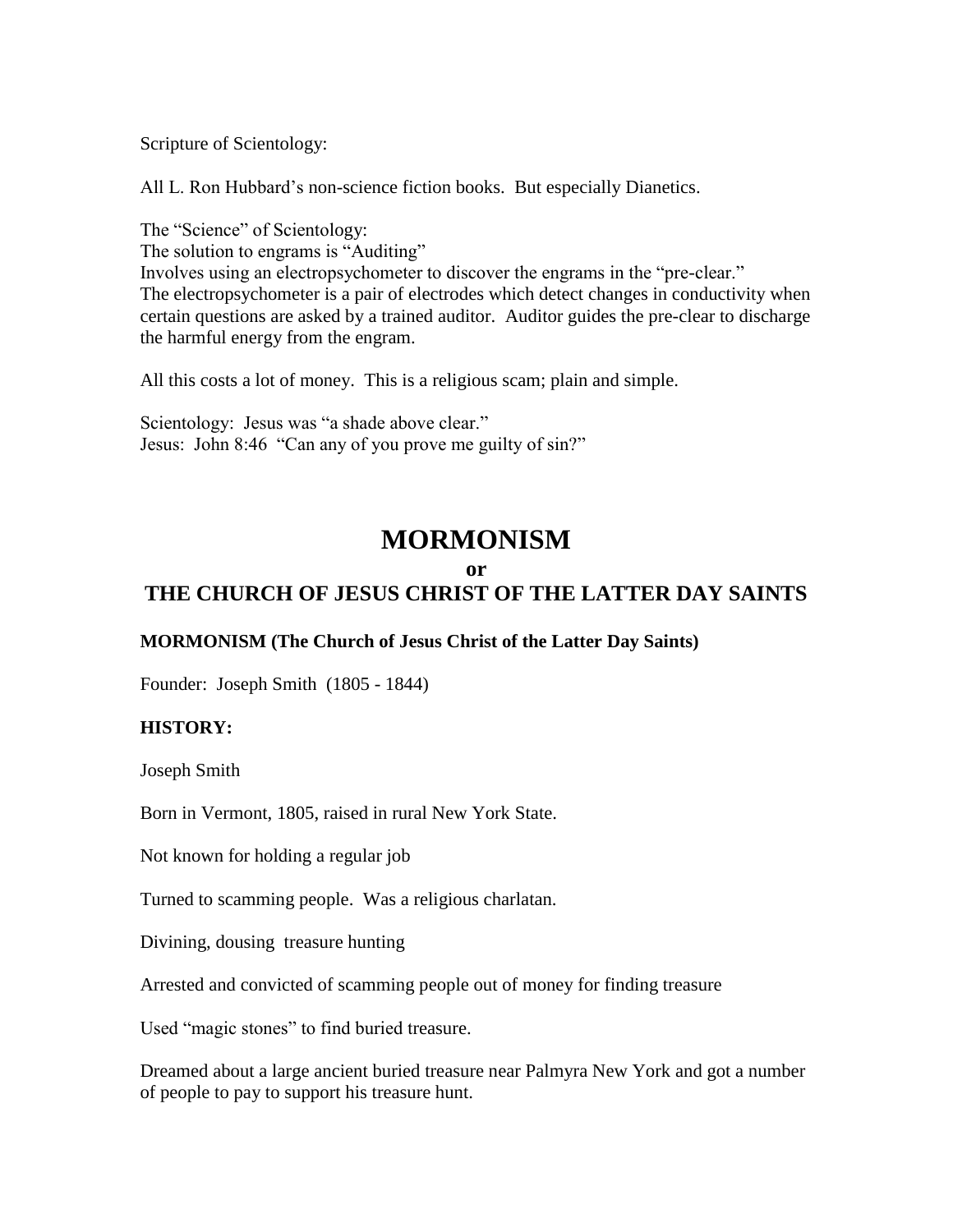When he could not make sufficient money from treasure hunting, turned to religious pseudo-Christian scams, much like supposed faith healers today.

In 1823, Joseph Smith said he was visited by an angel named Moroni, who told him of an ancient record containing God's dealings with the former inhabitants of the American continent.

Claimed to have a vision and to receive a direct commission from The Father and the Son, Jesus Christ.

Claimed to have found golden tablets buried under ground in 1927 on which was inscribed in a kind of Egyptian writing (which never existed) the Book of Mormon.

Translated them by putting his head inside a hat and holding the same magic rocks which he now called the Urim and the Thummim ( he used to search for buried treasure.

Never produced these supposed golden tablets for the public.

His translation complete, Joseph had one further use of the golden plates. To assure skeptics that the plates did, indeed, exist, he showed them to several trusted witnesses, who signed statements affirming that they had beheld the plates. In preparation for viewing the plates, the chosen witnesses prayed for several hours. After lengthy praying, one witness reported that he saw only an empty box. Joseph sent him out for additional prayer, after which the golden plates were fully visible to the witness.

Joseph later announced that he had returned the plates to the angel who had first led him to them. The angel took them off to eternity

Book of Mormon is a grade B historical fantasy novel with many passages stolen directly from the Old Testament, especially from Isaiah. Written is pseudo King James English.

Original version had thousands of grammar and spelling errors.

Every single original witness to the golden tablets, eventually left the Mormon cult.

Mormon movement grew rapidly, moved to Kirtland, Ohio; Independence, Missouri and Far West, Missouri. Finally it would find a resting place in Nauvoo, Illinois between 1839-1844. Joseph Smith became Mayor and general. Took on a number of other wives, including stealing wives from some other leaders in the movement.

Sidney Rigdon became sort of his right hand man on teaching of Mormonism.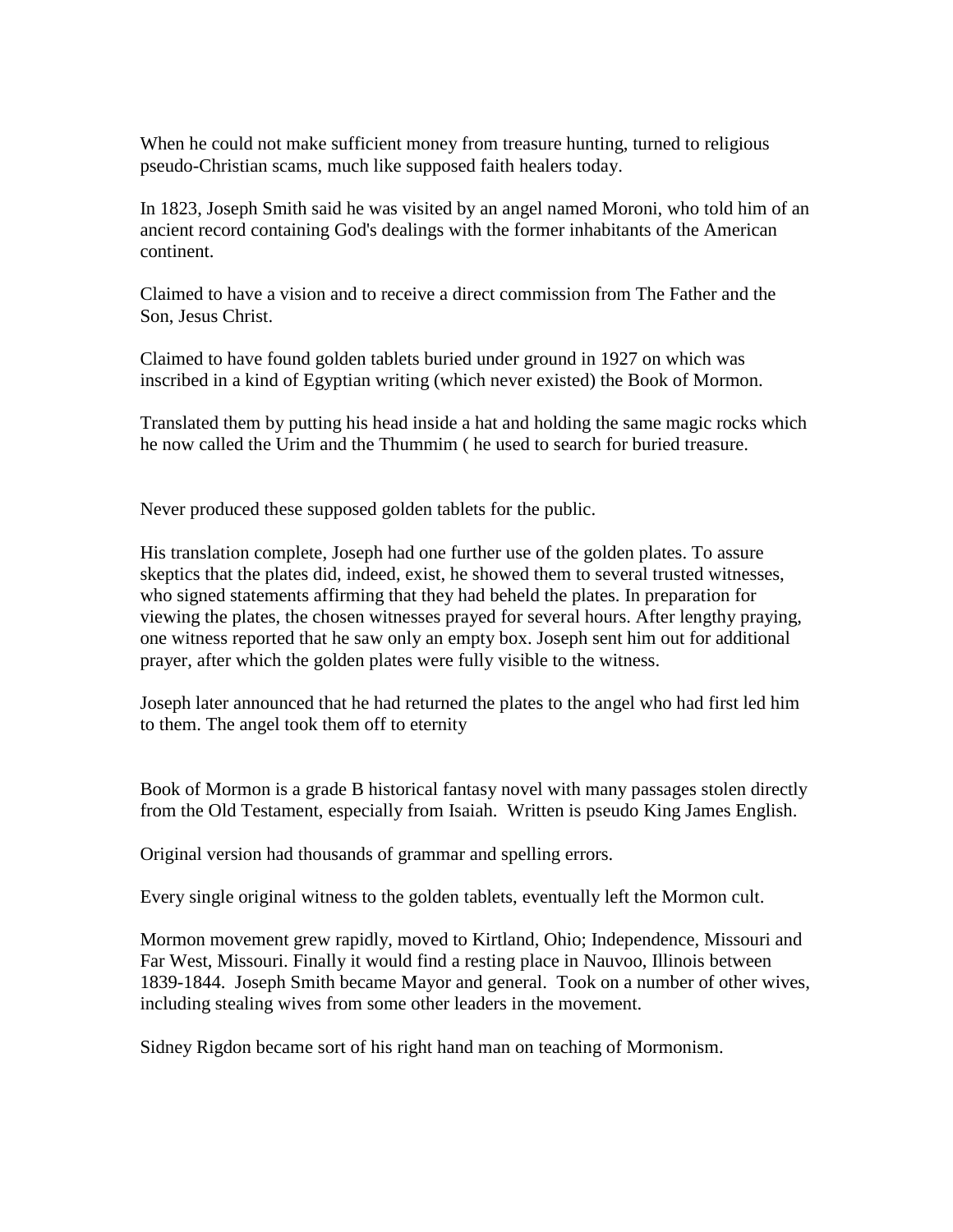Rigdon a major figure in the Restoration Movement, under leadership of Alexander Campbell.

Into speaking in tongues, other gifts, left Disciples of Christ movement  $\rightarrow$  became part of Mormonism.

Rigdon's influence: repentance and baptism for forgiveness of sins part of Mormonism.

Persecution at Nauvoo, Il became intense, Smith arrested, killed in a shootout at a jail in nearby Carthage Illinois.

Movement scattered, many moved to Independence Missouri (forming the "Reformed Mormons), others followed Brigham young to Salt Lake City, Utah.

## **MORMON SCRIPTURES**

## **A. THE BOOK OF MORMON**

Supposedly translated from "Reformed Egyptian" (Mormon 9:32)

Mormon 8:18 "Don't demand to see the plates or you will be killed."

Originally published in 1830.

Went through several early editions. The original is not generally available. It was filled with blatant spelling and grammatical errors.

A grade B religious fantasy about a group of Jews—the Jaredites—who left Mesopotamia about 2000 BC, crossed the Atlantic ocean in eight cubic shaped boats with one hole in the bottom, one in the top and no windows.! After over 1000 years, the Jaredites were destroyed by the Lamanites—the native Americans.

Another "lost tribe" of Jews—the Nephites—migrated as well to New World around 600 BC.

The apparent scene of the book of Mormon is Central America.

Describes many tribes, wars in which over two million soldiers are killed and large cities, none of which exist.

No archaeological discovery supports any of the events in the Book of Mormon. Book of Mormon has cows and horses in Central America when there were none. (Enos 1:21). Silk in the New World in 600 BC (Ether 7:9) Even elephants (Eth 9:19).

Baptism in the name of Jesus for forgiveness taught in 600 BC!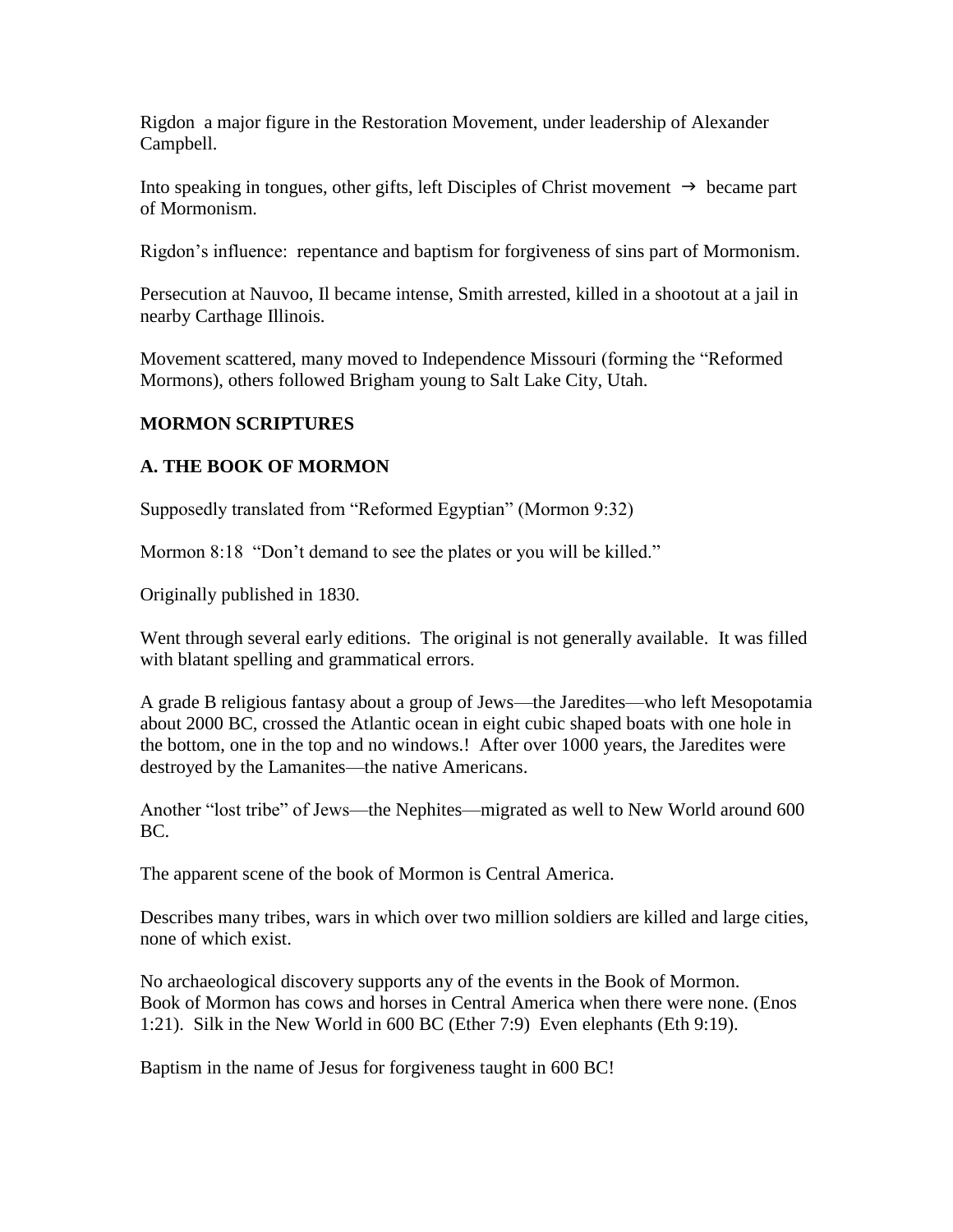Jesus came and preached to these people after being resurrected (3 Nephi 9).

**Statements by the Smithsonian Institution and the National Geographic Society:**  "**The Smithsonian Institution has never used the Book of Mormon in any way as a scientific guide. Smithsonian archaeologists see no connection between the archaeology of the New World and the subject matter of the Book."** 

**Official Statement, 1979 "Neither representatives of the National Geographic Society nor, to my knowledge, archaeologists connected with any other institution or equal prestige have ever used the Book of Mormon in locating historic ruins in Middle America or elsewhere." Dr. Neal Judd** 

Many of the really strange Mormon doctrines are not found in the Book of Mormon

# **B. Doctrine and Covenants**

**This is a collections of the supposed revelations of Joseph Smith, with a small number of other revelations added after he died.**

**138 sections.**

**Most of them are revelations to Smith (from Father, Jesus, Moroni, John the Baptist, etc.)**

**From section 125 on, they are in first person. Smith feels he can now speak personally as an inspired speaker.**

**The main teachings of D & C are listed below**

#### **C. PEARL OF GREAT PRICE**

**Moses Interpolations to Genesis**

**Book of Abraham (A blatantly fraudulent "translation" of Egyptian burial scrolls bought by Joseph Smith)**

**Joseph Smith A History Joseph's own account of his life.**

#### **Articles of Faith. (A creed written by Smith)**

Mormons believe in progressive revelation. The Doctrine and Covenants can be added to.

Here is where the strange doctrines of Mormonism are found.

**C. THE BIBLE** (so long as it is properly interpreted by the Mormon priesthood)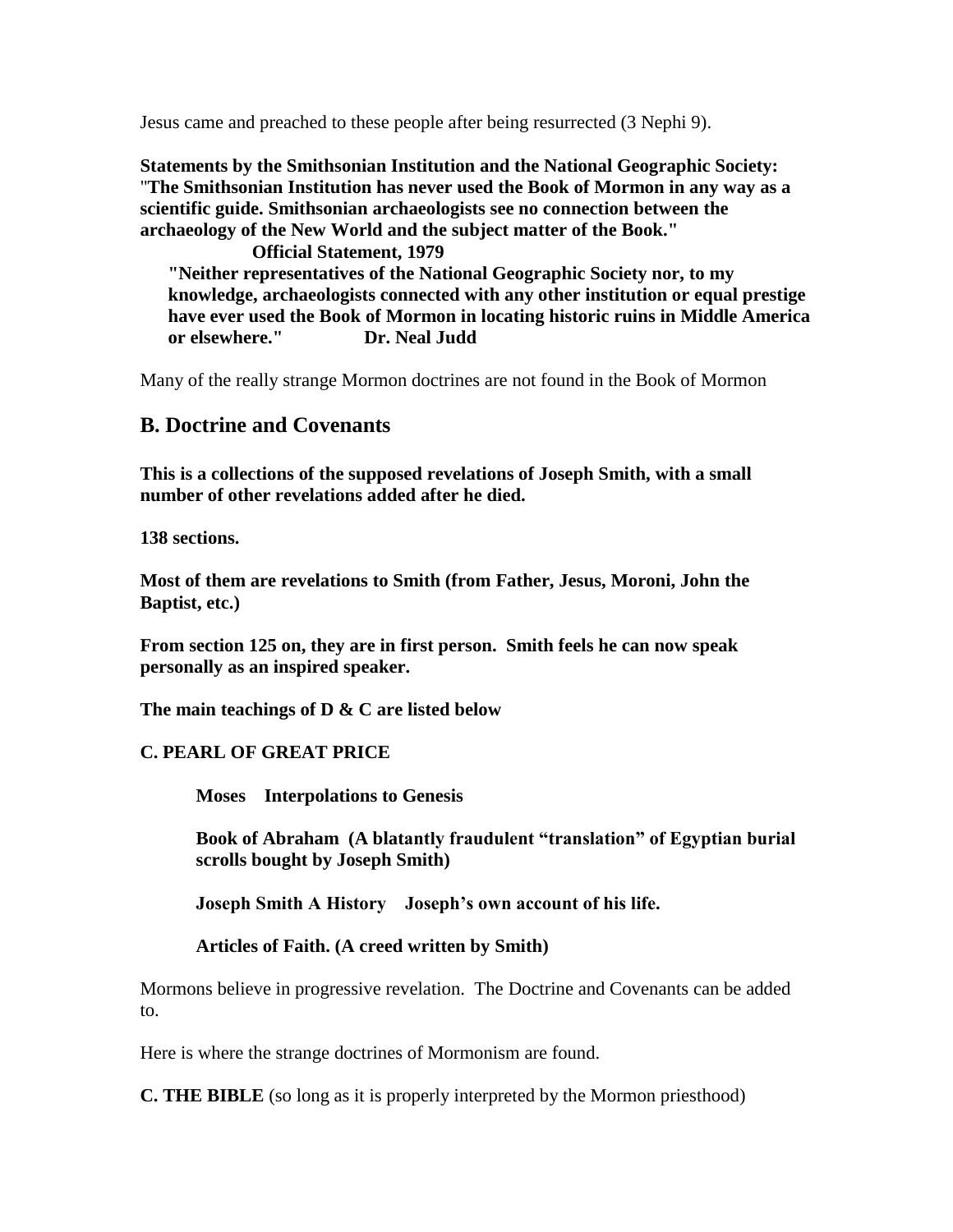Mormons only use the King James version because the BOM includes excerpts from the KJV.

# **TEACHINGS OF MORMONISM**

1. The Father, the Son and the Holy Ghost are three separate gods.

Joseph Smith gave what is his most famous speech, known as the King Follett discourse, on April 7, 1844. In the speech he declared, "I will preach on the plurality of Gods. I have always declared God to be a distinct personage, Jesus Christ a separate and distinct personage from God the Father, and the Holy Ghost was a distinct personage and a Spirit: and these three constitute three distinct personages and three Gods."<sup>2</sup>

2. There are many gods. *D&C* 76:58, *Abraham* 3.

3. The Father and the Son, in heaven, have physical flesh-and-blood bodies. *D&C* 130:1- 3, 32.

4. Eternal Progression. Humans in the highest level of the celestial kingdom can be glorified and become gods, eventually even being over a planet of their own. *D&C* 93, 139:10, *Abraham* 3.

In April, 1844 Joseph Smith preached his most famous sermon in front of an estimated crowd of 20,000. "God himself was once as we are now, and is an exalted man, and sits enthroned in yonder heavens!... I am going to tell you how God came to be God. We have imagined and supposed that God was God from all eternity. I will refute that idea, and take away the veil so that you may see...He was once a man like us; yea that God himself, the Father of us all, dwelt on an earth, the same as Jesus Christ himself did...Here, then is eternal life... you have got to learn how to be Gods yourselves,...the same as all Gods have done before you."<sup>3</sup>

5. Jesus and Satan were spiritual brothers. *Abraham* 3:25-28.

Milton Hunter of the Council of the Seventy said, "The appointment of Jesus to be the Savior of the world was contested by one of the other sons of God. He was called

 $\overline{a}$ 

<sup>2</sup> Compiled by Fielding Smith, *Teachings of the Prophet Joseph Smith*, p. 370.

<sup>3</sup> Joseph Smith, *History of the Church,* 6:303–5*Teachings of the Prophet Joseph Smith,* pp. 345-46)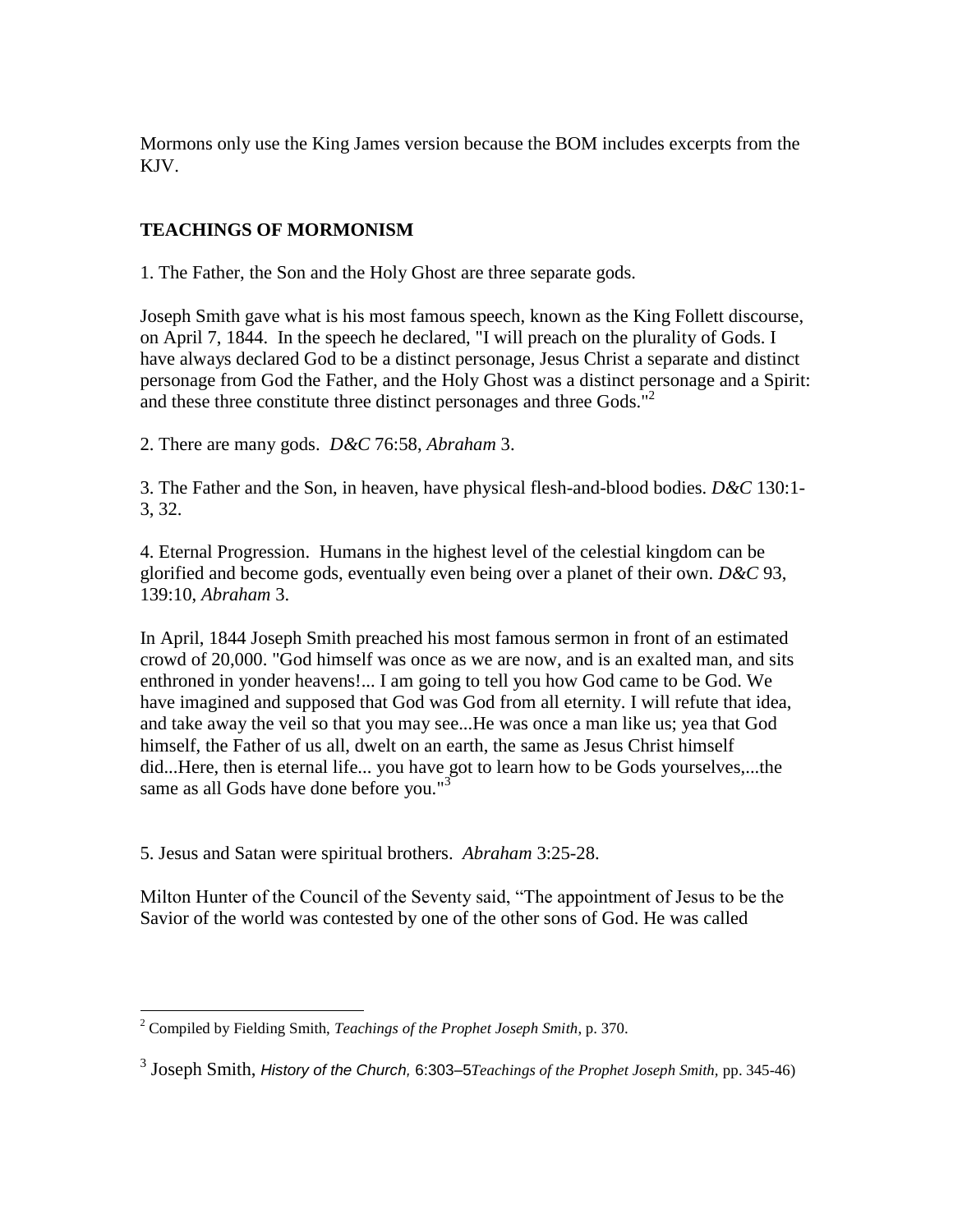Lucifer, son of the morning. Haughty, ambitious, and covetous of power and glory, this spirit-brother of Jesus desperately tried to become the Savior of mankind."<sup>4</sup>

6. God has a mother—our Mother in Heaven.

The doctrine of a Heavenly Mother is still found in Mormonism today. Early Mormon teachers traced the teaching back to Joseph Smith, although we do not find it stated directly in his writings. That Smith originated this teaching is implied in the official Latter Day Saint church history which quotes Smith as saying, "Come to me; here's the mysteries man hath not seen, Here's our Father in heaven, and Mother, the Queen."<sup>5</sup> Brigham Young said that he "would not worship a God who had not a father; and I do not know that he would if he had not a mother; the one would be as absurd as the other."<sup>6</sup>

7. There was a complete falling away of the Church soon after apostolic times. Joseph Smith reestablished the Kingdom of God on earth in 1830. *D&C* 21.

8. Revived Levitical Priesthood. *D&C* 13:1f.

9. Revived Melchizedek Priesthood. *D&C* 68:15f.

10. Three Kingdoms of God: the celestial, terrestrial and telestial. *D&C* 76.

11. Baptism for the dead. *D&C* 124:29, 128.

12. Pre-existence of human souls that determines their station in life. *D&C* 138:56.

In April, 1844, Smith taught:

"[T]he soul—the mind of man—the immortal spirit. Where did it come from? All learned men and doctors of divinity say that God created it in the beginning; but it is not so: the very idea lessens man in my estimation.... We say that God himself is a self-existent being.... Man does exist upon the same principles.... [The Bible] does not say in the Hebrew that God created the spirit of man. It says 'God made man out of the earth and put into him Adam's spirit, and so became a living body.' The mind or the intelligence which man possesses is co-equal with God himself.... Is it logical to say that the intelligence of spirits is immortal, and yet that it had a beginning? The intelligence of spirits had not beginning, neither will it have an end. That is good logic. That which has a beginning may have an end. There never was a time when there were not spirits; for they are co-equal [co-eternal] with our Father in heaven.<sup>"71</sup>

5 Joseph Smith,*History of the Church*, 5:254)

 $\overline{a}$ 

<sup>4</sup> Milton R. Hunter, *The Gospel Through the Ages*, (Steven and Walls: Salt Lake City, 1945) p. 15.

<sup>6</sup> Brigham Young, *Journal of Discourses*, vol. 9 p. 286.

<sup>7</sup> Joseph Smith, *History of the Church*, vol. 6 p. 302-317.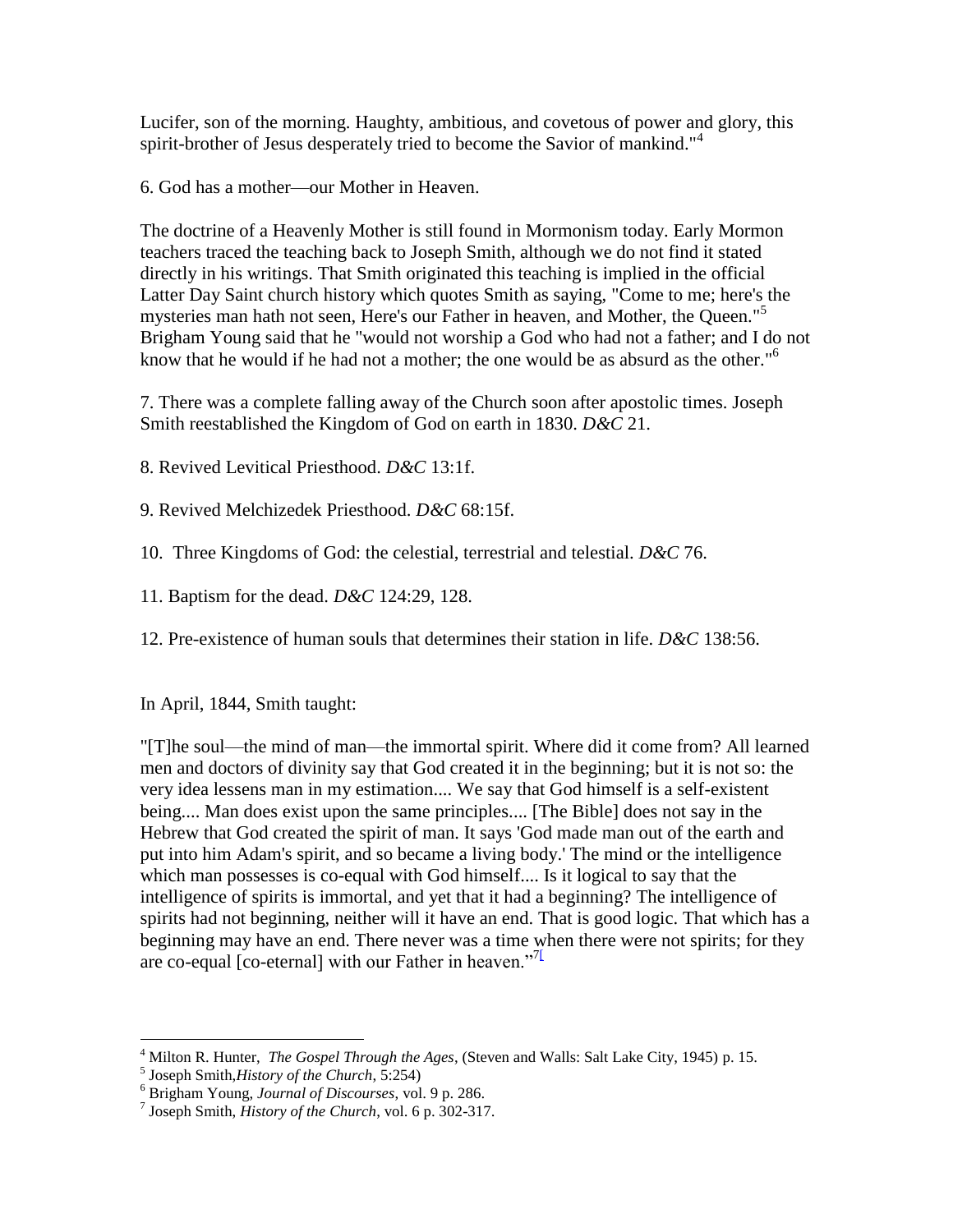13. Celestial (eternal) marriage, Celestial families. Still believed by Mormons, although its sister doctrine polygamy has been abandoned. *D&C* 131, 132

14. Plural marriage (polygamy). Not officially practiced by the Utah church since 1890. *D&C* 131, 132.

Mormon apostle and later counselor to Brigham Young in the church's First Presidency Jedediah M. Grant said, "The grand reason why the gentiles and philosophers of his school persecuted Jesus Christ, was because he had so many wives; there were Elizabeth, and Mary, and a host of others that followed him." He goes on to say, "The grand reason of the burst of public sentiment in anathemas upon Christ and his disciples, causing crucifixion, was evidently based upon polygamy, according to the testimony of the philosophers who rose in that age. A belief in the plurality of wives caused the persecution of Jesus and his followers. We might almost think they were 'Mormons'"<sup>8</sup>

15. Nearly everyone goes to one of three levels of heaven: the celestial, terrestrial and telestial (this was described as virtual Universalism above). *D&C* 76.

16. Miracles such as modern day revelation, prophecies, tongues, etc. are still in effect. *, Articles of the Faith* 7.

17. Jesus was conceived through God having sexual relations with Mary. This makes God the Father a polygamist. Most modern Mormons do not accept this belief.

Brigham Young said, "That very babe that was cradled in the manger was begotten, not by Joseph, the husband of Mary, but by another Being. Do you inquire by whom? He was begotten by God our heavenly Father, by the process known to nature—just as men now create children.<sup>9</sup>

He also said, "When our father Adam came into the Garden of Eden he came into it with a celestial body, and brought Eve, one of his wives, with him. He helped to make and organize this world. He is Michael, the Archangel, the Ancient of Days! About whom holy men have written and spoken—He is our Father and our God, and the only God with whom we have to do." $10$ 

18. People with darker skins are cursed—especially blacks. *Moses* 7:8-11, *Abraham* 1:22. Blacks and especially Indians are degenerate humans. Mormon 5:15. "Indians are dark filthy and loathsome." 1 Neph 11:13. "Dark people are sinful." 2 Nephi 5:21. Dark skin is loathsome. Those who marry the dark skinned are cursed. Blacks were only admitted to the Levitical and Melchizedek priesthoods upon a later revelation in 1979. *D&C* 139.

19. The Book of Mormon, Doctrines and Covenants and Pearl of Great Price are inspired by God. *Articles of Faith* 8.

 $\overline{a}$ 

<sup>8</sup> Compiled by Brigham Young, *Journal of Discourses,* Vol. 1, p. 345-46.

<sup>9</sup> New York *Tribune*, July 21, 1865

<sup>10</sup> *Journal of Discourses*, 1 50.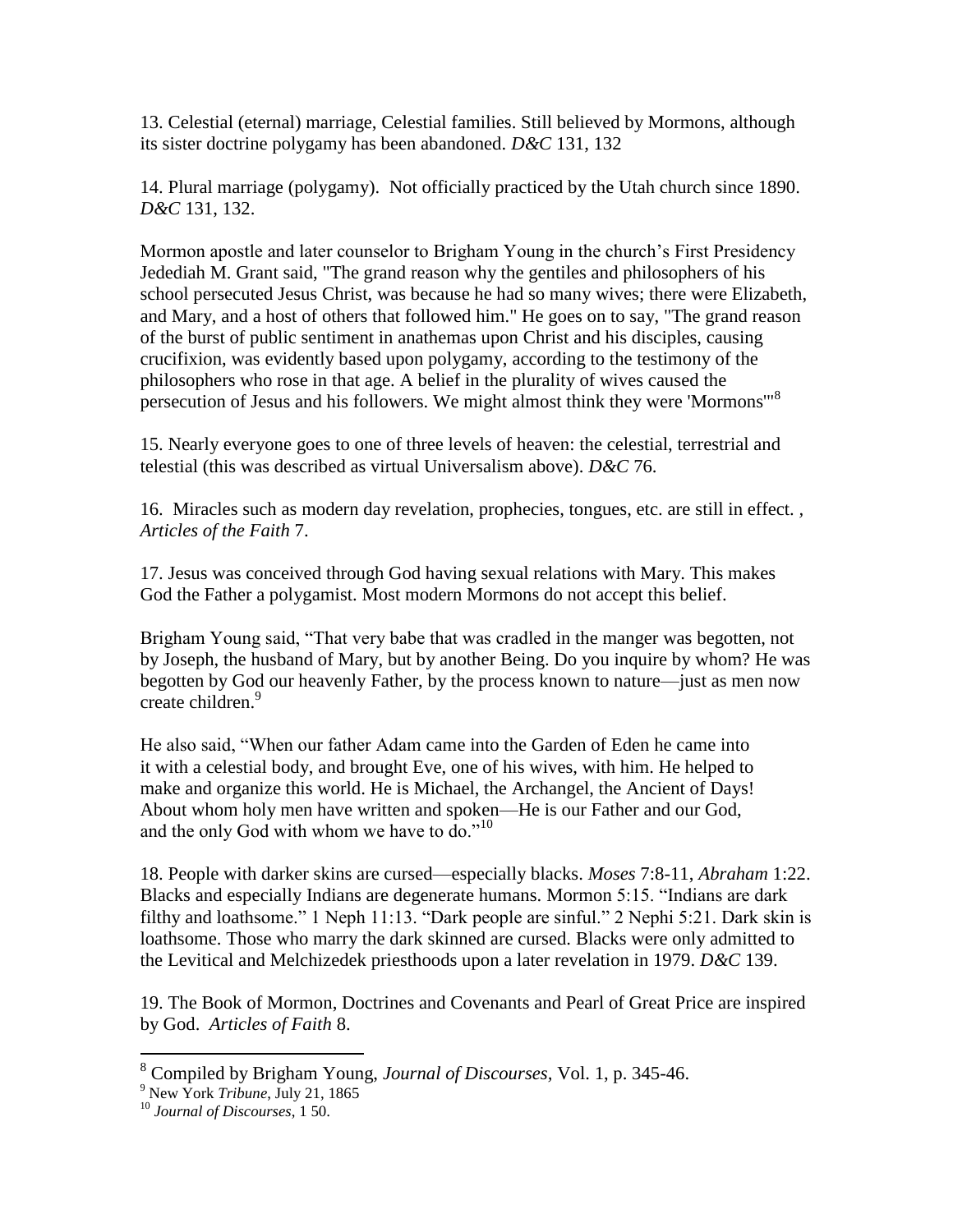20. Joseph Smith is a prophet, seer and revelator

21. There are many planets, with advanced spiritual beings—gods—over them. *D&C* 93, *Moses* 1:23, 29, 33.

22. God's throne is near the great star Kolob which circulates every one thousand years. *Abraham* 3:1f.

23. The universe is formed of pre-existing material. The physical universe is eternal. *Abraham* 3:24.

24. "Great and precious promises" have been removed by wicked men from the Bible, so that it is not complete, which is why the Book of Mormon is needed. 1 Nephi 13:26-27. Scriptures to bear in mind: Galatians 1:6-9, 2 Thess 2:5-12, 1 John 2:18-23

## **HOW TO STUDY THE BIBLE WITH A MORMON**

Their belief is based on emotion, not on rational knowledge.

"All I know is that Joseph Smith is a prophet and the Book of Mormon is the Word of God."

Showing "proof" that the book of Mormon is not inspired may not help.

You might be surprised that they may be more outwardly righteous than you would expect.

Get them to make a clear statement that the Bible is the Word of God, and begin studying the Bible.

# **The Word of God**

**What books are identified as the words of God ? 2 Nephi 29:13**

**"..words of the Jews" The Bible**

**" words of the lost tribes of Israel" Lost books?**

**"…words of the Nephites" Book of Mormon**

**What does "…they both shall be established in one" mean? 1 Nephi 13:41**

**What are the "Plain and precious things" that were taken from the Bible? 1 Nephi 13:28**

**Do the Bible and the Book of Mormon have to be in harmony with each other?**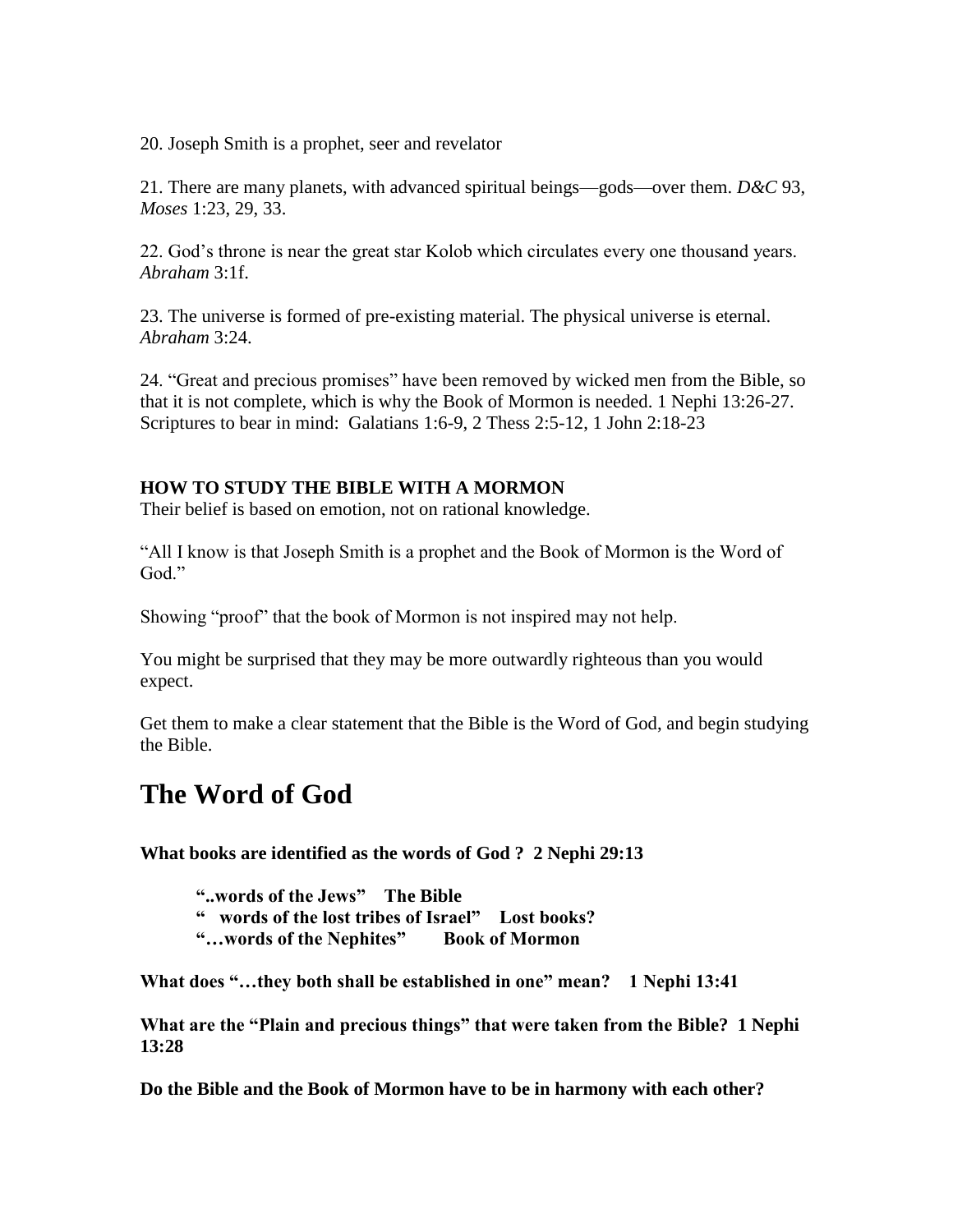**What are the two sticks in Ezekiel 37:15-22**

**What version of the Bible do you accept as the inspired word of God?**

**Does God's word in the Book of Mormon ever contradict God's word in the Bible?**

**Would there ever be any reason to reject the Bible as God's word?**

| <b>Infinite and Eternal Atonement</b> |                    |                                      |              |  |  |  |
|---------------------------------------|--------------------|--------------------------------------|--------------|--|--|--|
| Alma 34:14 / Hebrews 10:1             |                    |                                      |              |  |  |  |
| <b>Atonement Shadow</b>               |                    | <b>Atonement applied</b>             |              |  |  |  |
| <b>Book of Mormon</b>                 |                    | <b>Book of Mormon</b>                |              |  |  |  |
| <b>Mosiah 16:14</b>                   | $(148 \text{ BC})$ | Mosiah $4:2,3$                       | (124 BC)     |  |  |  |
| 2 Nephi 25:24-27                      | (545 BC)           | <b>Jacob 4:11</b>                    | (421 BC)     |  |  |  |
| Alma 33:19-22                         | (74 BC)            | <b>Jarom</b> 1:11                    | (399 BC)     |  |  |  |
| <b>Mosiah 12:31-13:28</b>             | (148 BC)           | Jacob 7                              | (421 BC)     |  |  |  |
| Alma 25:15                            | (77 BC)            | Alma 7:14                            | (83 BC)      |  |  |  |
| <b>The Old Testament</b>              |                    | <b>The New Testament</b>             |              |  |  |  |
| Genesis 12:3                          | (1500 BC)          | Galatians 3:8                        | (AD 49)      |  |  |  |
| <b>Numbers 21:4-9</b>                 | (1500 BC)          | John 3:14, 12:32 (AD 85-90)          |              |  |  |  |
| Isaiah $53:4-7$                       | (701 BC)           | 1 Peter 2:21-25                      | (AD 64)      |  |  |  |
| Exodus 12:1                           | (1500 BC)          | 1 Corinthians 5:7                    | (AD 54)      |  |  |  |
| <b>Leviticus 4</b>                    | (1500 BC)          | <b>Hebrews 9</b>                     | $(AD 60-69)$ |  |  |  |
| (Hebrews 10:1, Galatians 3:24)        |                    | (Galatians 3:19,23, Colossians 2:14) |              |  |  |  |

# **The Mystery**

**Ephesians 1:9,10 The mystery….to be put into effect when the times have reached their fulfillment.**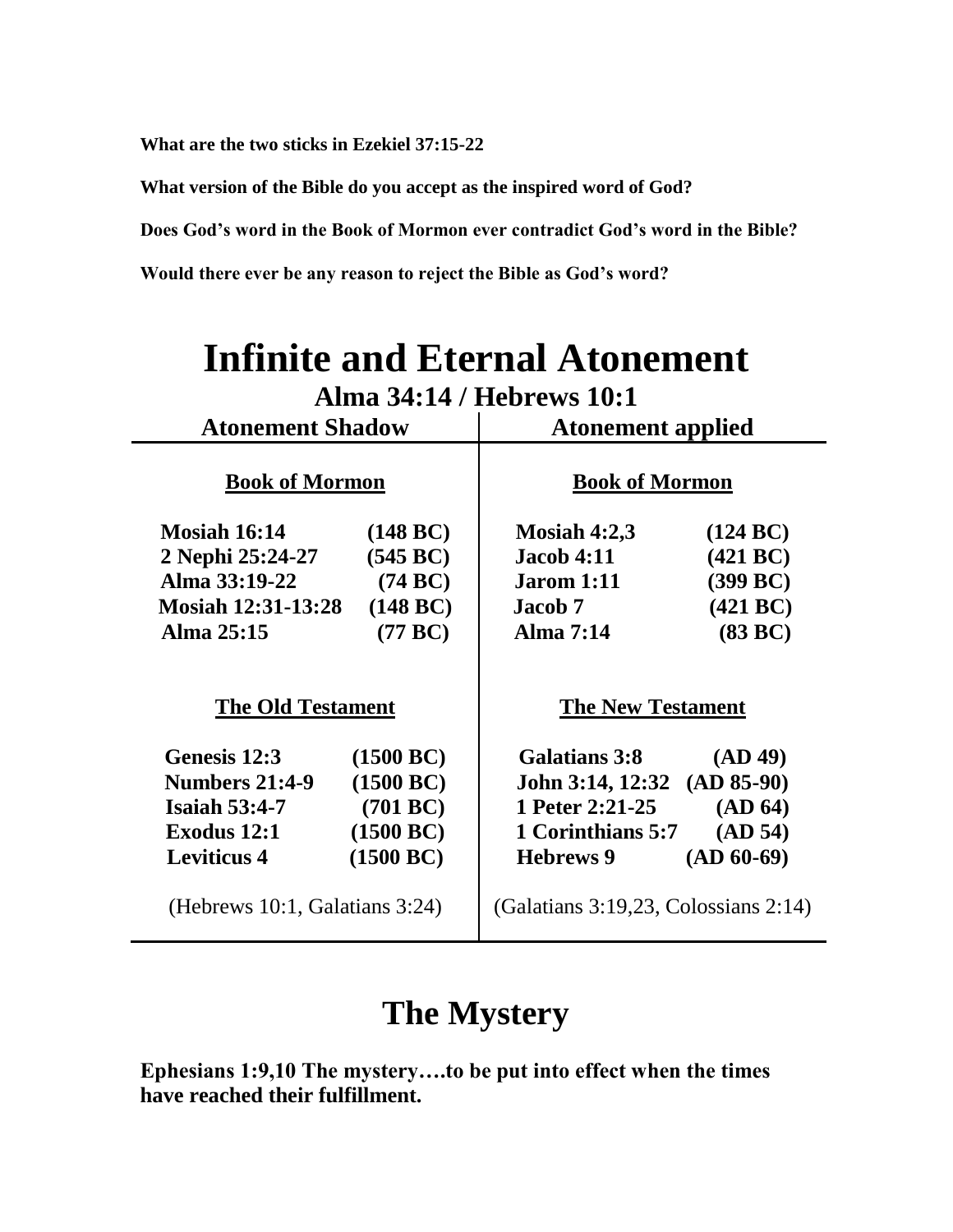**Ephesians 3:3-5 The mystery….which was not make known to men in other generations**

**Ephesians 3:6 The mystery….the gospel….the promise in Christ Jesus**

**Ephesians 3:9 The mystery, which for ages past was kept hidden in God.**

# **The Plan of Redemption**

Atonement in Christ before the foundation of the world

| <b>Law of Moses</b><br>1500-400 BC |                                       |        |                                           | <b>New Testament</b> |
|------------------------------------|---------------------------------------|--------|-------------------------------------------|----------------------|
| Leviticus 16<br>Exodus 20:8        | Animal Sacrifices<br>Keep the Sabbath |        | Hebrews $9:11-14$<br>Colossians $2:14-16$ |                      |
|                                    | <b>Book of Mormon</b>                 |        |                                           |                      |
| Jarom 1:5,11                       | Law of Moses / Sabbath                | 399 BC |                                           |                      |
| 2 Nephi 25:24-27                   | Belief in Christ                      | 545 BC | Jn 3:16                                   | <b>Belief</b>        |
| Mosiah $4:2$                       | Atonement Applied                     | 124 BC | Rom 3:25                                  | Atonement            |
| Alma $7:14$                        | Baptism for Remission of Sin          | 83 BC  | Acts $2:38$                               | <b>Baptism</b>       |
| Alma 46:15                         | Christian                             | 73 BC  | Acts 11:26                                | Christian            |

What arrangement did God make for atonement under the Law of Moses?

What did the Nephites command in regard to atonement?

What event fulfilled the Law of Moses?

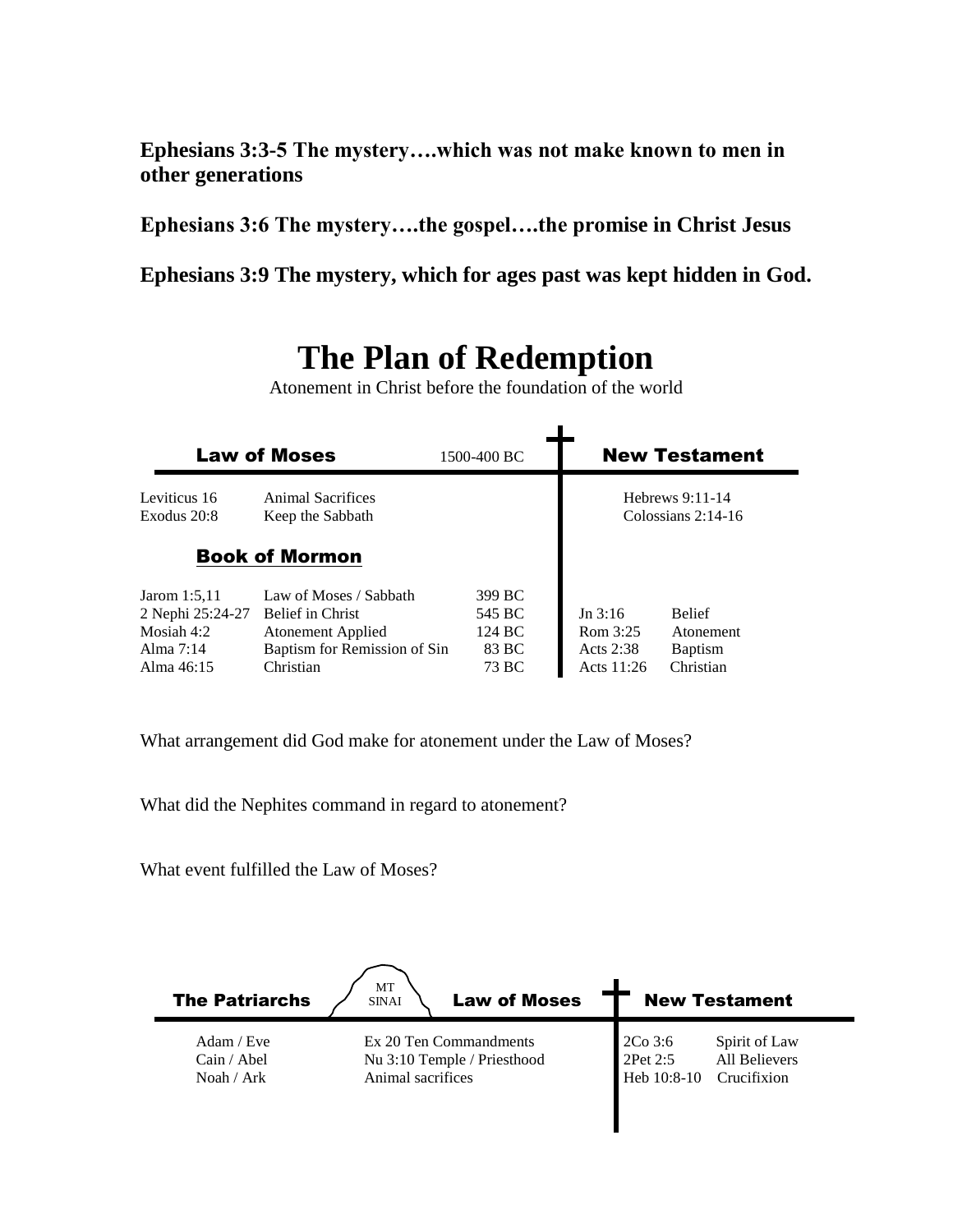Were those under the Law of Moses required to build an ark? Yes / No

Was Noah required to offer animal sacrifice for sin? Yes / No

Are Christians required to keep the Law of Moses? Yes / No

Were those under the Law of Moses required to accept the Atonement of Christ? Yes / No

# **JEHOVAH'S WITNESS**

Background and History.

Founded by Charles Taze Russel

Russel was influenced by the Millerite/Adventist movement (led to the  $7<sup>th</sup>$ Day Adventist Church)

The Adventist/Millerite movement began in the 1830's

William Miller used Daniel 8:14 and Daniel 9:25 (a very odd connection) to calculate that the millennial reign would come on October 22, 1844.

Emphasis on the immanent return of Jesus Christ to the Earth.

Russel founded his own cult-like movement.

- a. Strong emphasis that only his followers are saved.
- b. Use of language unique to his religious movement (Jehovah, etc.)

Taught the invisible return of Jesus in 1874

Predicted the rapture in 1878

Began Zion's Watchtower publication 1879.

Rejected the trinity in 1882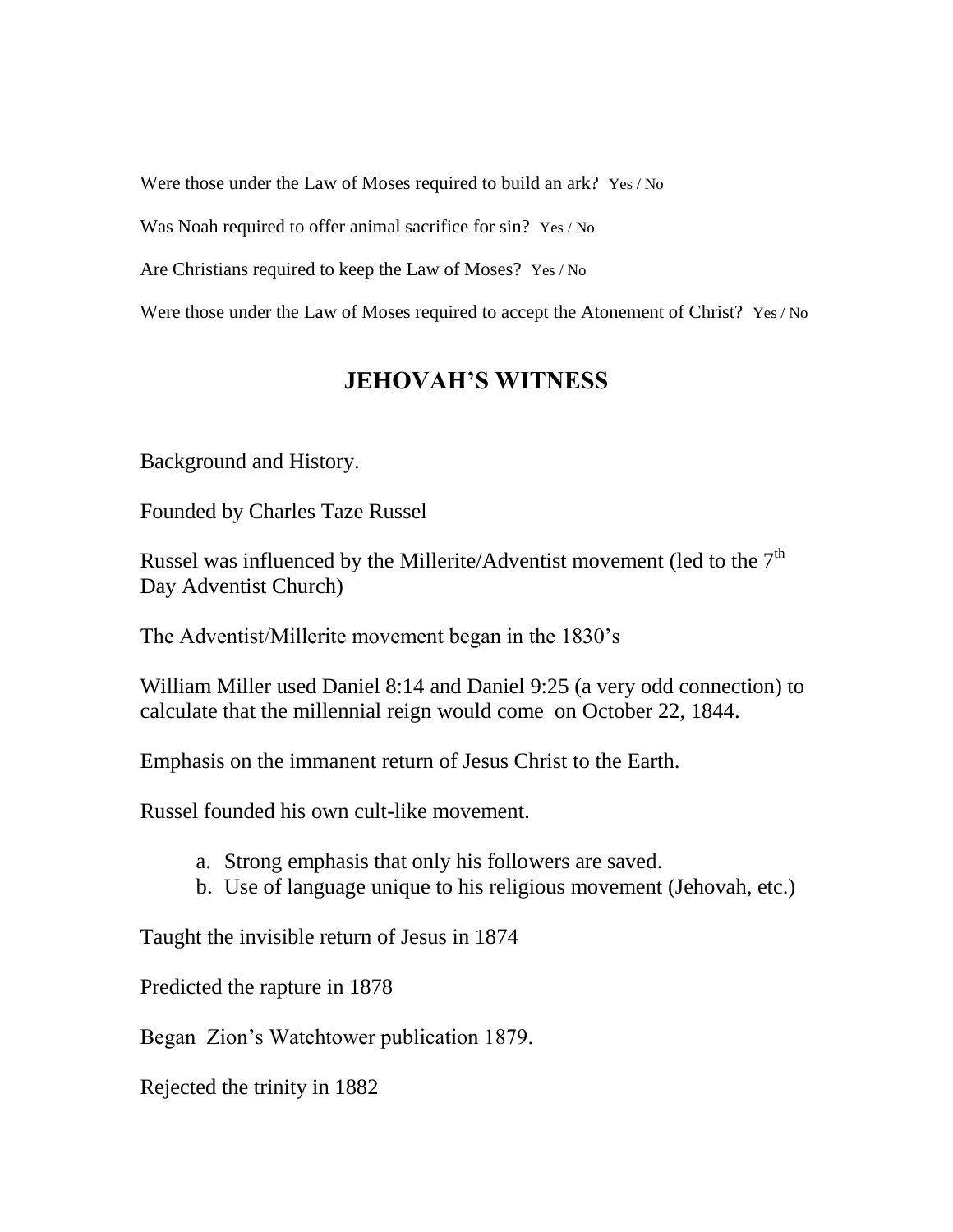Predicted the End of the World in 1914, also using Daniel 8:14 and Supported by a false reading of Matthew 24:3)

When that did not happen, said we have entered the Investigative Judgement.

Very controversial. Made a lot of money from his movement. Accused of numerous scams.

Sold "miracle wheat" through the Watchtower organization. A scam which made him quite a bit of money. Was sued over this.

Was divorced by his wife for marital unfaithfulness.

Died 1916

Later, the JW movement basically disowned Russel and do not acknowledge him as the founder of their religion—more for theological reasons than because of his scandals.

The Watchtower Society became the all-powerful, controlling influence in the Religion. One Watchtower publication went so far as to say "We recognize not only Jehovah God as our father, but his organization (The Watchtower Society) as our mother."

Succeeded by Joseph "Judge" Rutherford. Hired to keep Russel out of jail.

Continued the policies of Russel, increased organization of the Watchtower Society, making it into the all-powerful organization it now is.

Very strong emphasis on indoctrination into the teachings of the church and the requirement that all members go door-to-door to go to heaven.

Rutherford predicted Abraham, Isaac and Jacob would rise from the grave in 1925.

Watchtower Society predicted 1975 will be the year of Armageddon and the beginning of the 1000 year reign.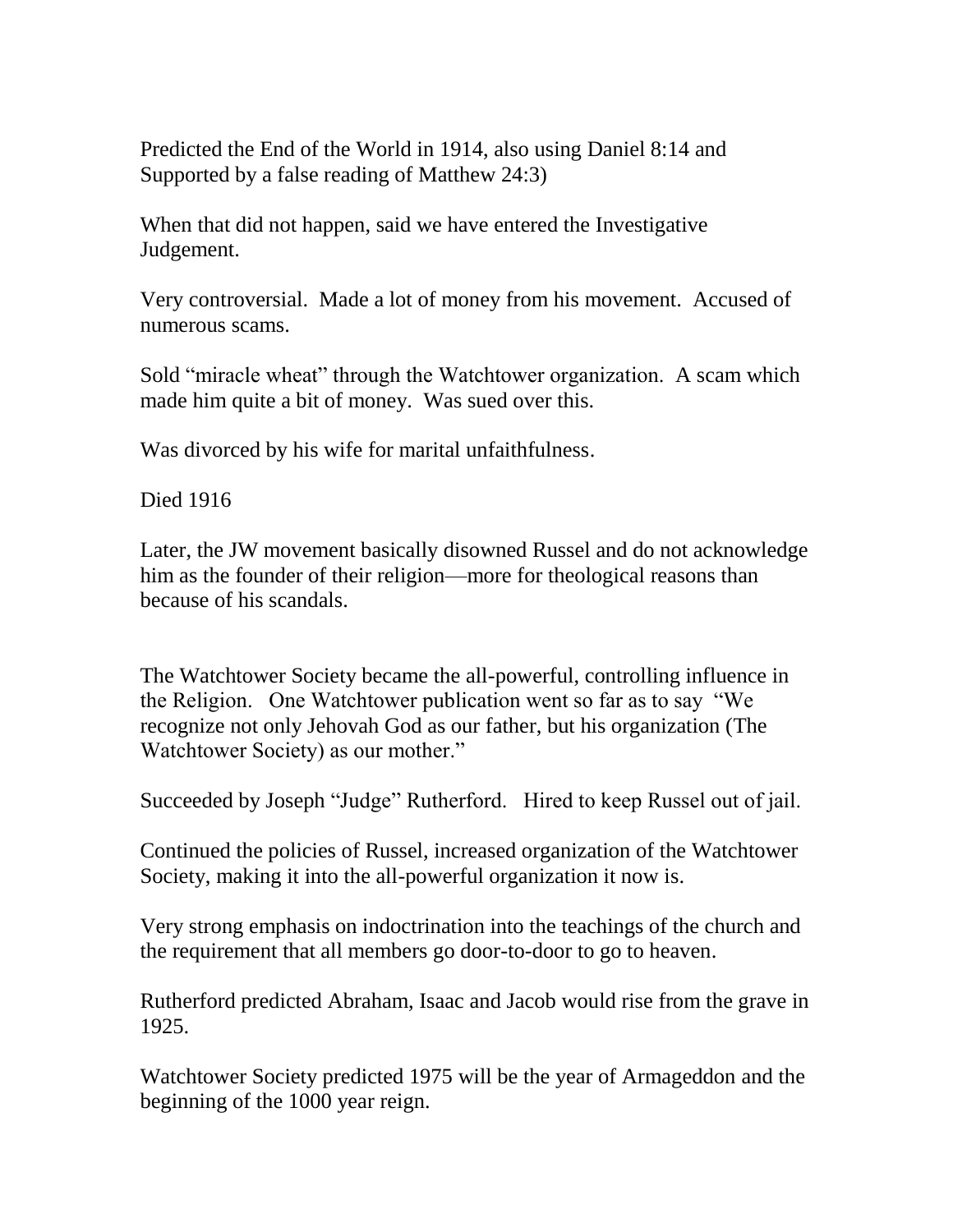The church has continued to grow rapidly ever since it was founded. 2/3 of members are outside the US at this point. Total membership: 7.8 million.

Fundamental beliefs of JW movement:

- 1. Jesus Christ is the archangel Michael. He definitely is not deity. He is a very powerful created being. He was not raised from the dead in a physical body.
- 2. The Holy Spirit is definitely not a person and is definitely not God. It is a force for good, rather than part of God.
- 3. The only true and acceptable name for God is Jehovah. Those who do not use the name Jehovah are not true Christians.
- 4. Only faithful JW members will be in heaven with Jehovah. (144,000 of Revelation 7.)
- 5. There is no such thing as Hell as a place of torment for those who are not saved. Those who are not saved when they die simply cease to exist. All go to a common grave called hell when they die. There is no such thing as a soul without a body. "Man does not **have** a soul. He **is** a soul. Therefore there is no consciousness at all after death without a body. Even Jesus was mortal. Soul sleep.
- 6. Very soon after Jesus ascended to heaven, the true church became completely apostate. There were no true Christians at all until God's "Faithful and Discreet Servant" Charles Russel came to call people back to the true gospel. (Nowadays, JW's would emphasize the Watchtower Society as the Faithful and Discreet Servant, not Russel)
- 7. As with most Adventist groups, there is a strong emphasis on obeying selected Old Testament laws (they are totally inconsistent—seemingly arbitrary on this)
	- a. no eating of blood, no transfusions accepted, even to save a life.
- 8. Miscelaneous odd doctrines which JW's use to make themselves different from everyone else.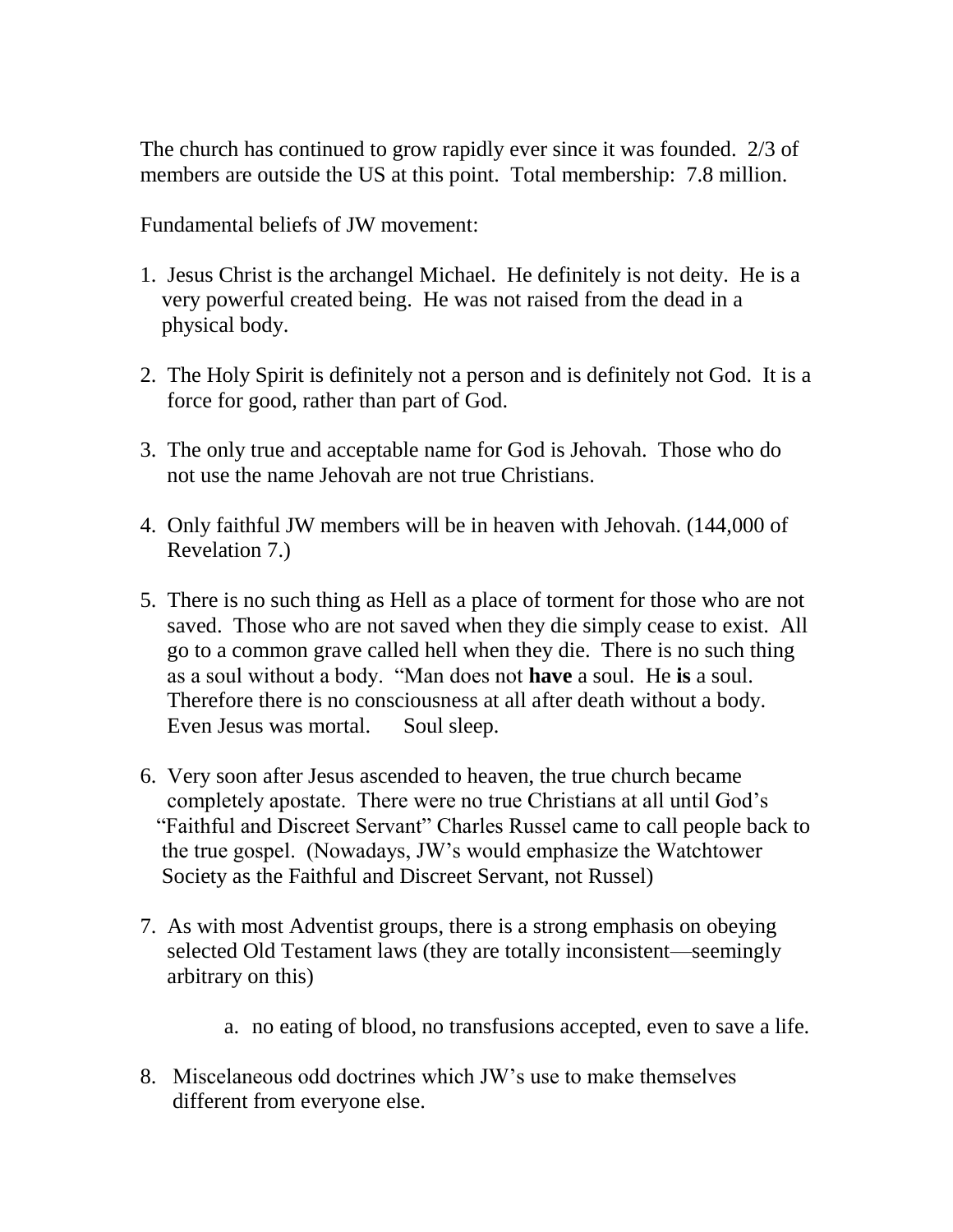- b. All celebrations and holidays not specifically mentioned in the Bible are sinful. Birthdays, Anniversaries, Christmas, Easter, etc.
- c. Complete refusal to serve in the armed forces of whatever country they live in. This creates huge problems in some countries.
- d. Christians cannot wear a cross, because it is a pagan symbol. "No biblical evidence even intimates that Jesus died on a cross." "Jesus most likely was executed on an upright stake without any crossbeam." (John 20:25)
- e. Cannot pledge allegiance to the flag.

# **THE WATCHTOWER SOCIETY**

JW's call the Watchtower Society the "faithful and discreet slave" of Matthew 24:45-47 (faithful and wise servant)

Ie WS is the fulfillment of this prophecy (used to apply this to Russel)

"Unless we are in touch with this channel of communication (The Watchtower Society) that God is using, we will not progress along the road to life, no matter how much Bible reading we do" Wow!!!

Not only do we find that people cannot see the divine plan in studying the Bible by itself, but we see also that if anyone lays the *Scripture Studies* aside, even after he has used them, after he has become familiar with them, after he has read them for ten years—if he then lays them aside and ignores them and goes to the Bible alone, though he has understood his Bible for ten years, our experience shows that within two years he goes into darkness. On the other hand, if he had merely read the *Scripture Studies* with their references, and had not read a page of the Bible, as such, he would be in the light at the end of the two years, because he would have the light of the Scriptures. (*Witness of Jehovah, 1988, p.33)*

1969 edition of the Watchtower mag: God's faithful and discreet slave is God's sole "channel of communication to His people."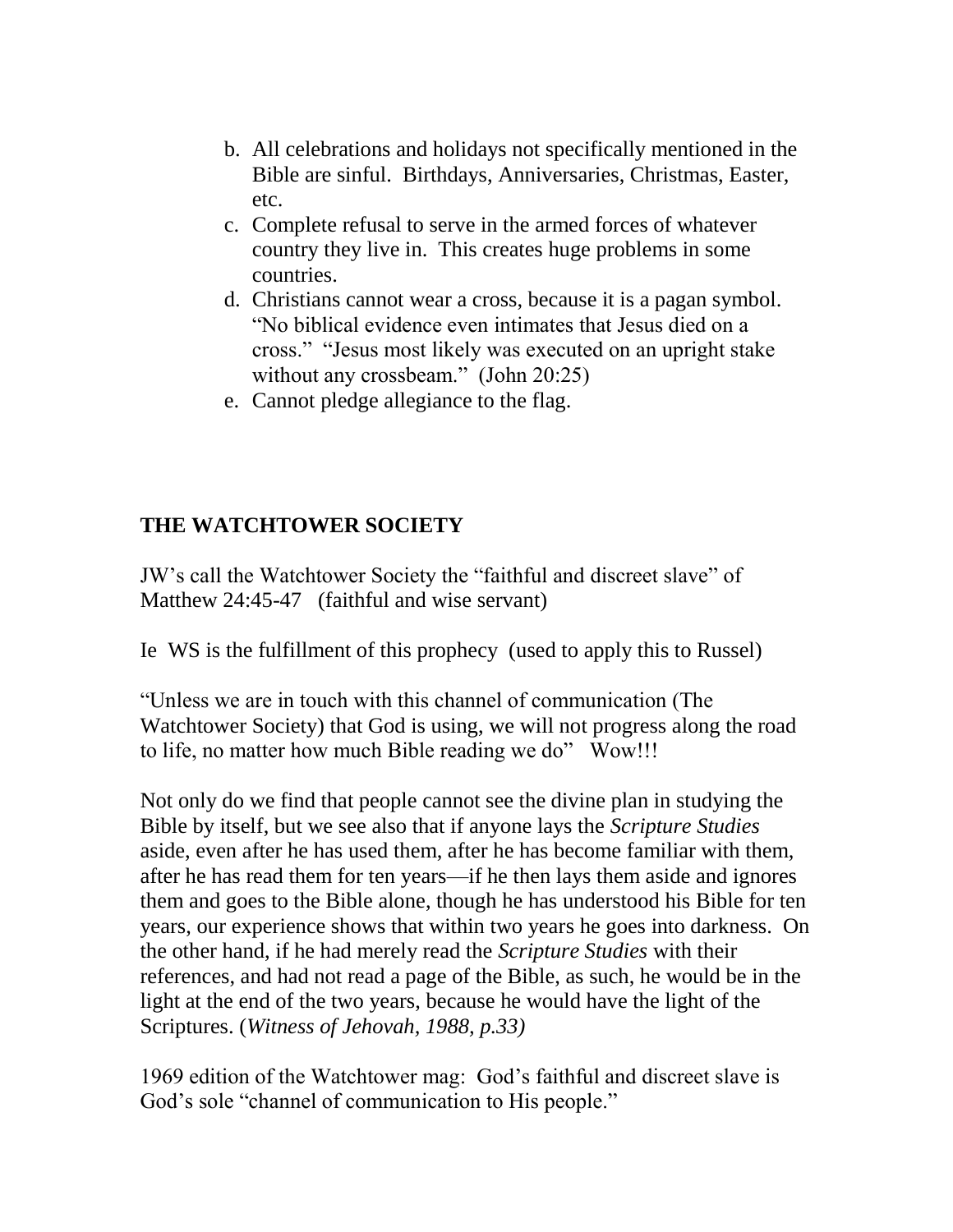Other quotes from the WS:

"God has not arranged the [His] word to speak independently or to shine forth life-giving truths by itself. It is through his organization God provides this light"

"Avoid independent thinking… questioning the counsel that is provided by God's visible organization.

If we have love for Jehovah and for the organization of his people, we shall not be suspicious, but shall, as the Bible says, "believe all things," all things that The Watchtower brings out."

Vs. Acts 17:11 Let us never become like this!

Early JW movement: Charles Russel was the sole interpreter of the Bible

Now: The Watchtower is the sole legitimate interpreter of the Bible.

# **THE NEW WORLD TRANSLATION**

JW's have their own translation which they use so as to avoid some of the obvious problems and contradictions between their beliefs and the Bible.

Most famous example:

John 1:1 In the beginning was the Word and the Word was with God and the Word was a god. No support for this translation;

Faithful and discreet slave vs faithful and wise servant

Nevertheless: I suggest you let them use their bogus translation and work with that.

# **REFUTING FALSE DOCTRINES OF JW'S**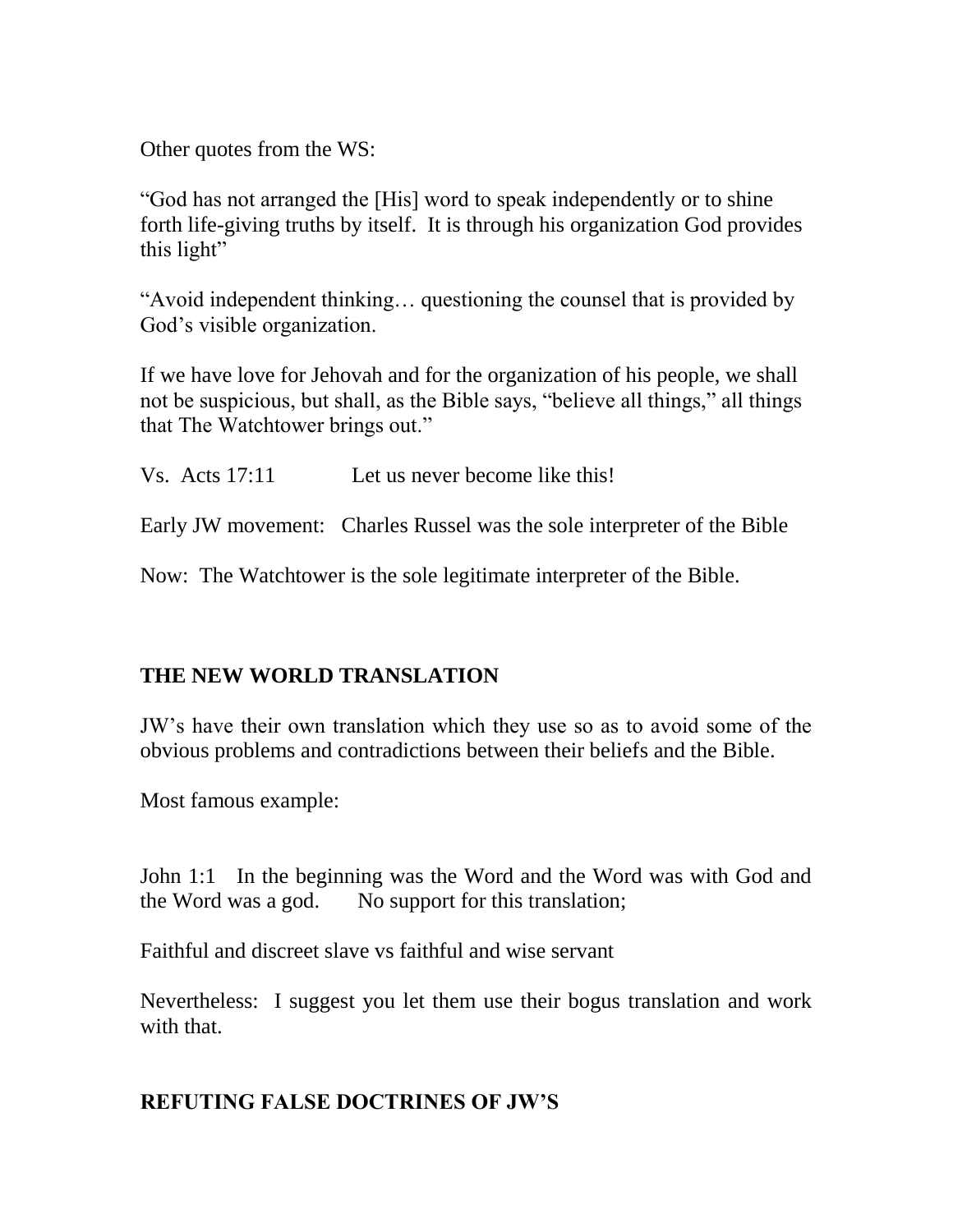I. Jesus is not God. Jesus is the first and highest of created beings. Jesus is an angel. He is *the* archangel Michael. ("Michael the great prince is none other than Jesus Christ Himself" (*The Watchtower, Dec, 1984, p 29.)* (Daniel 10:1,13, 12:1)

This is the Arian heresy Arius

J. W. proof-texts:

Jn 1:1 In the beginning was the Word and the Word was with God and the Word was a god.

Jn 3:16 "Jehovah's first creation was his only begotten Son" (an attempt to preempt Jn 1:14)

Rev 3:14 the beginning of (The ruler of)the creation of God (a mistranslation)

Coll 1:15-17 The first-born of (NIV over) all creation…. By means of him all *other* things have been created (they insert the word other)

Jn 14:28 The Father is greater than I

Jn 20:17 My God

1 Cor 15:28 the head of Christ is God.

Claim: Jesus is never worshipped in the NT

Jesus is never called Jehovah, so he is not God, because Jehovah is the only name of God.

Answer:

Compare Coll 1:16 to Hebrews 2:10

Besides, just look at Coll 1:16 all things were created by Christ….all things were created by him and for him.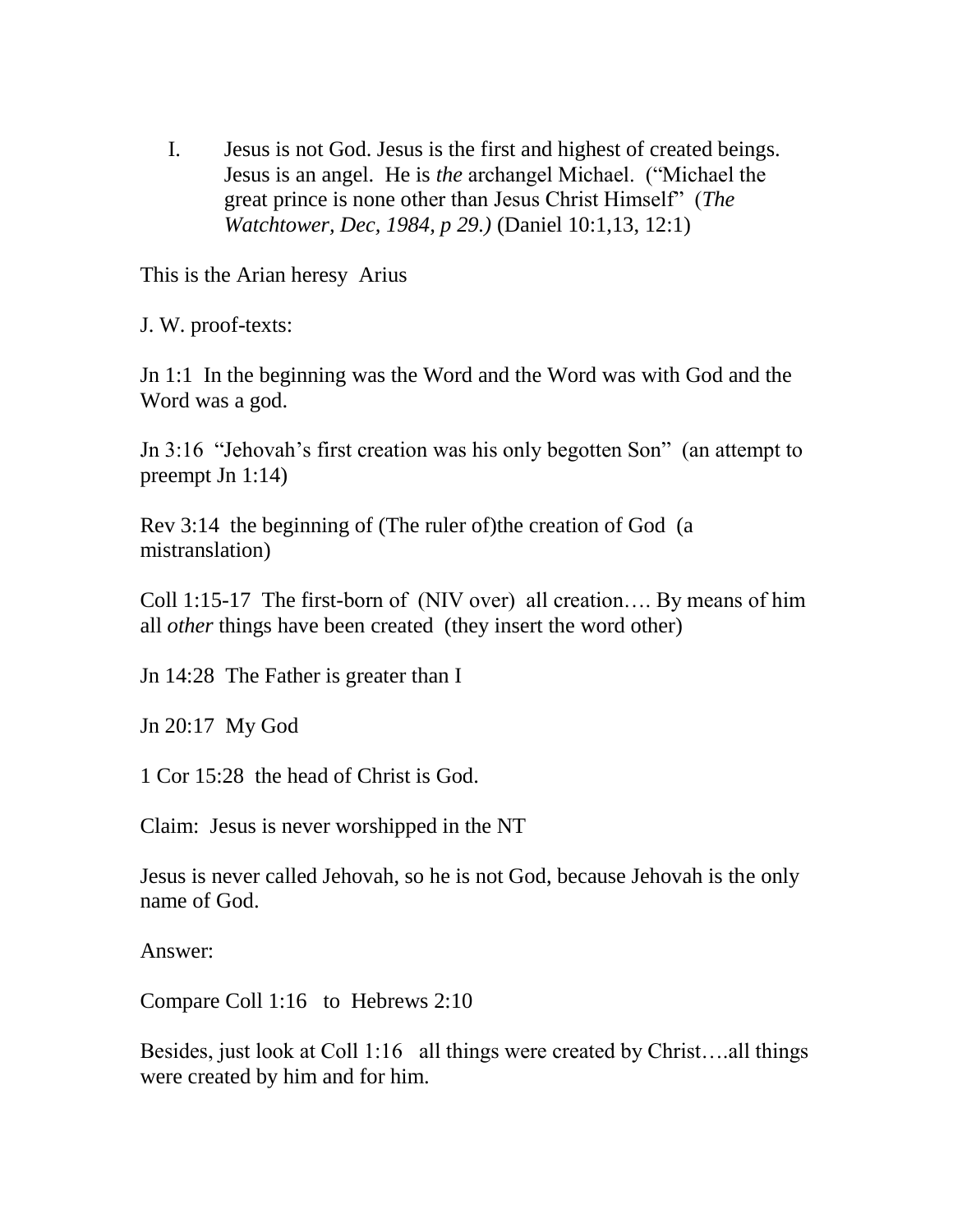Heb 1:2 the entire universe

OT: God is the creator

NT: Jesus is the creator Jesus is God.

Jn 8:58 Before Abraham was born, I AM (Exodus 3:14) …they picked up stones to stone him.

Jn 10:30 I and the Father are one. Clear enough? Read through vs. 33.

Coll 2:9 The fullness of deity lives in bodily form.

(NWT: Because it was in him that all the fullness of the divine quality dwells bodily) Not one single Greek scholar will support the NWT

Jn 20:28 My Lord and my God.

Titus 2:13 Our great God and savior, Jesus Christ (NWT: the Great God and of the savior of us, Jesus Christ) Is 43:11 God says that only he saves

God our savior and Jesus Christ our savior used interchangeable in Titus

Phil 2:5,6 Who being in very nature God, ...

Zech 12:10 They will look on me, the one they have pierced… (NWT look to the one whom they pierced)

Isaiah 9:6,7

(if time… Heb 1:6 angels are commanded to worship (proskuneo) Jesus.)

II. The Holy Spirit is not deity or part of God. It is a force for good.

"The Holy Spirit is not a person, but is a powerful force that God causes to emanate from himself to accomplish his holy will" (*Reasoning from the Scriptures, 1989, p 381)*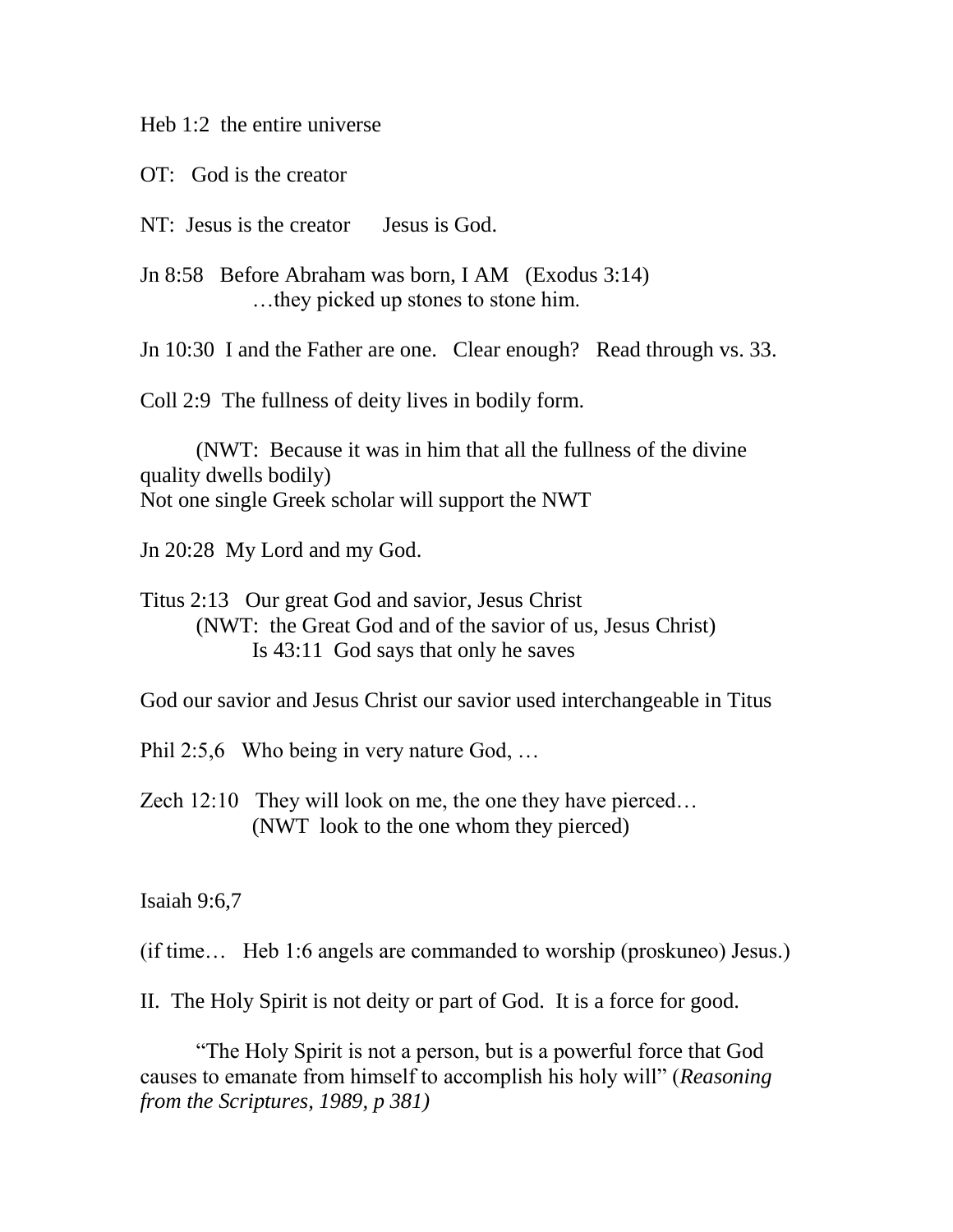The HS can be likened to electricity, "a force that can be adapted to perform a great variety of operations." (*Should You Believe in the Trinity?, 1989, p.20),* 

Naturally, if JW's deny deity to Christ, they have to do so with the Holy Spirit as well.

Arguments:

HS never given a name.

Mark 1:10, Acts 2 etc. describe the HS coming on people with power—allowing people to work miracles, filling people up. Can a person fill someone up? (answer: Eph 3:19 filled with God)

Genesis 1:2 NWT "God's active force was working to shape the earth"

Answers?

1 Cor 2:10 The Spirit searches all things.

Eph 4:30 Do not grieve the Holy Spirit.

1 Cor 12:11 The Holy Spirit distributes spiritual gifts to each one individually just as He wills.

Jn 14:16 …another helper, that He may be with you forever…

Jn 16:5,f … the Counselor… I will send him to you… When he comes, he will convict the world

Matthew 28:18 ... in the name of the Father, and of the Son and of the Holy Spirit. JW's make a big deal out of the HS not having a name....

Acts 13:2 The HS says Set apart for Me Barnabus and Saul for the work to which I have called them.

Acts 16:6 The HS forbids Paul to preach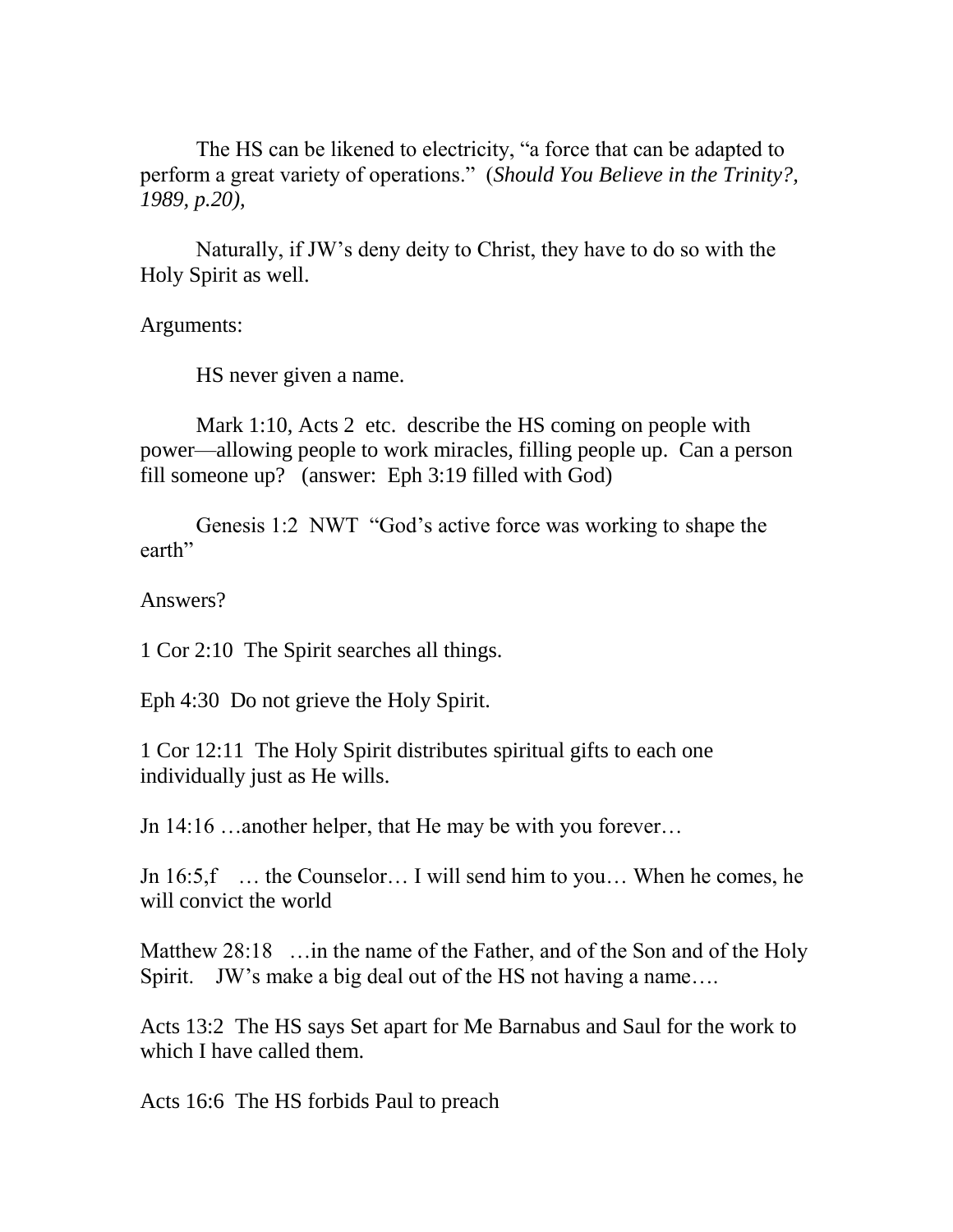Acts 8:29 The HS told Philip to speak to the Ethiopian.

Matthew 12:32 Anyone who speaks against (blasphemes) the HS will not be forgiven. Can you blaspheme a force? (besides, God Rev 13:6 and Jesus Matt 27:39 can be blasphemed)

III. Jehovah is the only legitimate name for God, both in NT and OT Proof-texts:

Ezekiel 39:6 "People will have to know that I am Jehovah."

Matthew 6:9 Our Father in heaven, praised be your name.

Exodus 3:15 …This is my name forever, the name by which I am to be remembered from generation to generation.

Romans 10:13 "Everyone who calls on the name of Jehovah will be saved"

JW's: Those who do not call God his proper name, Jehovah, are not saved! (a familiar cult methodology)

…and by the way, Jesus is never called Jehovah in the OT or the NT, so this is further proof that he is not God.

a. Response to these passages: to the ancients, the name of a person was taken as a personification of the person. "Halt in the name of the king"

b. The word Jehovah is never used in either the OT or the NT

 $YHWH$  plus the vowels for ADONAI (Lord) = YAHOWAH

Went into Yiddish, then into German as Jehovah.

c. God has many other names in the OT Elohim, Adonai, etc.

(JW's claim superstitious Jews selectively took YHWH out without any evidence at all)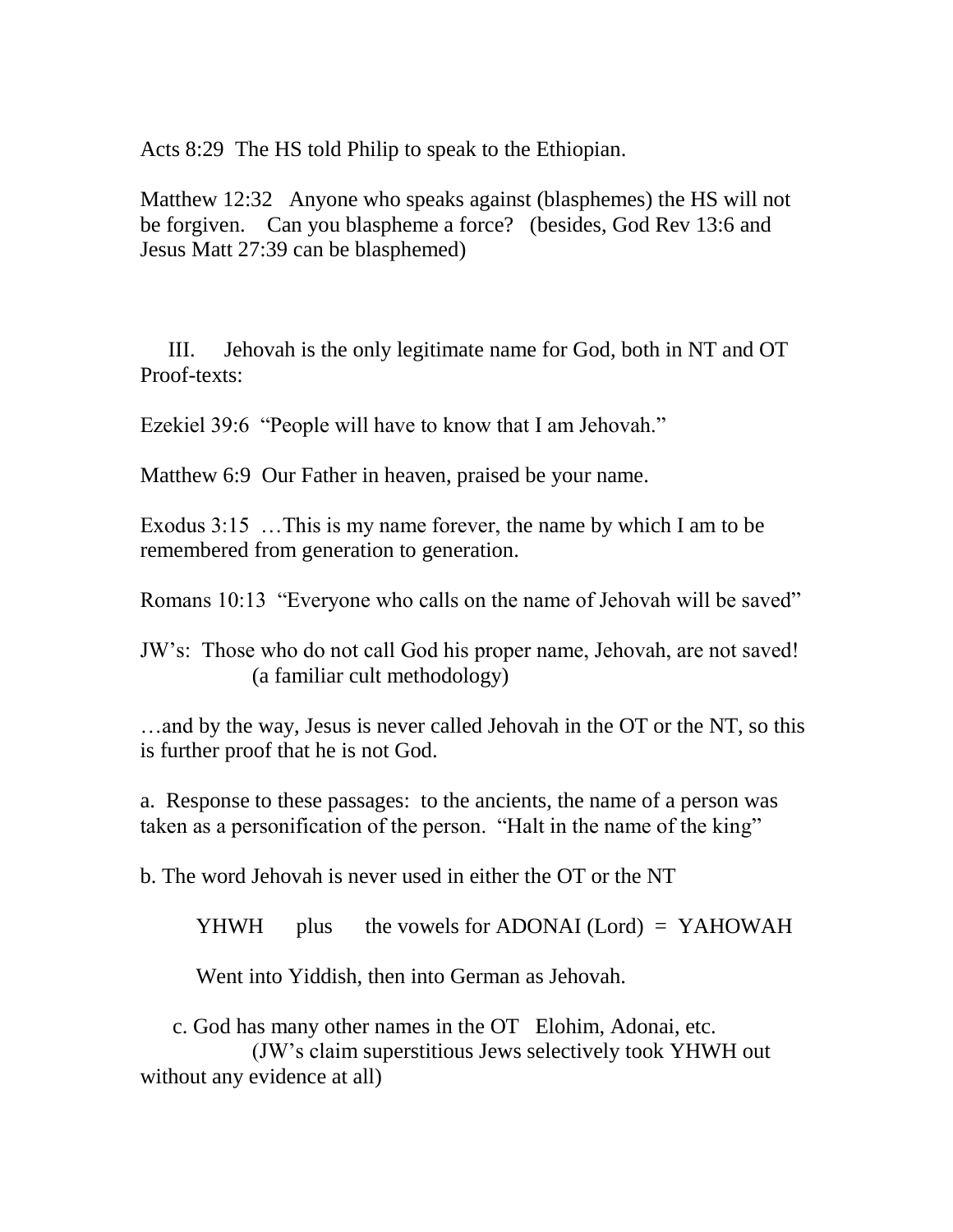d. God is never called YHWH even once in the NT. (Father, God, Lord, etc. Jesus never called his Father Jehovah. (Abba, Father, into your hands I commit my spirit)

e. Get this…. JW's claim that the early church changed all the references to YHWH in the New Testament. This one is absolutely ridiculous. We have manuscripts from AD 125

IV. There is no punishment in hell.

JW's claim that there is no conscious existence after death. There is no soul apart from the physical body. This even applies to Jesus. God will re-create us at a later time to live in a new physical body. All go to a common "Hell" upon death to experience soul-sleep.

Some, 144,000 JW's (the "anointed class", the "little flock" of Luke 12:32)will live with God as spiritual beings, in heaven (Rev 7:4)

The other (my "other sheep" of John 10:16) JW's will live on a physical paradise earth.

Proof-text: Matthew 6:10 Your kingdom come, on earth as it is in heaven NWT: "Let your will take place, as in heaven, also upon earth."

Proof-text: Ecclesiastes 9:5 "the dead know nothing"

Everyone else will simple cease to exist.

Example: NWT Luke 23:43 I tell you today, you will be with me in Paradise (vs. I tell you, today you will be with me in Paradise)

Matthew 25:46 NWT "And these will depart into everlasting cuttingoff" vs depart into eternal punishment.

Note: eternal life and eternal punishment use the same words.

Answer?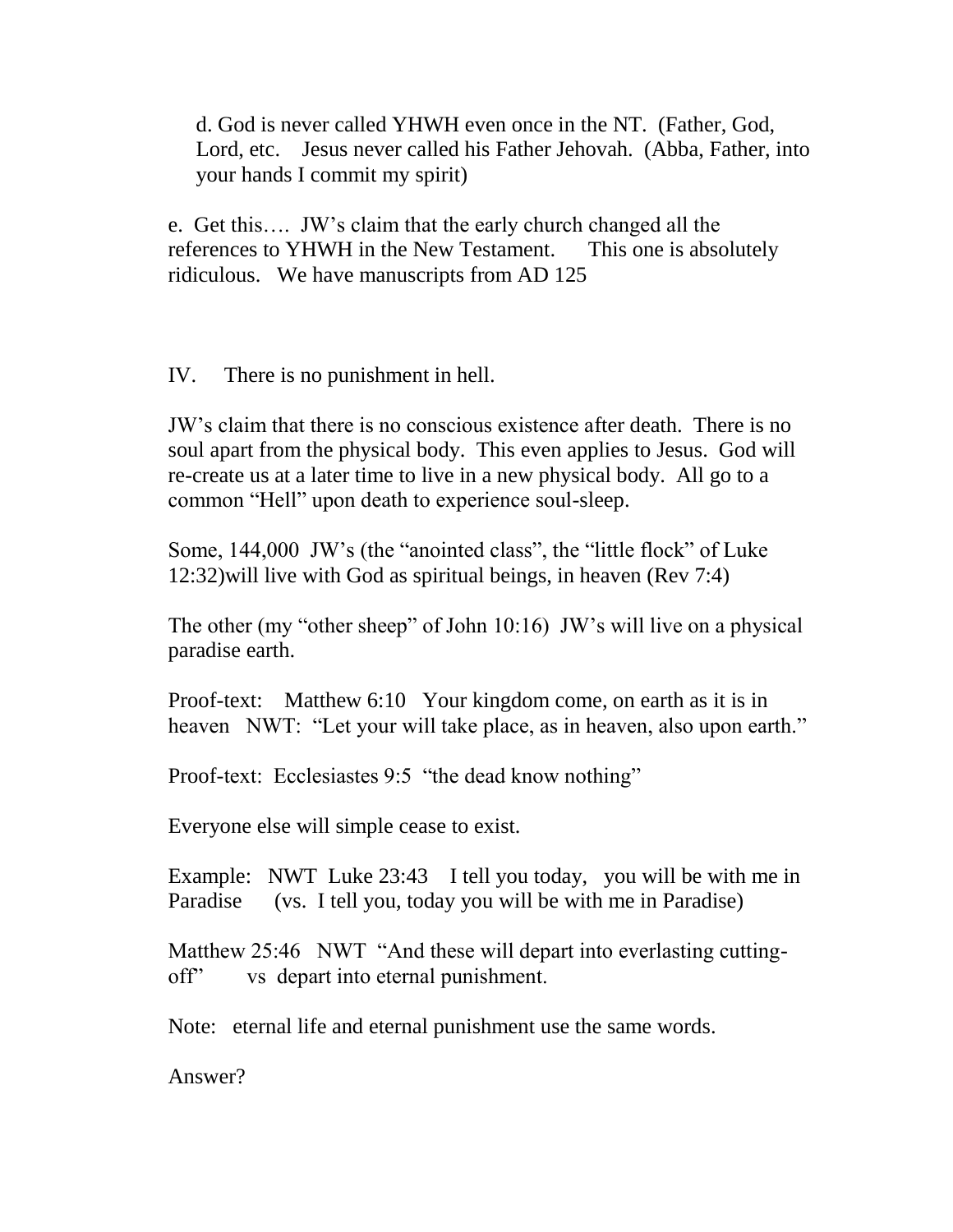Rev 14:9-12 smoke of their torment rises forever and ever.

Vs 13 Blessed are the dead who die in the Lord. Blessing and punishment are laid alongside one another.

Mark 9:44 What does this mean if hell does not involve punishment.

Daniel 12:2 How can you have one without the other.

Luke 12:46-48 Degrees of punishment. If there is no punishment, how can there be degrees of punishment?

Luke  $16:19-28$  torment = pain.

V. Salvation:

Salvation impossible apart from total obedience to the Watchtower Society and participation in the programs of the Society (such as going door-todoor).

"To get one's name written in the Book of Life will depend on one's works" (*The Watchtower,* 1 April, 1947, p 204*)*

"…working hard for the reward of eternal life." (*The Watchtower,* 15 Aug, 1972, p 491)

Only the anointed are born again

Others are recreated and based on their performance during the 1000 year reign of Christ will earn eternal life in a physical paradise on earth.

# **7 th Day Adventism**

Grew out of Millerite Adventist movement in the 1840s

Miller prophesied that Jesus Christ would come back October 22, 1844 (based on a misinterpretation of Daniel 8:14-16 2300 evenings and mornings.)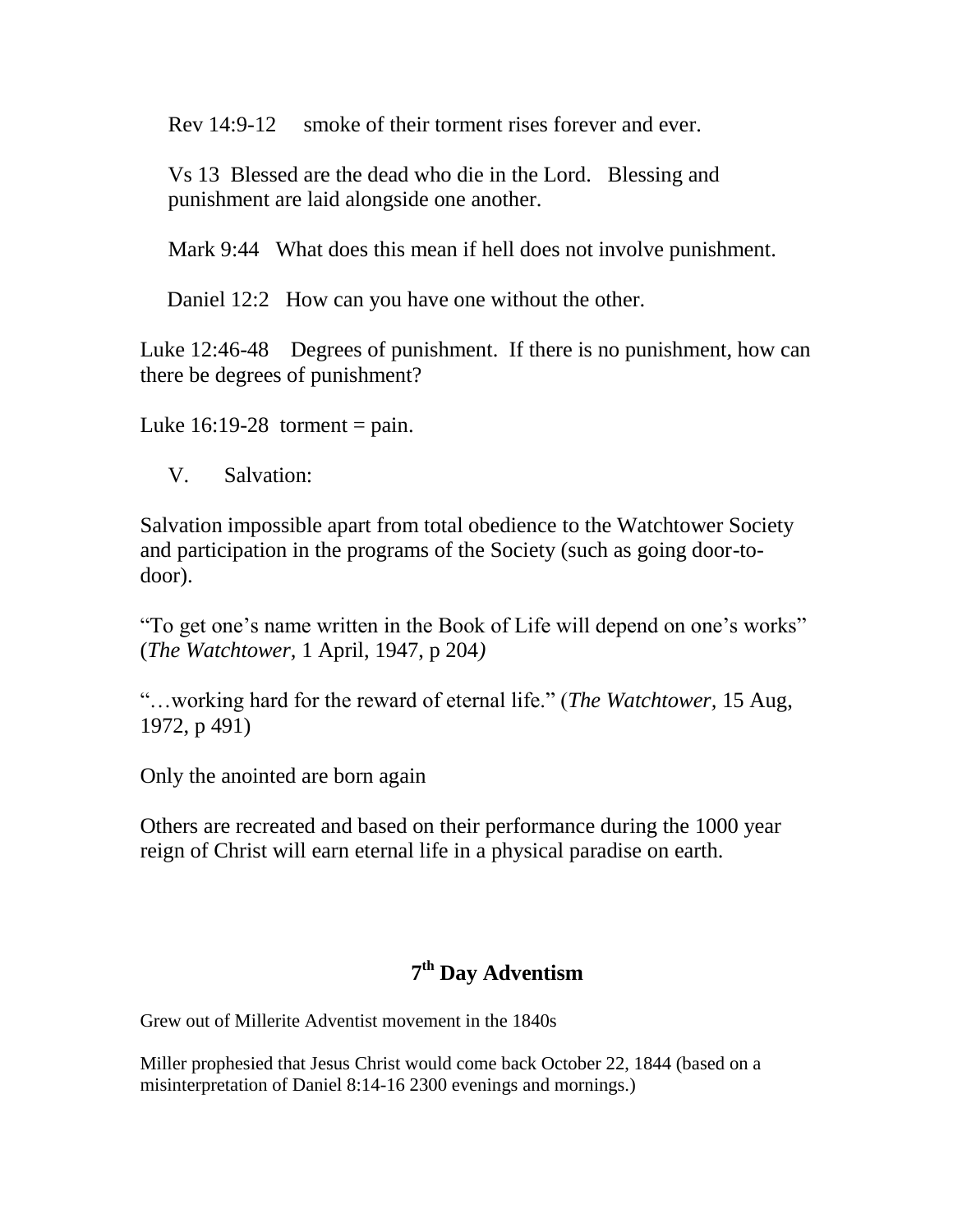Thousands quit their jobs, preached the Advent of Jesus and waited. When it did not happen the movement scattered, forming a number of small groups (one of which led to Jehovah's Witness Church, another of which led to  $7<sup>th</sup>$  Day Adventist movement).

Some taught that the date 1844 was correct, but that Jesus came back silently, entering the heavenly tabernacle, beginning the "Investigative Judgement"

Adventists see themselves as NT church restorationists—as inheritors of the tradition of the Waldenses, Puritans, Anabaptists and other reformer/restorationist sects.

" $7<sup>th</sup>$  Day" sect Founded by Ellen G. White—the chief prophetess of this movement 1860s and her husband.

Ellen G. White claimed to be a modern-day prophet. her writings are considered "a continuing and authoritative source of truth"

One of the gifts of the Holy Spirit is prophecy. This gift is an identifying mark of the remnant church and was manifested in the ministry of Ellen. G. White . As the Lord's messenger, her writings are a continuing and authoritative source of truth which provide for the church comfort, guidance, instruction, and correction. They also make clear that the Bible is the standard by which all teaching and experience must be tested. (Joel 2:28, 29; Acts 2:14-21; Heb. 1:1-3; Rev. 12:17; 19:10.)

# **Health**

At the age of nine, White sustained a blow to the head from a rock thrown at her. It is frequently interpreted from various speculations on the incident that Ellen White spent three weeks in a [coma](http://en.wikipedia.org/wiki/Coma) and that a brain trauma might explain her visions.<sup>[\[32\]](http://en.wikipedia.org/wiki/Criticism_of_the_Seventh-day_Adventist_Church#cite_note-holmes-31#cite_note-holmes-31)</sup> Individuals with epilepsy have also been found to have delusions and hallucinations in relationship to God. Abnormalities in the hippocampus are associated with religiosity in refractory epileptic patients similar to Ellen G.White.

# **Plagiarism**

While the Adventist church has no mechanism for canonizing a person's writings or elevating a "prophet" into sainthood (as the Catholic Church does), they have their own system which accomplishes the same effect, by protecting and promoting the perception of Ellen White as a "true" prophet. The core of Seventh-day Adventist doctrine came directly from the "visions" of Ellen White and are still espoused officially by the church, as evidenced by their current teachings and official positions.

Ellen White copied generously, in some cases chapter and verse and word for word from other writers of her day, while calling these writings "hers" and saying emphatically that they were revealed to her by god-given visions. The Phoenix Sun Times and other newspapers in 1975 reported documentation that the church leadership, particularly the executors of the Ellen G. White Estate (all of whom are church officials) have known about her copious plagiarism for years.

Emphasis: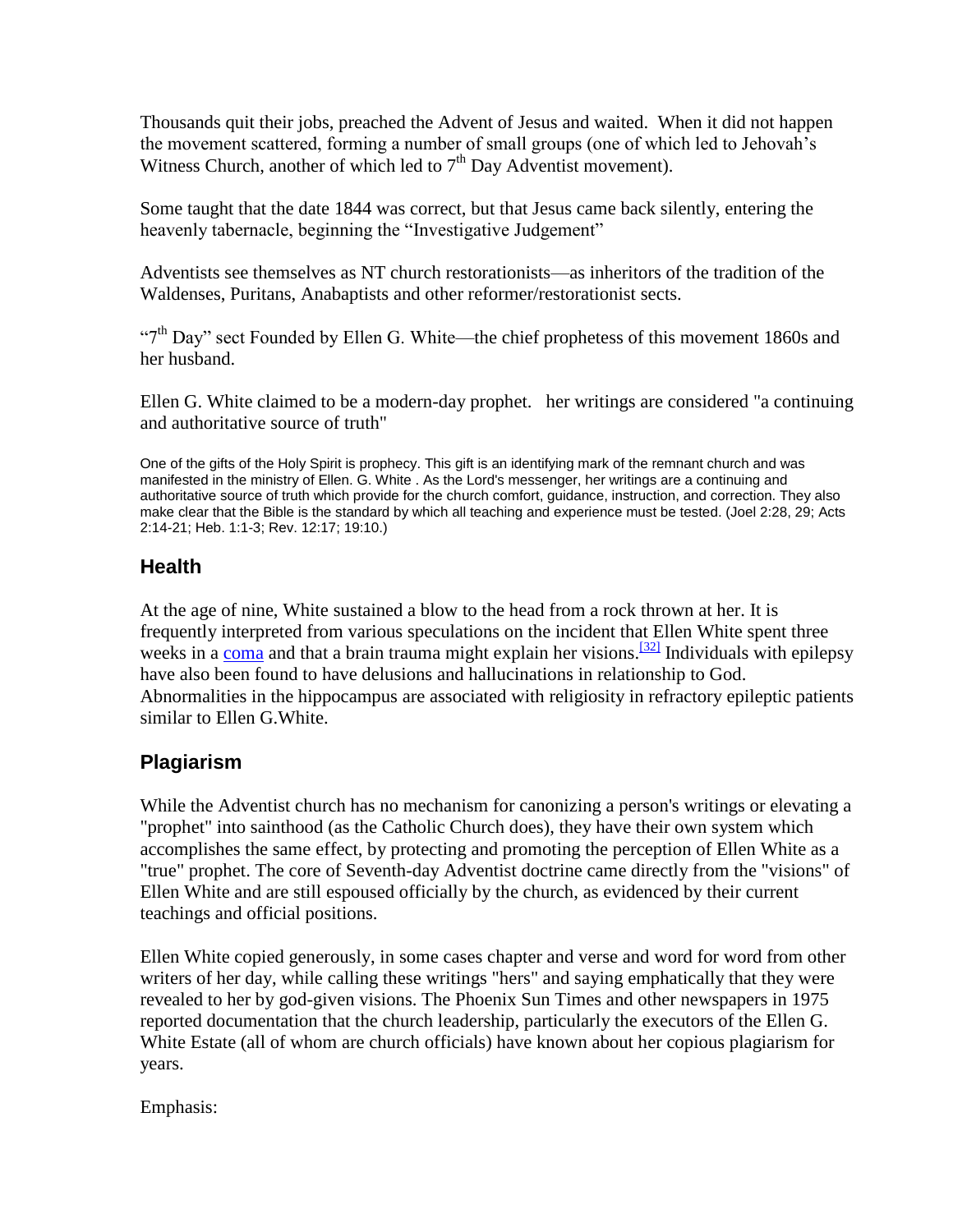Worship on the  $7<sup>th</sup>$  Day (obviously)

Carrying of certain OT laws into NT Christianity: especially the Sabbath.

Strong emphasis on healthy eating, vegetarianism. Abstinance from pork and shellfish for sure (based on OT laws)

Do not believe in hell, but that after judgement, the lost are annihilated.

Soul Sleep. No consciousness outside a physical body. (The last two are like JWs)

Emphasis on premillenialism (Jesus coming back and reigning on the earth for 1000 years before final judgment)

17+ million members.

Response to Adventism;

1. Probably the day of worship is not a salvation issue, but…

- a. We know from the New Testament that the church worshipped on Sunday: the "eighth day." Acts 20:7 Rev 1:10 "On the Lord's Day" (which all scholars agree is Sunday). Paul met with the Jews in synagogue on Sabbath, and with the church on Sunday.
- b. All the evidence is unanimous that the early church worshipped on Sunday. There is absolutely no doubt about this.

2. The idea that we, as Christians, are subject to or required to obey selected laws of Moses is not biblical.

Galatians 2:21 If righteousness could be gained through the law, Christ died for nothing. Gal 3:10-12 Those who rely on observing the law are under a curse.

Gal 5:2-4 You have fallen away from grace.

Colossians 2:13-23

By the way, you might want to be aware that Adventists teach immersion baptism of adults for salvation.

# **Roman Catholicism**

## **A ridiculously brief history of Catholicism:**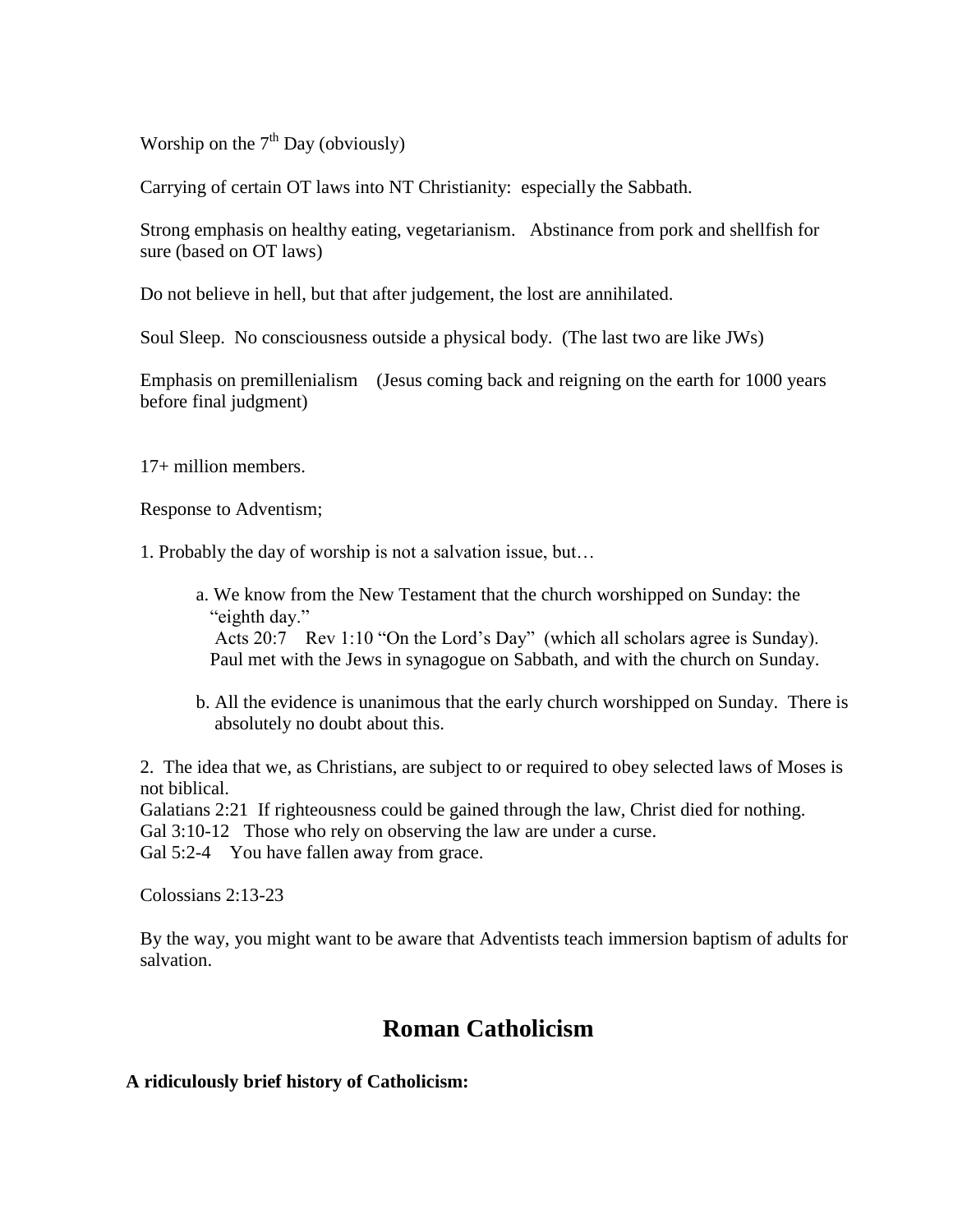**The history of the Christian church can be summarized as the gradual corruption of primitive Christianity into a paganized, hierarchical, Roman Catholic Church.**

**Interestingly, Catholics can legitimately claim that their church traces back to the original church established by the apostles. Most "Christians" cannot legitimately make that claim.**

**If we stick to theology rather than practice, Catholics are in many ways closer to true Christianity than many Protestants. The deny predestination, once saved, always saved, pray Jesus into your heart, etc.** 

**Catholics: Good at orthodoxy (correct teaching) Bad at orthopraxy (correct practice)**

**1. Source of authority: 1. The Church, 2. tradition (which is known as the "rule of faith" and 3. Scripture but in the final analysis, the church.**

**Mark 7:1-13 "You nullify the word of God by your tradition that you have handed down."**

- 2. Apostolic (papal) authority. Matthew 16:17-19. You are Peter (rock, stone, *petros*) and  **on this rock (bedrock, large rock,** *petra***) The "rock" that the church will be built on is not Peter. It is the confession and the fact that Jesus is the Messiah and the Son of God.**
- **3. False teachings:**
	- **a. Prayer to God through Mary and the saints. 1 Tomothy 2:5**
	- **b. Original Sin.** → **Infant Baptism Ezekiel 18:19-20**
	- **c. Transsubstantiation. (The elements in the Lord's Supper literally become flesh and blood)**
	- **d. Lord's Supper is a sacrifice. Luke 22:19 "Do this in remembrance of me."**
	- **e. Immaculate Conception. (Mary was born from a virgin as well)**
	- **f. Sacramentalism. Power in the act rather than in faith and repentance.**
	- **g. Not all Christians are priests 1 Peter 2:9 2 Corinthians 5:17-20.**
	- **h. Purgatory. Works salvation, indulgences.**

 **i. Salvation is found, not "in Christ" but in the church. Irenaeus:** She [ie. the church] is the entrance to life; all others are thieves and robbers.

**It is this last point which is the key to understanding Catholicism. The institution of the church is the mode of grace and salvation.**

**This is the source of the idea of sacrament.**

**It is why they think people are not saved outside the Catholic Church.**

**RC sacraments: Baptism, Confirmation, Lord Supper/Eucharist, Confession/Penance, Marriage, Holy Orders (ordination of priests), Extreme Unction/Last Rites**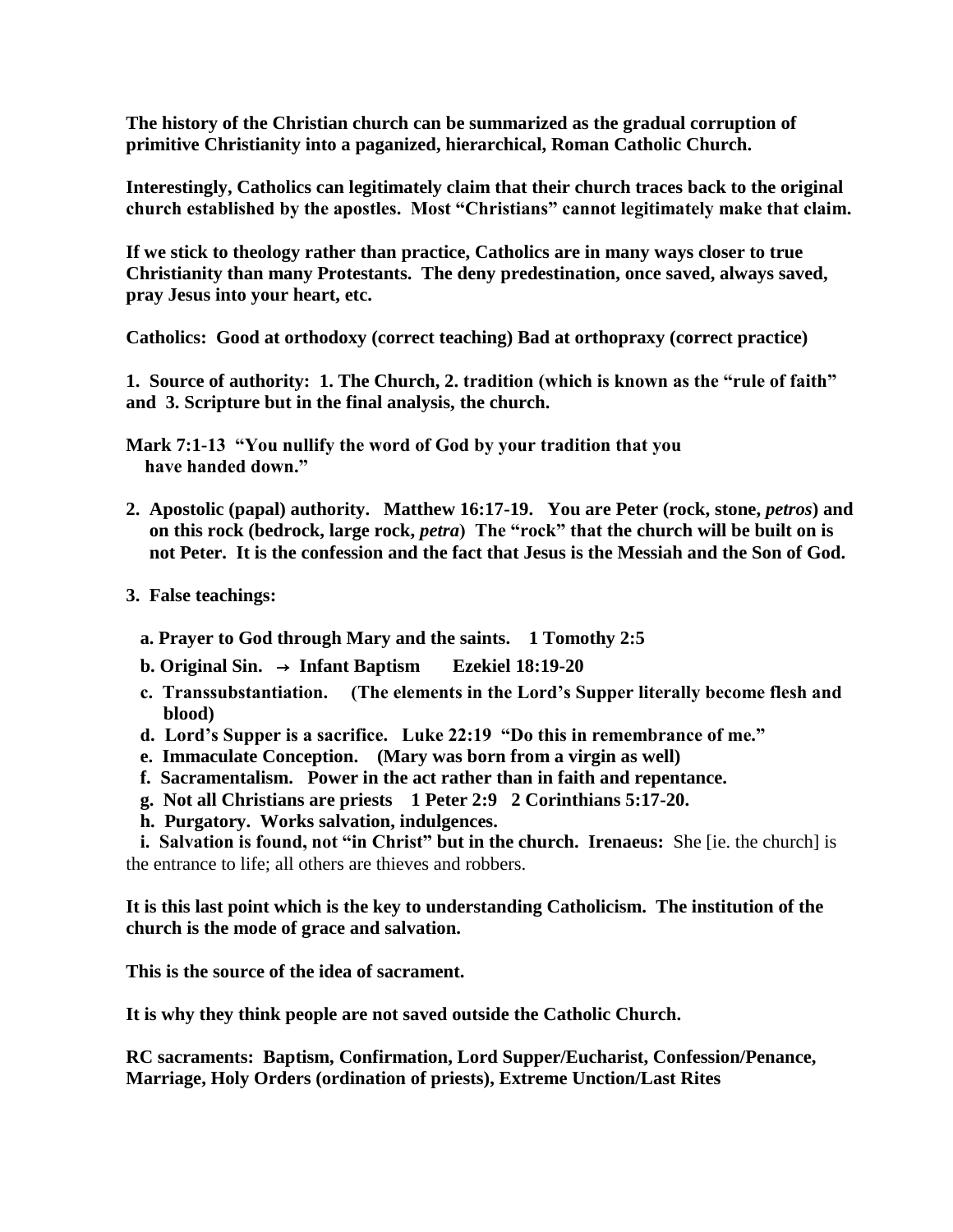- **4. Traditions taught which cause Catholics to nullify the word of God.**
	- **a. Church calendar b. Statues, icons, vestments**
	- **c. Celibacy of priests**
	- **d. Monks, nuns**
	- **e. Popes, cardinals, archbishops, etc.**

**Suggestion: We need to know church history. When did such teachings enter the church**

**Reaching out to Catholics: Find common ground.**

**We accept the Nicene Creed, but reject the innovations of Protestantism.**

**Establish that the Bible is the Word of God and the only authority for truth.**

# **Pentecostalism/Charismatic Movement**

# **History of Pentecostalism:**

Grew out of the Holiness Revival Movement in the 1890s. For example Moody, Spurgeon and so forth. Holiness leaders such as Charles Cullis, John Alexander Dowie, and Albert B. Simpson established healing missions across the U.S. They, like other holiness advocates, believed a new, miraculous era of the spirit was coming which would end in the second coming of Christ.

Early pioneers: Charles Parham. Topeka Bible School, January, 1901. Students spoke in tongues. Moved to Houston. Trained William Seymour.

According to many, the Pentecostal movement began April 9, 1906 in Asuza, California, under leadership of William Seymour.

Interracial, No order of service. Entirely spontaneous. People share a word of prophecy, a tongue, fall in the Spirit, etc.

Broke out in tongues. Extremely emotional. Spread like wildfire.

Initially, believers thought that learning foreign languages by Christians would no longer be necessary. This did not turn out to be true.

Most early groups were Methodist/Wesleyan. This led to the Reformed Pentacostal group of churches as a reaction.

1914 All-white group of ministers formed the Assemblies of God as Reformed Pentecostal.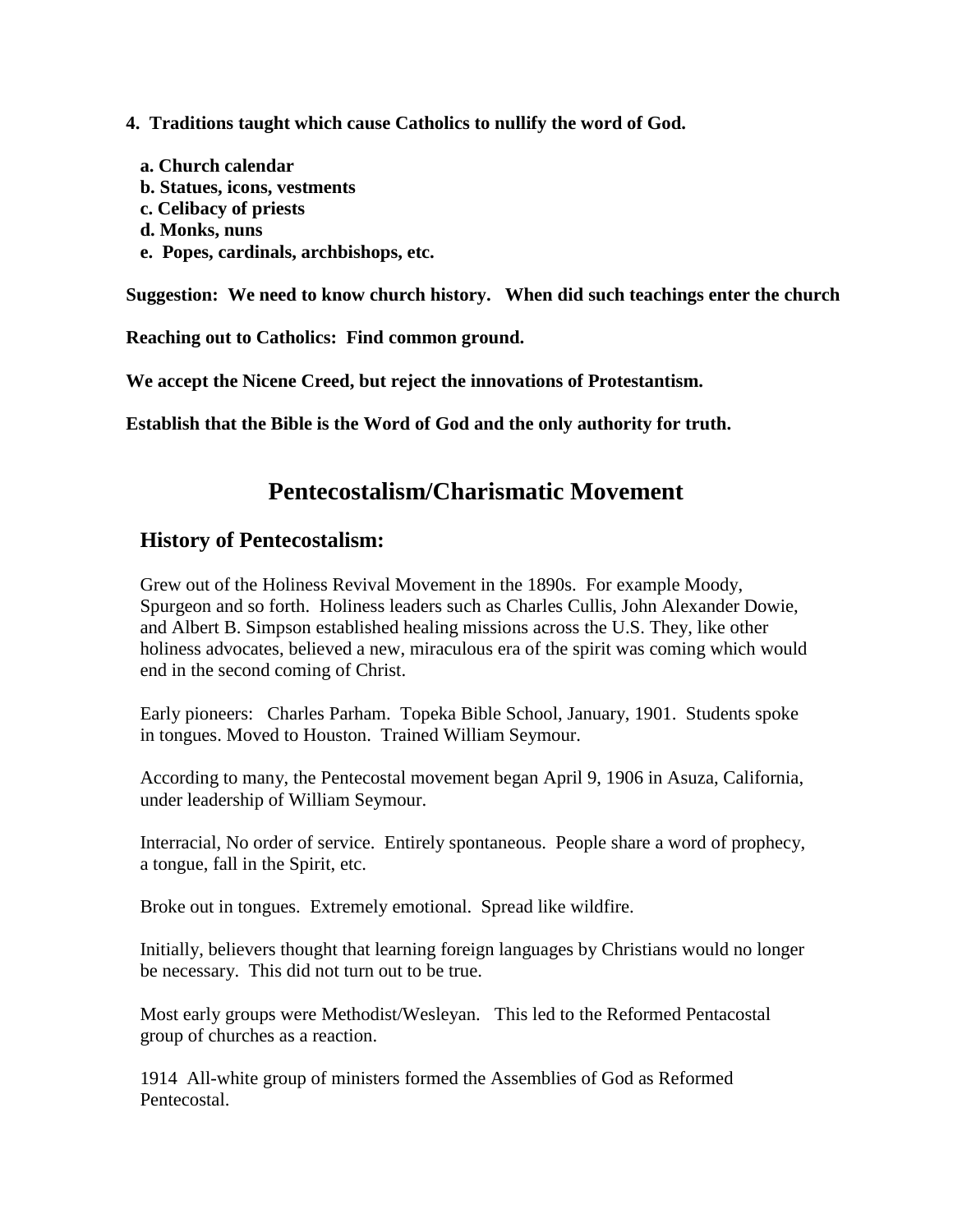1913 Jesus' name baptism only. Rejected trinitarianism. HS baptism essential for salvation. (modalism)

Pentecostal Churches:

Church of God, Church of God in Christ, Pentecostal Holiness Church (Wesleyan, Methodistic)

Assemblies of God, International Church of the Four Square Gospel (Reformed, Baptistic)

United Pentecostal Church International, Assemblies of the World (Oneness, modalistic, deny the trinity)

Many more: Apostolic Faith Church, Faith Tabernacle, Word of Faith, Kingdom Now, etc….

1998 11,000 Pentecostal denominations. Today, about 200 million worldwide, especially in the Third World.

AOG 1998 57 million.

What do all these groups share in common?

Experiential/emotional Christianity.

Eschatological focus. Discussion of end times is a MAJOR part of their preaching and teaching.

Emphasis: Baptism of the Holy Spirit. Whether this is a requirement for salvation (it is for some, and not for others) it is the thing they talk about the most.

"Fundamentalists." (young earth creationists, very literal interpretation of the Bible, inerrancy of the Bible, tend to have very conservative rules of clothing, drinking, etc.)

Pentacostalism  $\neq$  Charismatic. Charismatic is a broader term, applying to those who believe in modern miraculous gifts in general, including those in the denominations..

1960s and 70s, many in Protestantism and Catholicism began to accept Holy Spirit gifts as normative, but did not leave their denominations. Together with the Pentacostals, they form what is known as the Charismatic Movement.

As many as 400 million (¼ of all Christians)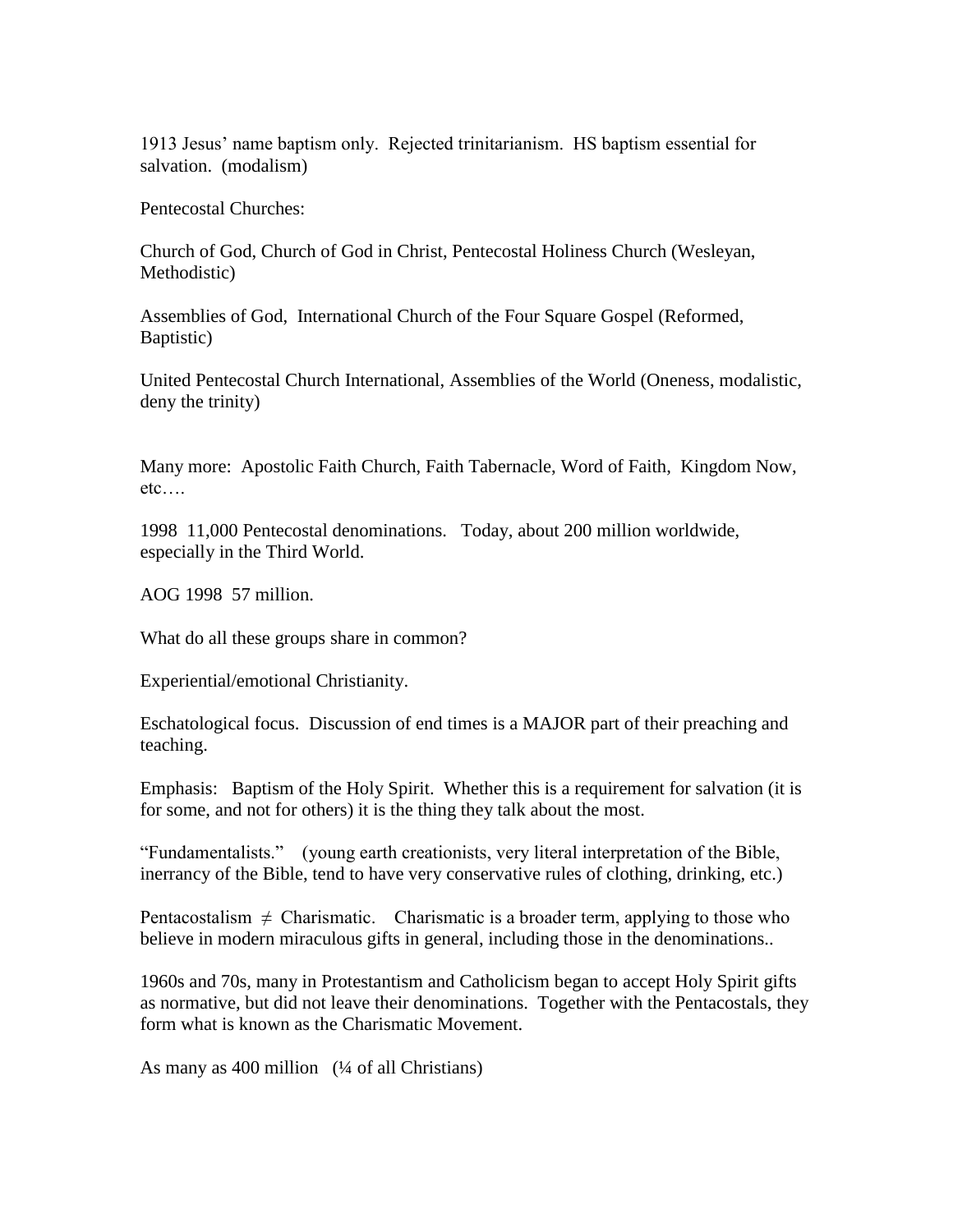# **History of Gifts of the Spirit/Speaking in Tongues**

"In ancient times the practice of speaking in unintelligible languages during religious ecstasy was not unknown. From eleventh-century B.C. Egypt come reports of ecstatic speech, and later in the Greek world the prophetess of Delphi and the Sibylline oracle priestess spoke in unknown tongues. Amongst the Graeco-Roman mystery religions, the Dionysian Cult was known for this practice. Hindu and other examples have been noted as well.

From this we know that glossolalia can be a general phenomenon created by religious excitation.

Some of the early church fathers mention miraculous gifts in the church. Irenaeus (d.c. 200) and Tertullian (d. 200), but speaking in tongues is virtually not mentioned at all. Chrysostom (d. 407) disapproved, and Augustine (d. 430) declared that the gift was only for New Testament times.

The Montanist movement of the late second century included prophetesses, claims of new revelation, speaking in tongues, and an ascetical and legalistic outlook; the movement was declared heretical by the official church and speaking in tongues seems to have been rare in the church after this time.

During the middle ages speaking in tongues were reported in monasteries of the Orthodox church.

In the seventeenth century it seems to have been practiced in France amongst the Huguenots (Protestants) and the Jansenists (pietistic Catholics).

In the nineteenth century glossolalia was practiced in America amongst the Shakers and Mormons.

# **What should our response be?**

I. Doctrinal response. (the typical CoC response)

II. Emphasize the legitimate role of the Holy Spirit in Christianity. Allow ourselves to be influenced, at least to some extent, by these people to a more balanced Christianity.

# **I. Doctrinal response.**

The miraculous gifts of the Holy Spirit were given by the laying on of hands of an apostle, with a particular purpose in mind, which was to testify to the message of the Gospel.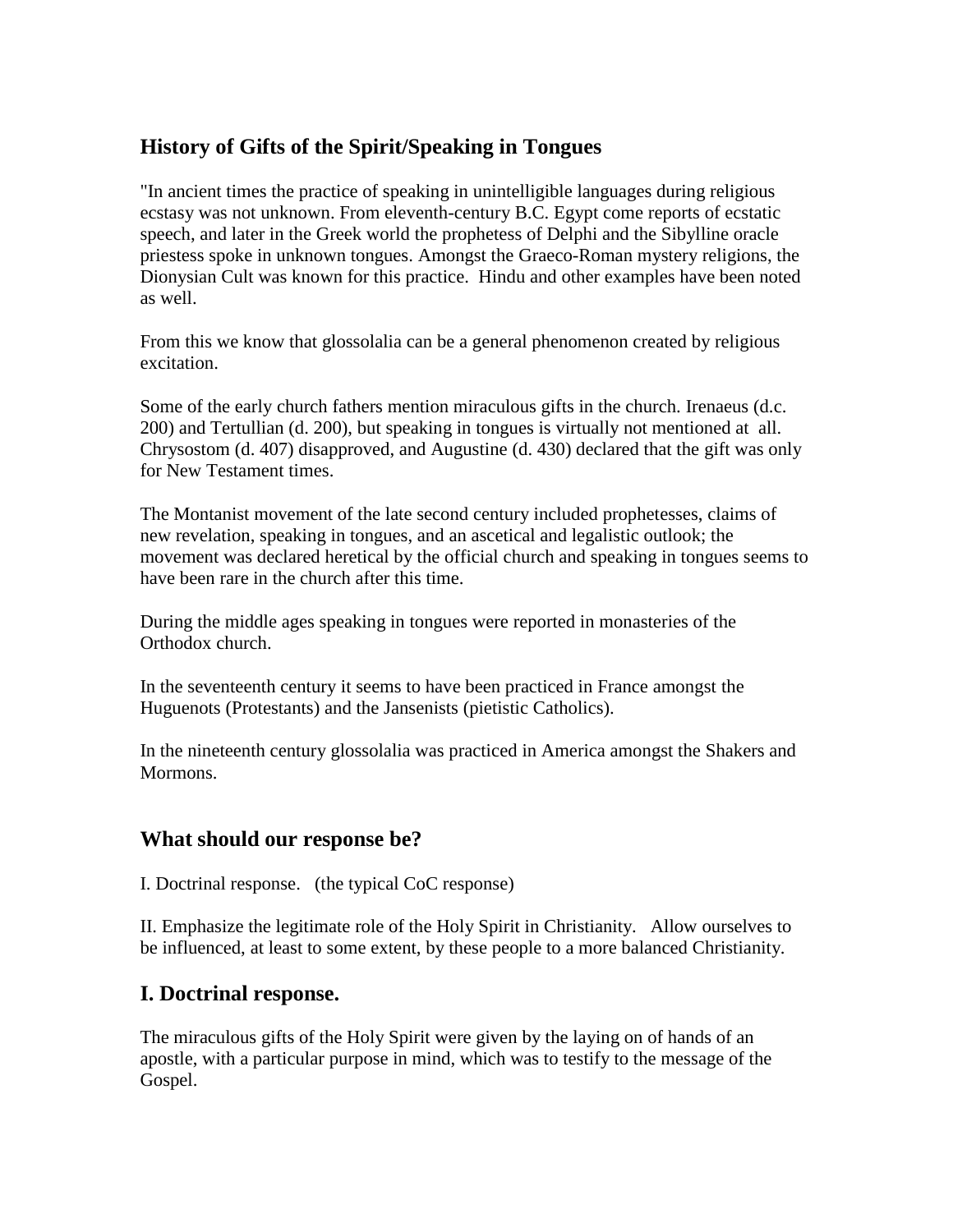Baptism of the Holy Spirit  $\neq$  the one baptism of Ephesians 4:5 It is a one-time special event at Pentecost. "Wait in Jerusalem…. But in a few days, you will be baptized with the Holy Spirit Acts 1:5. (also Acts 10?)

Hebrews 2:3-4 The gospel was testified to by signs, wonders and miracles. This was the purpose. This is a biblical pattern.

Acts 8:9-17 They had not yet received the Holy Spirit. Context: the miraculous gifts. Apostles went there to take care of this.

2 Tim 2:6 A gift given to Timothy when Paul laid on his hands. 1 Tim 4:14 The elders laid their hands of Timothy to give him a charge.

1 Cor 13:8-10. Where there are tongues, prophecies, etc… they will cease. When the perfect comes, the imperfect disappears.

Careful about using this as a proof-text, but…

Does Zechariah 13:1-6 prophesy an end to new prophecy?

The reason for miraculous gifts has ended.

Do not over react.

God still works miracles. God still heals. God could even cause someone miraculously to know a language, for all I know, but what we do not have is people who, in themselves, possess personal miraculous gifts. We all say we believe in miracles, but, in practice, we seem to deny believing in God working miraculously (I am guilty of this!).

Not: I have this miraculous gift, but God worked a miracle. A very different thing.

Historical evidence. By the mid-second century the only groups with such miraculous gifts were decidedly non-mainstream groups.

Here is what it comes down to. Do we have modern-day revelation? I say no.

# **II. Our response should be to correctly emphasize the role of the Holy Spirit in our lives.**

A sermon I have taught:

# **The Holy Spirit His Role in Our Lives**

Questions to think about: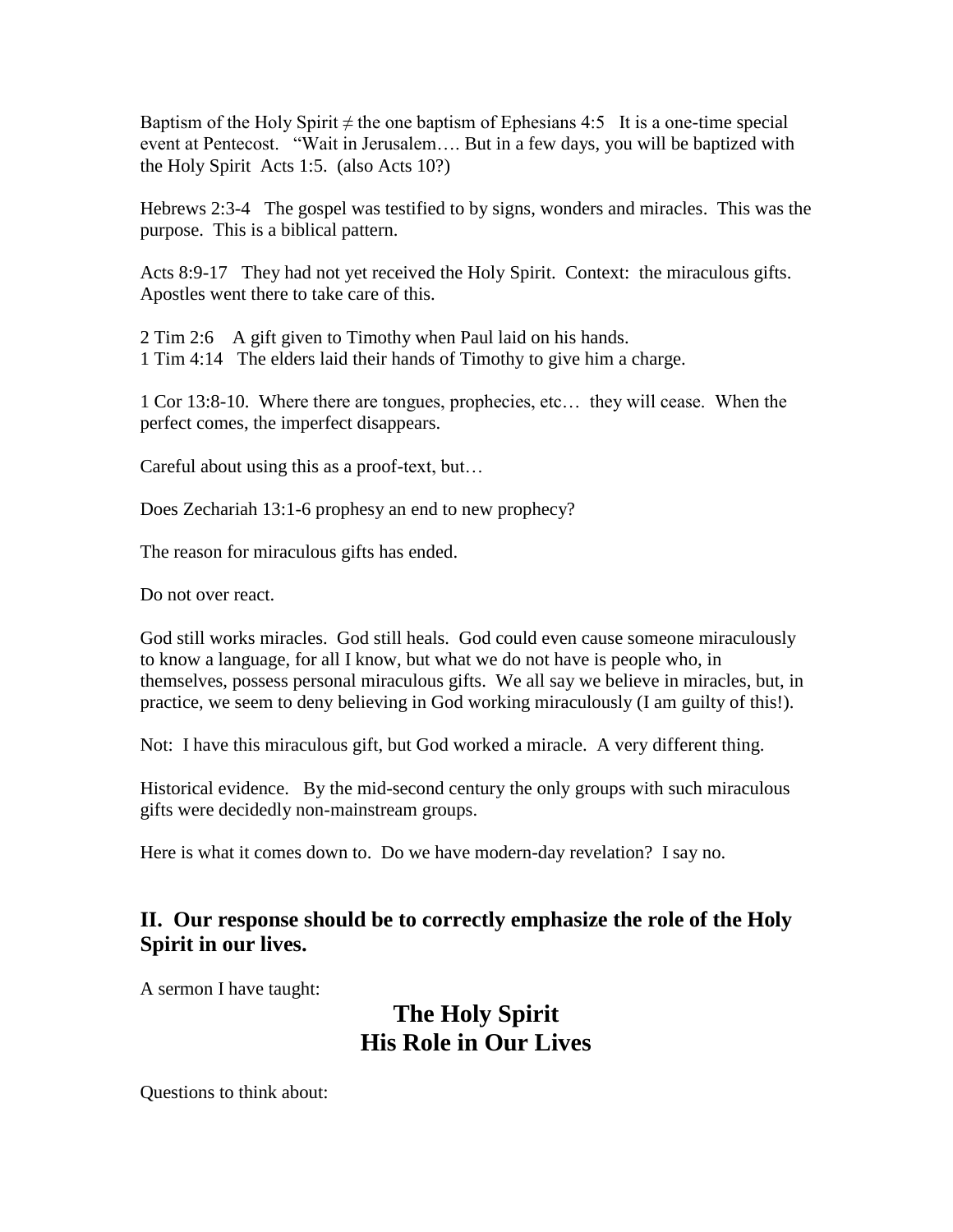Who/what is the Holy Spirit?

What is His role in our lives?

Does the Holy Spirit speak to us? If so, how?

John 14:16-18

What do we see about the Holy Spirit here?

He is a counselor/comforter.

We are not left as orphans. It is about relationship. Jesus did not abandon his disciples. In fact, because he left and sent the Holy Spirit, we are more closely related to him.

John 16:5-7 It is a good thing that I am going. Having the Spirit live in us is better that having Jesus live near us. Wow!!!

How does that make you feel? All of us imagine how great it would be to have Jesus to talk to, listen to, be inspired by, etc.

- Q: On a daily basis, how much to you think about the Holy Spirit?
- Q: Do you pray to the Holy Spirit?
- Q: Do you recognize/feel the Holy Spirit working in your life?

The GREATEST gift the Father has given us, after his Son is sending his Spirit.

A Little Background.

Alexander Campbell and Restoration Movement Rational Empiricism Scientific analysis of Scriptures.

Christianity Rational Holy Spirit irrational, unpredictable, emotional.

VERY suspicious of those who emphasized Holy Spirit

Campbell: The role of the Holy Spirit was to inspire the Word of God.

An obvious overreaction.

Us: We see what the Pentecostals do, and we over react.

God told me.... The Spirit is telling me....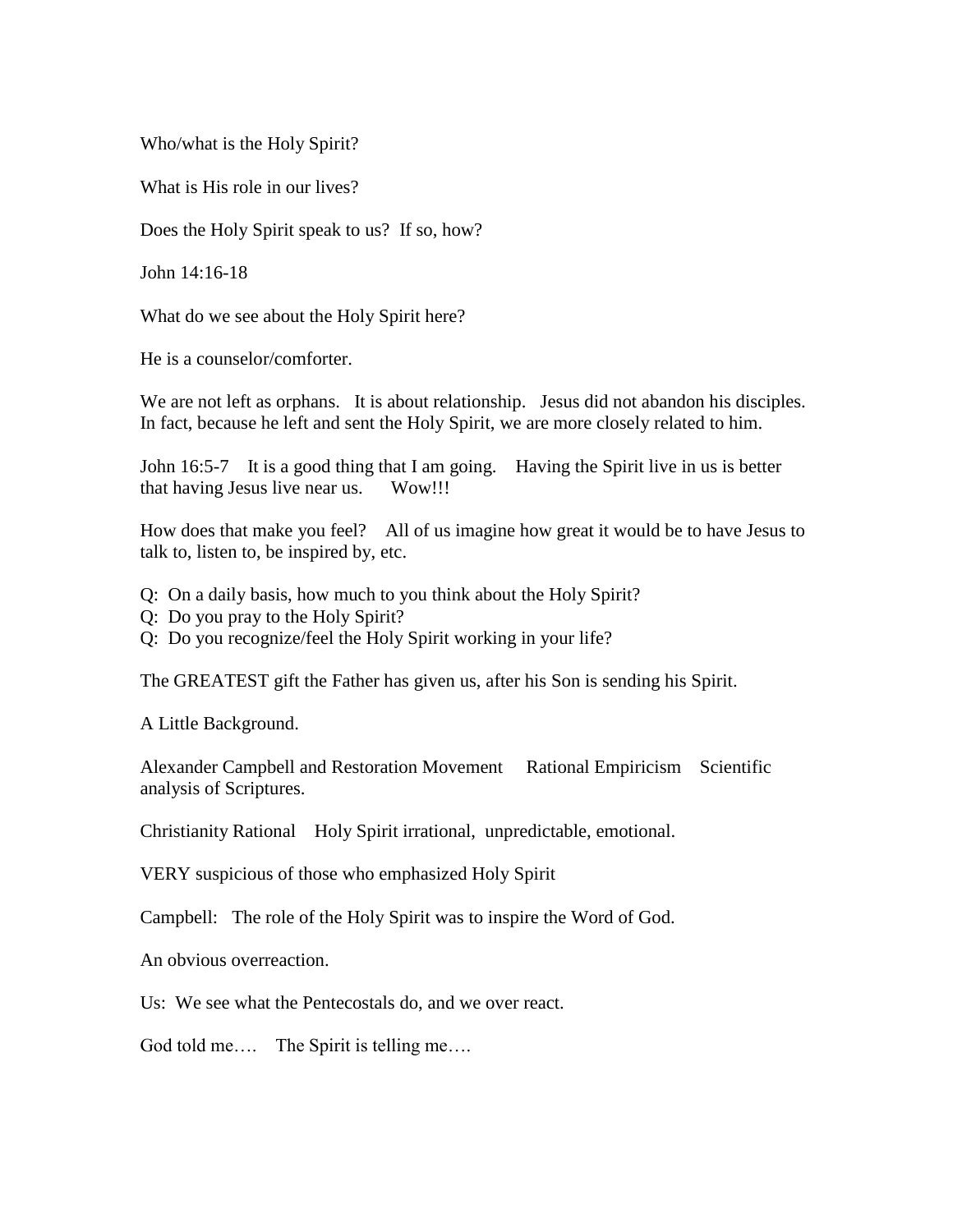We look at the scripture which strongly implies that these miraculous gifts were to edify the first century church and to testify to the Gospel message which was being newly revealed ((Hebrews 2:3-4) and we are nervous when we see people falsely claiming such gifts today.

Prophecy has ceased (Zech 13:1-6, 1 Cor 13:8)

The Result: We spent more time talking about what the Holy Spirit does NOT do than what he Does!!!"

Do not let what you oppose steal what is God's gift for you. Do the Scriptures warn against overemphasizing the Holy Spirit (well… maybe in 1 Cor 13 or 1 Cor 14)

James Gitre: "Charismatic teachings have cast a long shadow on the theological landscape

The result of overreacting: a cold, rational Christianity.

Encouraging Facts about the Holy Spirit:

1. The Holy Spirit Lives in Us (which can seem bad some times…. Kind of like bringing your mom or dad on a date)

Acts 5:1-4 Lied to HS He must put up with and hang out around the sins we commit. This is an extremely intimate relationship. Keep a clean house!

Acts 5:29-32 HS is a witness to all we do. Imagine how realizing this on an everyday basis might help you.

(Illustration: CoC song "The All-Seeing Eye") The Holy Spirit is an unwilling witness to our sin.

2. Although it is true the HS empowers us (see below), his principle role is relational.

Phil 2:1 If there is any encouragement in Christ, if any consolation in his love, if any fellowship in the Spirit, if any affection and mercy… (also 2 Cor 3:13 fellowship in the Spirit)

It is about closeness and a relationship. That is why the Spirit lives in us. It is like a piece of heaven—a taste of the future. God is right there.

Illustration: "Footsteps" has nothing on this!!!!

3. He lives in us, but we can be more or less filled with the Spirit.

Acts 6:2-3 I don't know about you, but I would love to be full of the Spirit.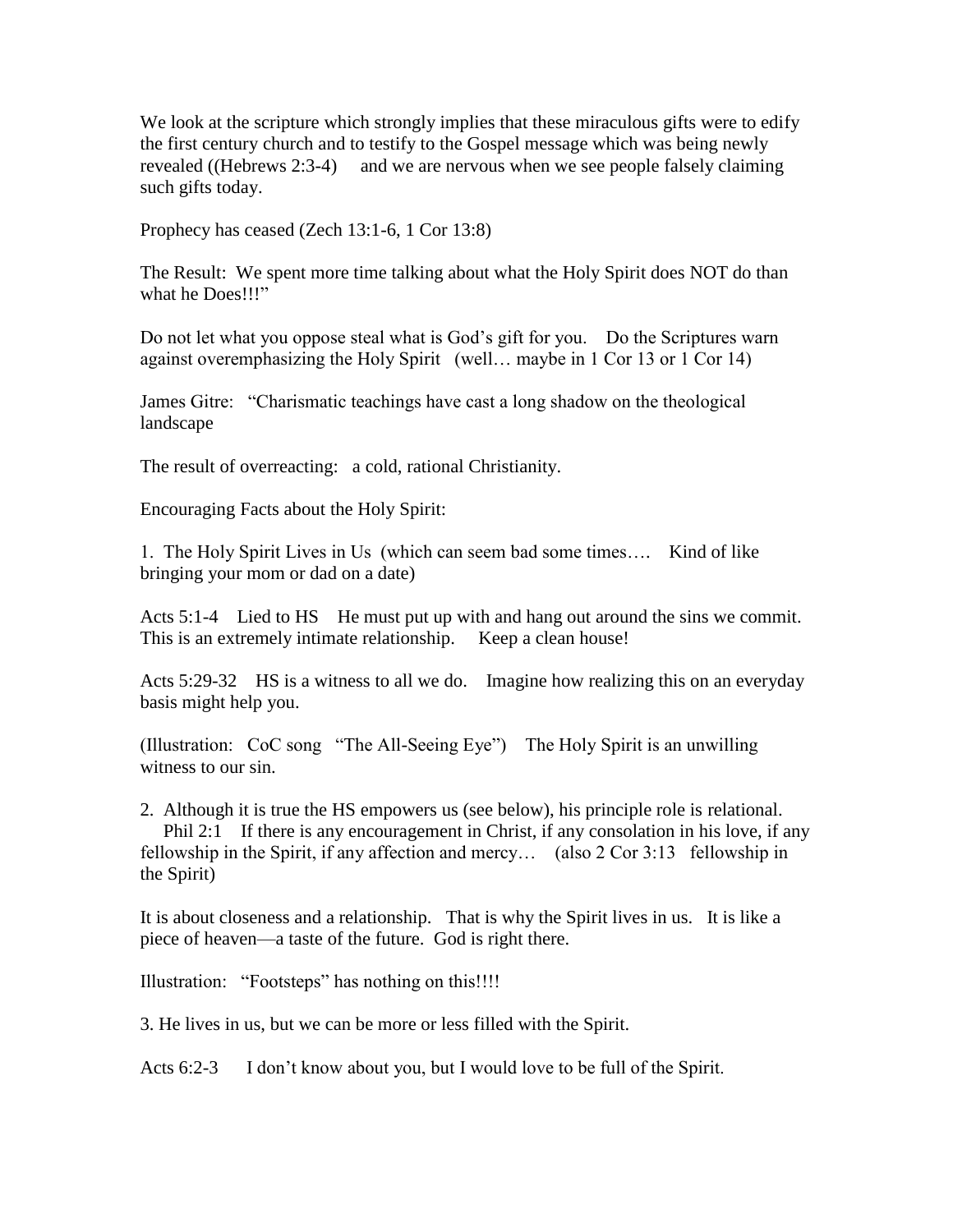1 Thess 5:16-19 Do not quench the Spirit.

Q: How might we quench the Spirit? (by keeping an impure house or by ignoring his promptings See point 4!)

4. The Holy Spirit can and will give us promptings and influence us.

Acts 8:29-31 HS orchestrated this entire situation. God will work through the Holy Spirit.

However, if the Spirit tells you to not serve this person or to not make this church meeting or to.... You can be sure it is not of the Spirit.

If the Spirit is telling you to share your faith with this person or to overcome such and such sin, or to stay away from a dangerous or tempting situation, OK.

5. The Holy Spirit helps us in our prayers (especially; in our emotions, our desires, our deepest needs—things words cannot express)

Romans 8:26-27 We should be aware of the Holy Spirit's presence and role when we pray. Sometimes we need to stop talking. Meditate.

6. The Holy Spirit will help raise up leaders in the church and will influence the direction the church takes.

Acts 13:2-4 Set apart Barnabas and Saul. How did the Holy Spirit do this? I do not know.

(Acts 20:25-29 The Holy Spirit made these men overseers)

7. The Holy Spirit will help us to understand God's word and his will. John 16:8-11

8. The Holy Spirit helps us to overcome sin.

John 16:8-11 Convict with regard to sin. We have help! Romans 8:6-14 The Holy Spirit helps us to put sin to death. (Again, we see it is about a relationship we call God "abba")

9. The Holy Spirit is a seal, a mark, a guarantee of our salvation. Romans 8:14-16 The Holy Spirit testifies that we are God's children. We get to call God daddy!

Satan says: You are a loser. You are hopeless. You will never make it. We have a great advocate. The one speaking for us is more powerful than any.

Ephesians 1:13-14 A mark, a seal, a deposit, a guarantee. We can turn our back on God and drive the Holy Spirit away (Hebrews 10:26 f), but nothing else can take away our guarantee.